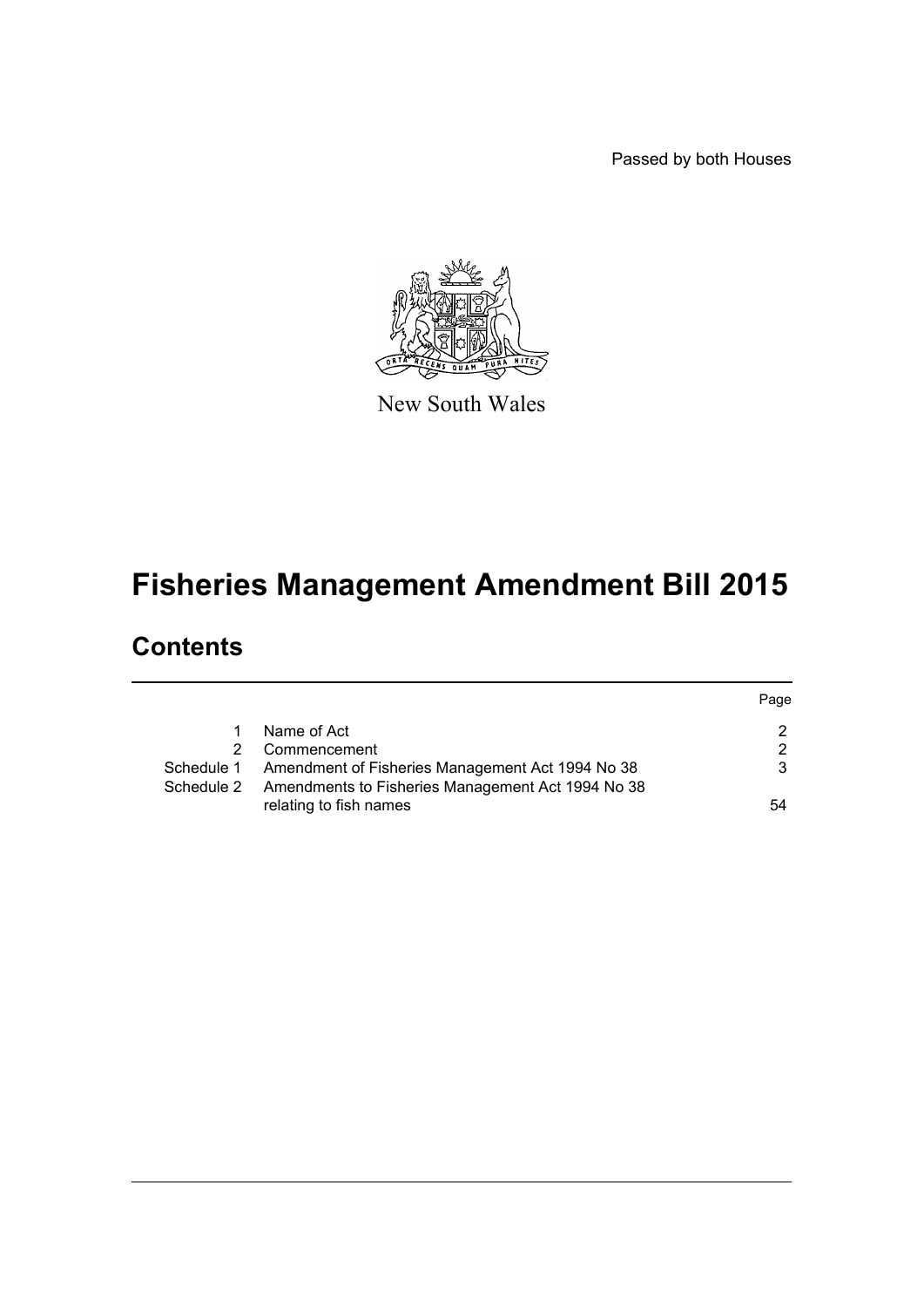*I certify that this PUBLIC BILL, which originated in the LEGISLATIVE COUNCIL, has finally passed the LEGISLATIVE COUNCIL and the LEGISLATIVE ASSEMBLY of NEW SOUTH WALES.*

*Legislative Council 2015* *Clerk of the Parliaments*



New South Wales

# **Fisheries Management Amendment Bill 2015**

Act No , 2015

An Act to amend the *Fisheries Management Act 1994* to make further provision for the management of fishery resources.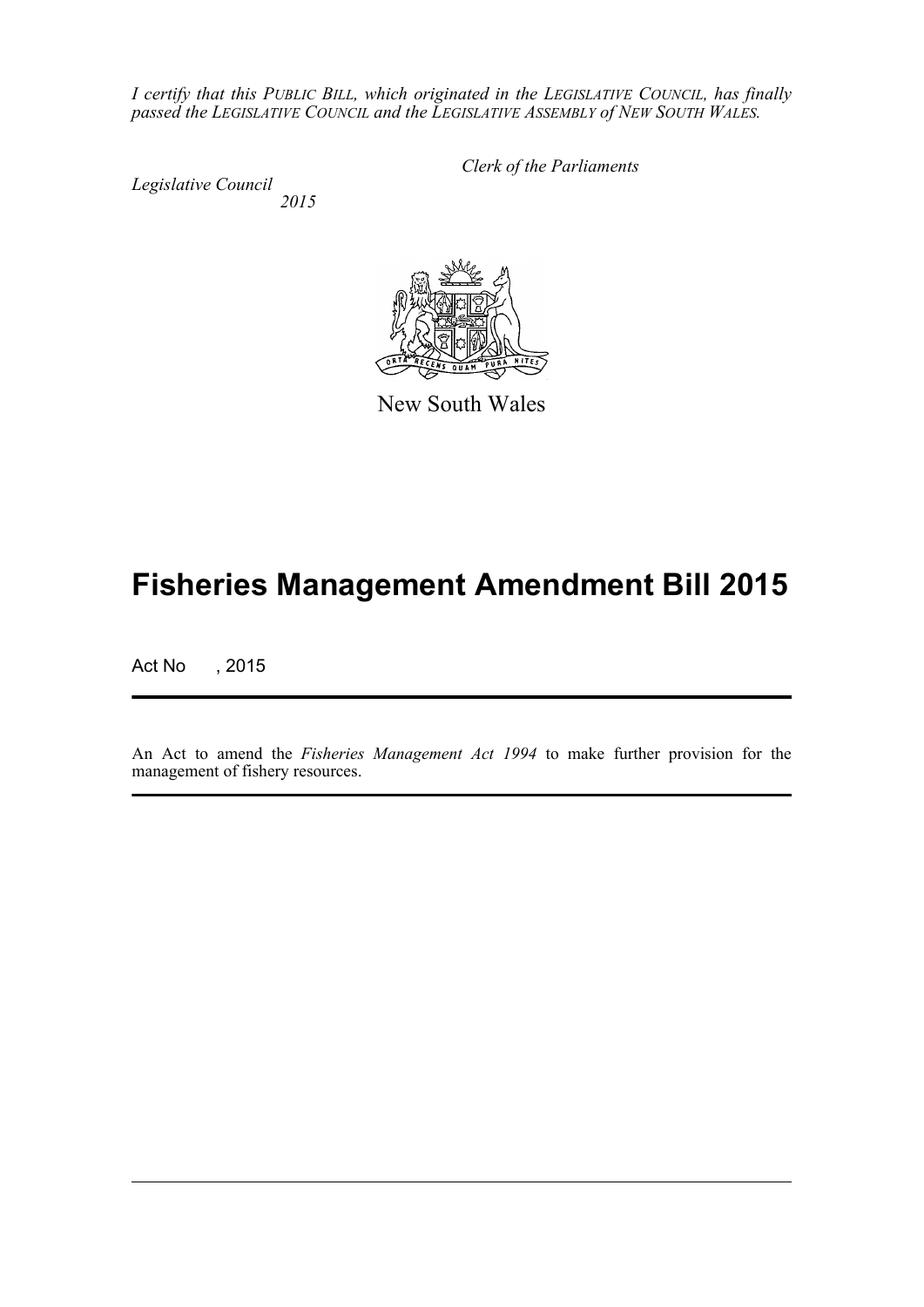# <span id="page-2-0"></span>**The Legislature of New South Wales enacts:**

#### **1 Name of Act**

This Act is the *Fisheries Management Amendment Act 2015*.

### <span id="page-2-1"></span>**2 Commencement**

This Act commences on a day or days to be appointed by proclamation.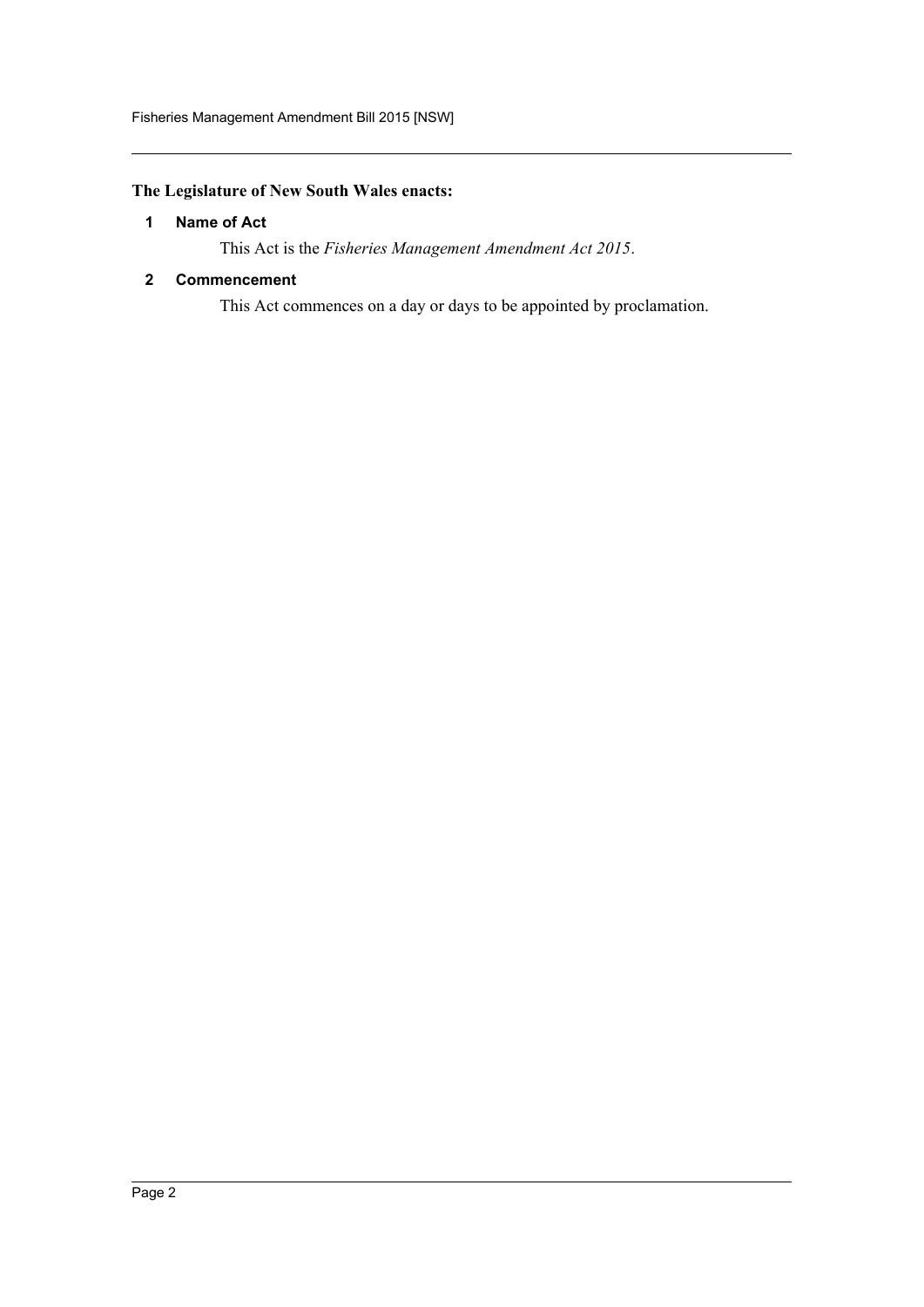# <span id="page-3-0"></span>**Schedule 1 Amendment of Fisheries Management Act 1994 No 38**

#### **[1] The whole Act (other than section 4, Schedule 7 and any provision that is repealed or replaced by this Act)**

Omit "Director-General" and "Director-General's" wherever occurring.

Insert instead "Secretary" and "Secretary's" respectively.

#### **[2] Section 4 Definitions**

Insert in alphabetical order in section 4 (1):

*advisory council* means an advisory council established by the Minister under section 229.

*advisory group* means an advisory group established by the Secretary under section 230.

*electronic communication* has the same meaning as it has in the *Electronic Transactions Act 2000*.

*fisheries management charge* means a fee, charge or contribution that is required to be paid by or under this Act.

*fishing determination* means a determination of total allowable catch of fish or total allowable fishing effort made under Part 2A.

*forfeited quota*—see section 40V.

*possession limit* means a possession limit (within the meaning of section 17A) imposed by the regulations or by an order under section 17C.

*quota*—see section 40R.

*trust fund* means a trust fund established under Division 3 of Part 8.

#### **[3] Section 4 (1), definitions of "category 1 share management fishery", "category 2 share management fishery" and "Management Advisory Committee"**

Omit the definitions.

### **[4] Section 4 (1), definition of "charter fishing boat licence"**

Omit the definition. Insert instead:

*charter fishing licence* means a licence issued under Division 2 of Part 4A and in force.

#### **[5] Section 4 (1), definitions of "Department" and "Director-General"**

Omit the definitions. Insert in alphabetical order:

*Department* means the Department of Industry, Skills and Regional Development.

*Secretary* means the Secretary of the Department.

### **[6] Section 4 (1), definition of "fishing boat licence"**

Omit the definition. Insert instead:

*fishing boat licence* means a licence issued under section 107B and in force.

### **[7] Section 4 (1), definition of "TAC Committee"**

Omit the definition. Insert instead:

*TAF Committee* means the Total Allowable Fishing Committee appointed under Schedule 2.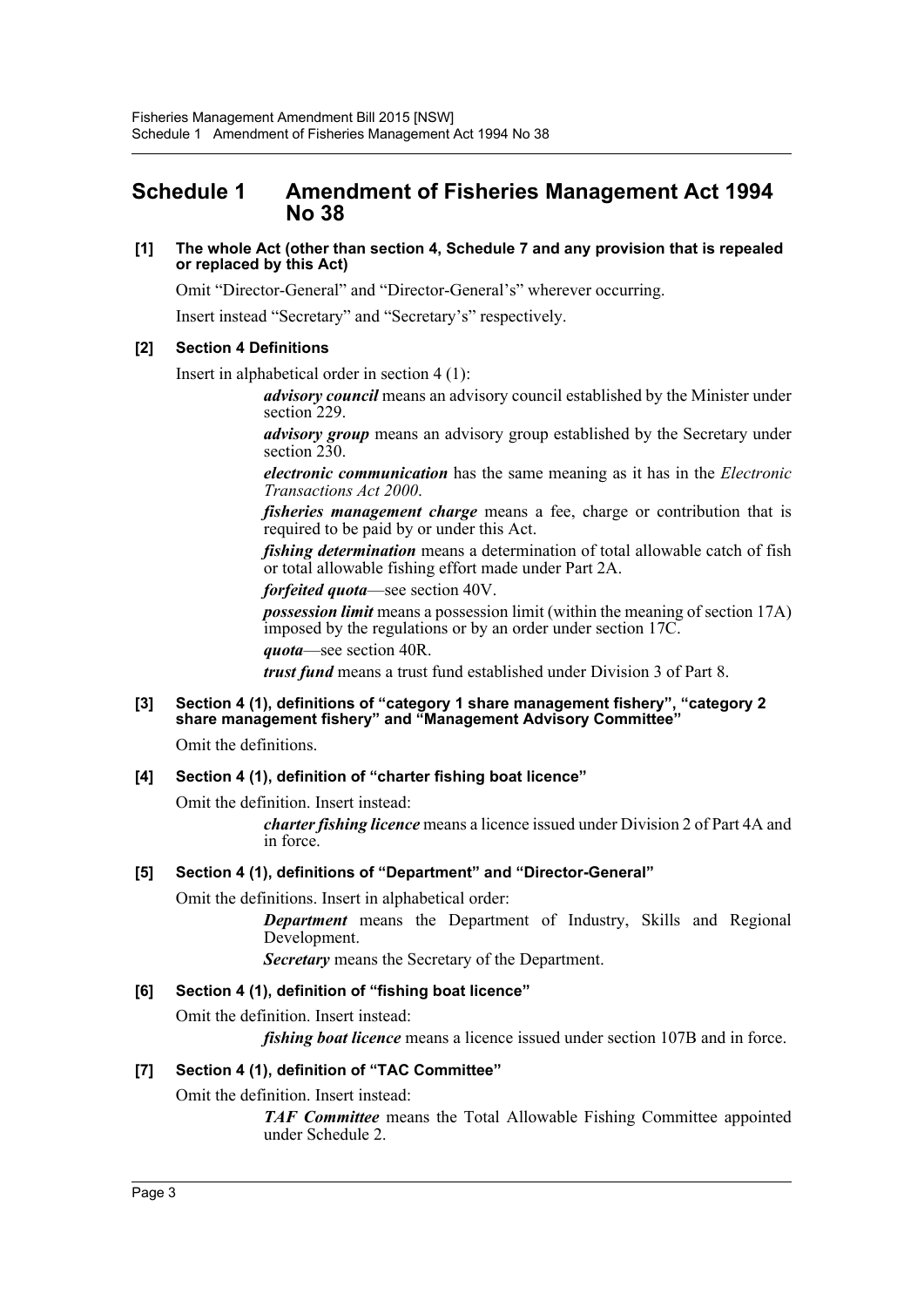### **[8] Section 4 (4)**

Insert after section 4 (3) and the note:

(4) A reference in this Act to the common name of a species of fish does not limit any scientific description of a species of fish in this Act. If there is any inconsistency between the common name and the scientific description of a species, the scientific description of the species prevails.

**Note.** The common name of a species of fish is generally the standard name for the fish as defined in the Australian Standard entitled AS SSA 5300—2011, *Australian Fish Names Standard* published on 20 October 2011.

#### **[9] Section 7G Management plan not to be made until completion of environmental assessment**

Omit section 7G (2). Insert instead:

If the management plan for a share management fishery is not made within the time required by section 42 (3), the Minister is not required to recommend that the description of the fishery be omitted from Schedule 1 if the Minister is satisfied, after having consulted with any relevant advisory group or advisory council, that the fishery should be retained as a share management fishery despite the delay in making the plan.

#### **[10] Section 9 Publication of notification of closures**

Omit section 9 (2) and (3). Insert instead:

- (2) However, if the Minister considers that the fishing closure is required urgently, the Minister may publish the notification using either or both of the following methods:
	- (a) by causing a copy of the notification to be exhibited in a prominent place adjacent to the waters to which the fishing closure applies,
	- (b) by publishing the notification on the Department's website.
- (3) In any such urgent case, the Minister is to publish the notification in the Gazette as soon as practicable.
- (4) The Minister may take any other steps the Minister considers reasonable to publicly notify a fishing closure.
- (5) This section applies to an amendment or revocation of a fishing closure in the same way as it applies to a fishing closure.

### **[11] Section 17 Bag limits—taking of fish**

Omit section 17 (6). Insert instead:

(6) The Minister is required to consult any relevant advisory council or advisory group about any proposal to specify or change daily limits under this section.

### **[12] Sections 17A–17C**

Insert after section 17:

#### **17A Bag limits—possession of fish**

- (1) Possession limits for fish may be imposed under this Act.
- (2) A *possession limit* is the maximum quantity of fish that a person may have in the person's possession in any specified circumstances.
- (3) A possession limit may be imposed in relation to a specified species of fish or fish of a specified class.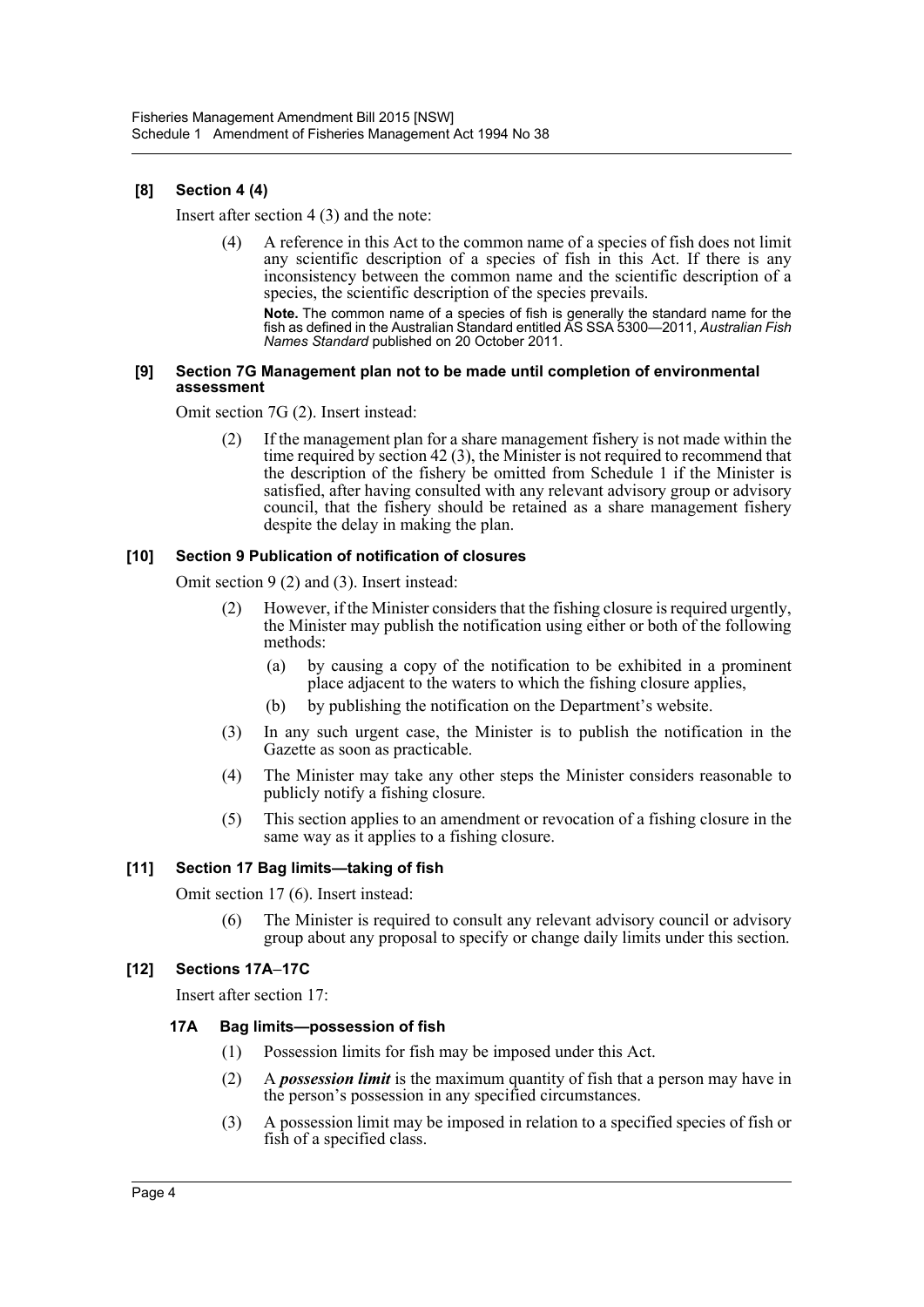- (4) A possession limit may apply generally or be limited to:
	- (a) a particular class of fishers, or
	- (b) fish of a particular size, or
	- (c) particular waters, or
	- (d) any other specified circumstances.
- (5) The possession limit of any fish need not be the same as the daily limit of those fish.
- (6) A possession limit of zero may be imposed.
- (7) This section does not authorise the possession of fish in contravention of any other provision of or made under this Act.

### **17B How possession limits are imposed**

- (1) A possession limit may be imposed:
	- (a) by the regulations, or
	- (b) by Ministerial order.
- (2) If there is any inconsistency between a possession limit imposed by the regulations and a possession limit imposed by Ministerial order, the possession limit imposed by Ministerial order prevails.
- (3) The Minister is required to consult any relevant advisory council or advisory group about any proposal to impose a possession limit by regulation or to change possession limits imposed by the regulations.
- (4) In this section:

*Ministerial order* means an order of the Minister under section 17C.

#### **17C Ministerial order imposing possession limit**

- (1) The Minister may, by order, impose a possession limit.
- (2) The order is to be published in the Gazette.
- (3) However, if the Minister considers that the imposition of a possession limit is required urgently, the Minister may publish notification of the order using either or both of the following methods:
	- (a) by causing a copy of the order to be exhibited in a prominent place adjacent to the waters to which the order applies,
	- (b) by publishing notice of the order on the Department's website.
- (4) In any such urgent case, the Minister is to publish the order in the Gazette as soon as practicable.
- (5) The Minister may take any other steps the Minister considers reasonable to publicly notify an order under this section.
- (6) Subsections (2)–(5) apply to an amendment or revocation of an order under this section in the same way as they apply to the making of an order under this section.
- (7) An order under this section has effect for the period (not exceeding 5 years) specified in the order.
- (8) Subsection (7) does not prevent the making of a further order under this section.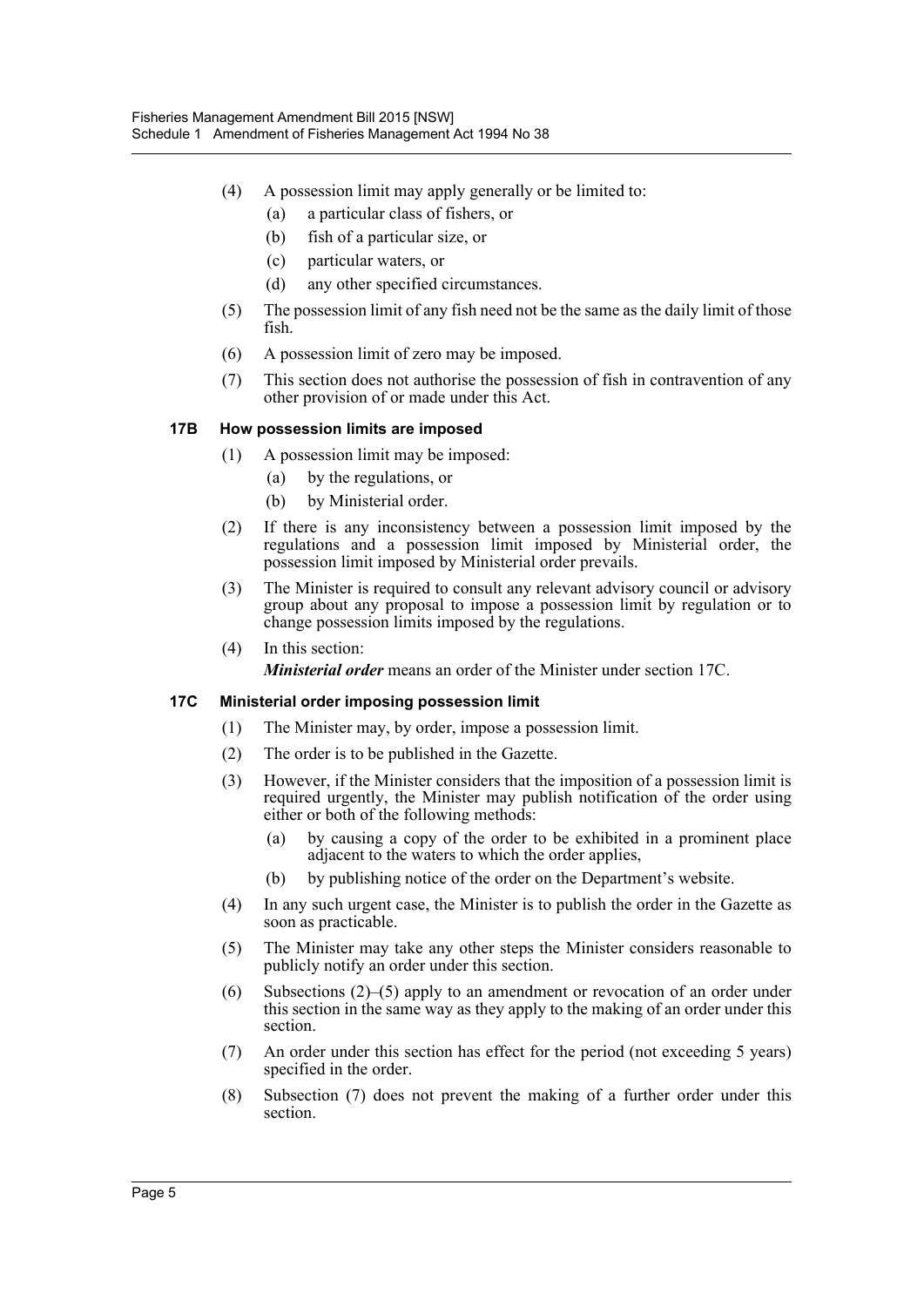- (9) Sections 40 and 41 of the *Interpretation Act 1987* apply in respect of an order under this section (including an order that amends or revokes an order) in the same way as they apply in respect of a statutory rule.
- (10) For that purpose, a reference in those sections to the day of publication on the NSW legislation website is to be read as a reference to the day of first publication of the order in accordance with this section.

#### **[13] Section 18 Offence of contravening possession limit**

Omit section 18 (1) and (3).

#### **[14] Section 18 (2)**

Omit "those fish". Insert instead "any fish".

#### **[15] Section 18 (3A)**

Omit "The regulations may specify a possession limit of zero for fish of a specified species or of a specified class. In that case,".

Insert instead "If a possession limit of zero is imposed for fish of a specified species or of a specified class,".

#### **[16] Section 18 (4) and (5)**

Omit the subsections.

#### **[17] Section 20B**

Insert after section 20A:

### **20B Shark finning and related prohibitions**

- (1) A person must not, while on board a boat in any waters:
	- (a) remove a fin from any species of shark, or
	- (b) be in possession of a shark fin that is not naturally attached to the body of a shark, or
	- (c) be in possession of any part of a shark.

Maximum penalty:

- (a) in the case of an individual:
	- (i) 200 penalty units or imprisonment for 6 months (or both) for a first offence, or
	- (ii) 400 penalty units or imprisonment for 12 months (or both) for a second or subsequent offence, or
- (b) in the case of a corporation:
	- (i) 1,000 penalty units for a first offence, or
	- (ii) 2,000 penalty units for a second or subsequent offence.
- (2) The regulations may provide for circumstances in which a person does not commit an offence against this section.

### **[18] Part 2, Division 4**

Omit the Division.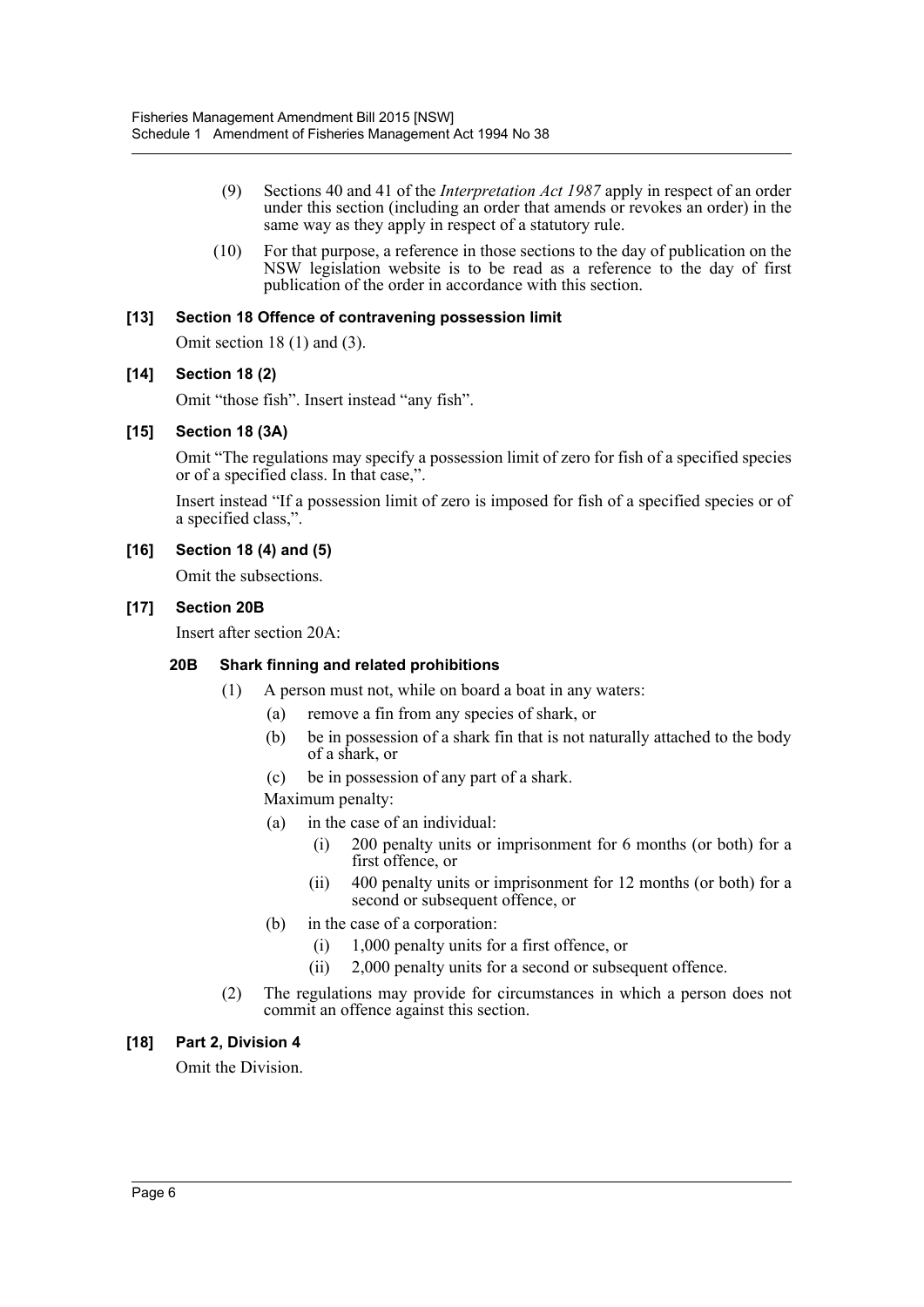#### **[19] Section 34M Consultation on proposed acquisition declaration**

Omit section 34M (b). Insert instead:

(b) any relevant advisory council or advisory group,

#### **[20] Sections 37 and 37AA**

Omit section 37. Insert instead:

#### **37 Defence—special approval for research or other authorised purposes**

- (1) The Minister may approve the taking and possession of fish or marine vegetation of any kind or of a specified kind for any or all of the following purposes:
	- (a) research,
	- (b) aquaculture,
	- (c) aquarium collection,
	- (d) Aboriginal cultural fishing,
	- (e) any purpose prescribed by the regulations,
	- (f) any other purpose approved by the Minister that is consistent with the objects of this Act.
- (2) An approval may authorise the taking of fish or marine vegetation by any method or by any specified method, from any waters or any specified waters or in any other specified way, despite any provision of or made under this Act to the contrary.
- (3) The Minister may grant an approval under this section:
	- (a) by issuing a permit to a person that authorises the taking and possession of fish or marine vegetation, or
	- (b) by making an order that authorises the taking and possession of fish or marine vegetation.
- (4) The Minister is to cause notice of any order made under this section, or the amendment or revocation of such an order, to be published on the Department's website or in the Gazette (or both).
- (5) It is a defence to a prosecution for an offence against this Act or the regulations if the person charged satisfies the court that the act or omission of the person constituting the offence was authorised by an approval in force under this section.
- (6) An approval under this section:
	- (a) is subject to such conditions as are prescribed by the regulations or specified in the permit or order by which the approval is granted, and
	- (b) remains in force for the period of one year or such other period as is specified in the permit or order by which the approval is granted.
- (7) Without limiting subsection (6), an approval that authorises any fishing activity that involves the use of a boat may specify that the activity is an activity for which a fishing boat licence is required. In such a case, the fishing activity the subject of the approval is taken to be a declared commercial fishing boat activity under Division 2 of Part 4.
- (8) The power to grant an approval under this section is limited by section 220ZW (Licence to harm threatened species, population or ecological community or damage habitat).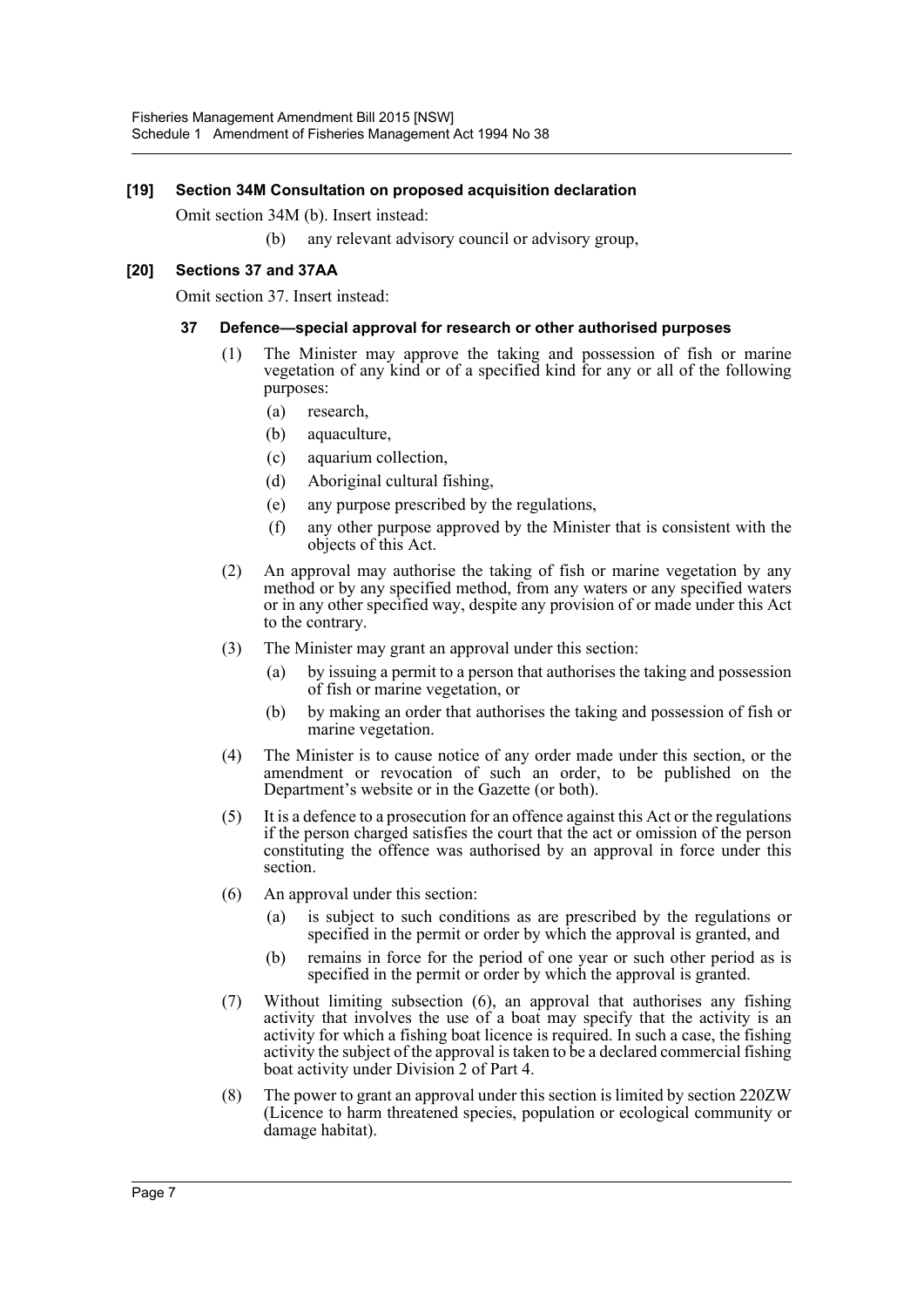- (9) The Minister is not to grant an approval for Aboriginal cultural fishing if to authorise the fishing activities and practices concerned would be inconsistent with native title rights and interests under an approved determination of native title (within the meaning of the *Native Title Act 1993* of the Commonwealth) or with the terms of an indigenous land use agreement (within the meaning of that Act).
- (10) The regulations may make further provision for approvals under this section.

### **37AA Provisions relating to permits**

- (1) A person may apply to the Minister, in a form approved by the Minister, for a permit under section 37 (a *section 37 permit*).
- (2) The regulations may make provision for the fees to be paid for an application for a section 37 permit or the issue of a section 37 permit.
- (3) In addition to any application fee or issue fee, the regulations may make provision for the payment by a permit holder of a contribution towards one or more of the following costs:
	- (a) the costs of managing the activities authorised by the permit,
	- (b) the costs of monitoring the activities authorised by the permit,
	- (c) the costs of ensuring compliance with permit conditions and any other fishing regulatory controls relevant to the activity authorised by the permit,
	- (d) the costs of carrying out research into the activity authorised by the permit, or the fishery, species or method associated with that activity.
- (4) A section 37 permit may authorise a specified person or a specified class of persons, in addition to the permit holder, to take and possess fish or marine vegetation as authorised by the permit.
- (5) The Minister may from time to time vary the conditions of a section 37 permit by notice given to the permit holder.
- (6) The Minister may at any time cancel or suspend a section 37 permit by notice given to the permit holder.

### **[21] Part 2A**

Insert after Part 2:

# **Part 2A Fishing determinations and quotas**

## **Division 1 Fishing determinations generally**

### **40A Fishing determinations**

- (1) The following determinations may be made under this Part (each of which is a *fishing determination*):
	- (a) a determination of total allowable catch of fish (a *TAC determination*),
	- (b) a determination of total allowable fishing effort (a *TAE determination*).
- (2) A TAC determination:
	- (a) may be made in relation to one or more species of fish, and
	- (b) may relate to any specified fishery, class of shares in a share management fishery, class of persons, fishing method, area or time period.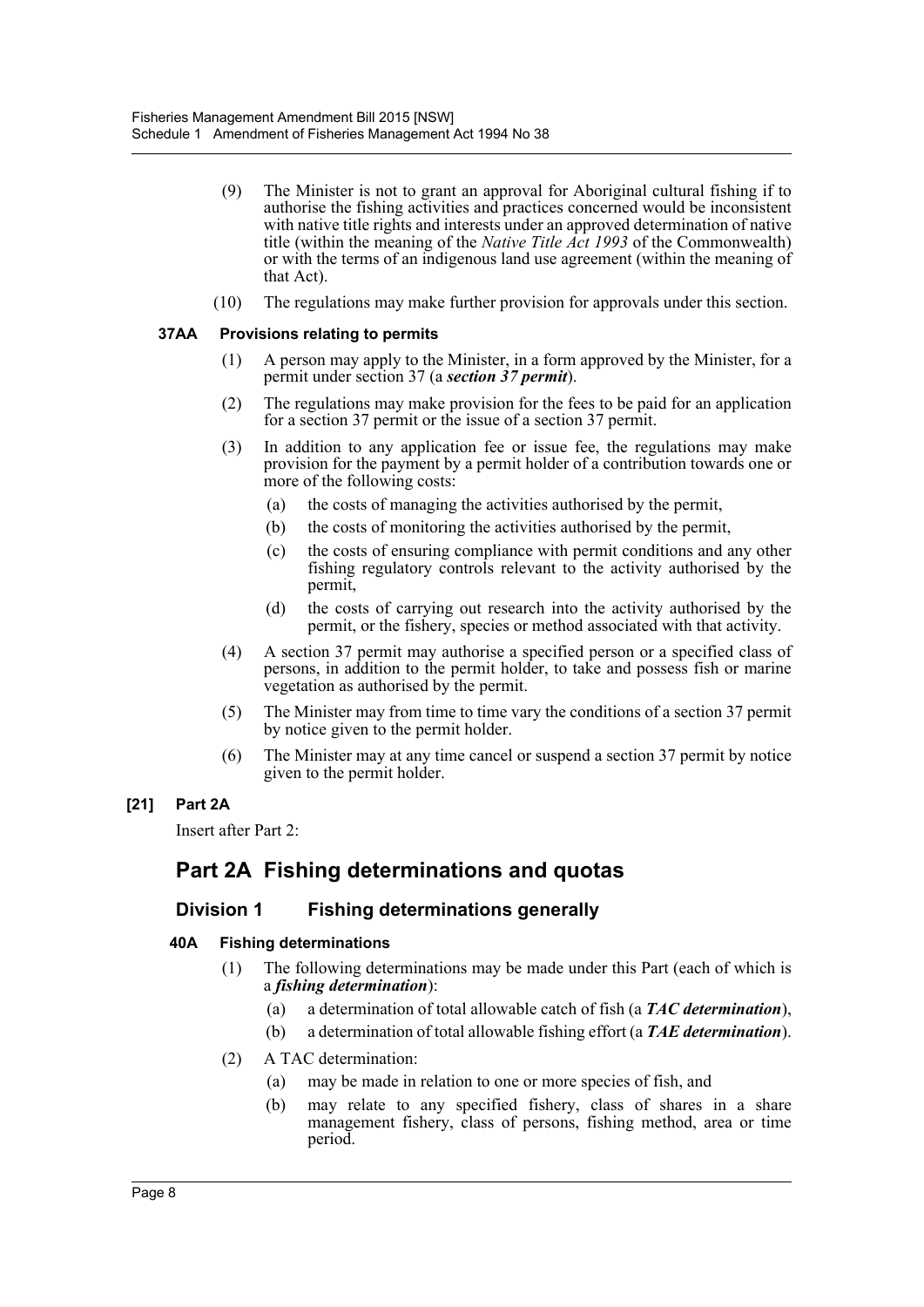- (3) A TAE determination:
	- (a) may be made in relation to one or more methods of fishing, and
	- (b) may relate to one or more specified species of fish, or any specified fishery, class of shares in a share management fishery, class of persons, area or time period.

#### **40B When fishing determinations are required to be made**

- (1) A fishing determination must be made if the regulations require a fishing determination to be made.
- (2) A fishing determination must also be made if the Minister requires a fishing determination to be made.

#### **40C Who makes fishing determinations**

- (1) A fishing determination may be made by either the TAF Committee or the Secretary.
- (2) If the regulations require a fishing determination to be made, they may also specify whether the TAF Committee or the Secretary is to make the fishing determination.
- (3) If the regulations do not specify who is to make a fishing determination required by the regulations, the Minister may direct either the TAF Committee or the Secretary to make the fishing determination, subject to this section.
- (4) The Minister is to direct the Secretary to make a fishing determination that is required by the regulations only if the Minister considers it expedient for the Secretary to make the fishing determination because:
	- (a) there is in existence a scientific assessment of the species of fish, fishery or fishing method concerned that, in the opinion of the Minister, is relevant, robust and sufficiently recent to allow a determination to be made, and
	- (b) to require the TAF Committee to make the fishing determination would involve an unnecessary duplication of that assessment.
- (5) For any fishing determination that is not required by the regulations, the Minister may direct the fishing determination to be made by either the TAF Committee or the Secretary.

### **Division 2 Fishing determinations by TAF Committee**

#### **40D TAF Committee to make fishing determinations**

- (1) The TAF Committee is to make a fishing determination when required to do so by or under this Act.
- (2) The fishing determination is to be made in accordance with this Division.

#### **40E General considerations for TAF Committee**

- (1) In making a fishing determination, the TAF Committee is to give effect to the objects of this Act and is to have regard to all relevant scientific, industry, community, social and economic factors.
- (2) The TAF Committee is also to have regard to:
	- (a) the need to ensure that the exploitation of fisheries resources is conducted in a manner that will conserve fish stocks in the long term, and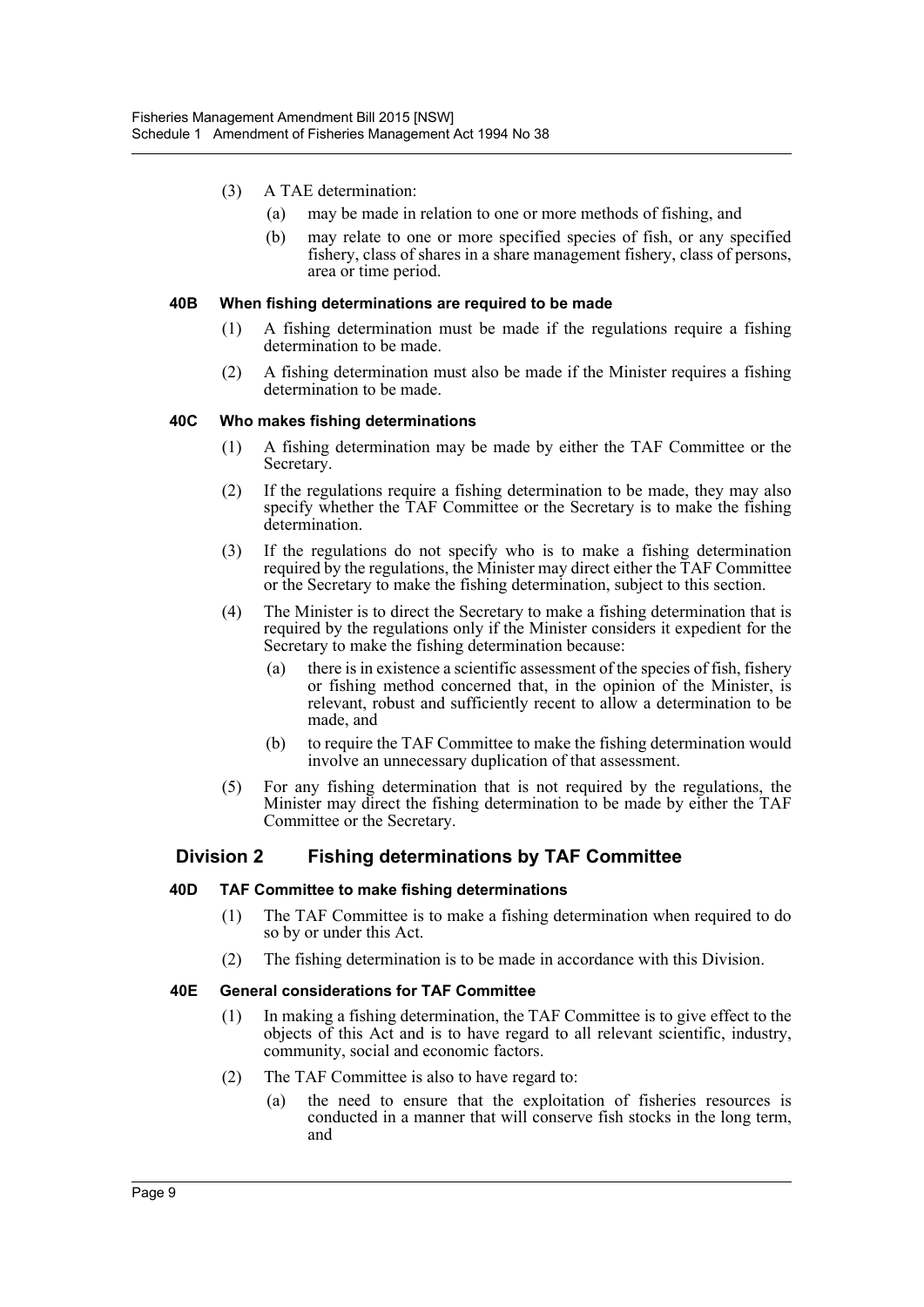- (b) the impact of fishing activities on all species of fish and the aquatic environment, and
- (c) the precautionary principle, namely, that if there are threats of serious or irreversible damage to fish stocks, lack of full scientific certainty should not be used as a reason for postponing measures to prevent that damage.

#### **40F Public consultation by TAF Committee**

- (1) Before the TAF Committee makes a fishing determination (or reviews any such determination), the TAF Committee is required to call for public submissions on the determination.
- (2) When the TAF Committee makes a fishing determination under this Division it is to have regard to any public submissions it receives within the time fixed by it for the making of those submissions.

#### **40G Review of determinations by TAF Committee**

- (1) The TAF Committee is to keep its fishing determinations under review.
- (2) Following a review, the TAF Committee may decide not to alter its existing fishing determination, to revoke its fishing determination or to make a new fishing determination.
- (3) A review of a fishing determination made by the TAF Committee (an *initial determination*) may be carried out without calling for public submissions on the determination if:
	- (a) the review is conducted, and any new or different fishing determination made as a result of the review is made, within 6 months after the initial determination was made, and
	- (b) before making the initial determination, the TAF Committee called for public submissions in relation to the initial determination.
- (4) However, the TAF Committee must call for public submissions if the Minister directs the TAF Committee to call for public submissions in relation to a review.
- (5) If the TAF Committee conducts a review of an initial determination without calling for public submissions, the TAF Committee must, in making any decision in relation to the review, have regard to any public submissions to which it was required to have regard when it made the initial determination.

#### **40H Publication and duration of determinations**

- (1) A fishing determination made by the TAF Committee is to be notified by the Minister by publication in the Gazette.
- (2) The determination takes effect on the date (on or after that publication) that is specified in the determination.
- (3) The determination has effect for the period specified in the determination or, if no such period is specified, until it is revoked by another determination.
- (4) However, if the regulations require a fishing determination to be made for a period and no fishing determination has been made by the start of that period, a fishing determination for the immediately preceding period is taken to continue to have effect until a new fishing determination is made.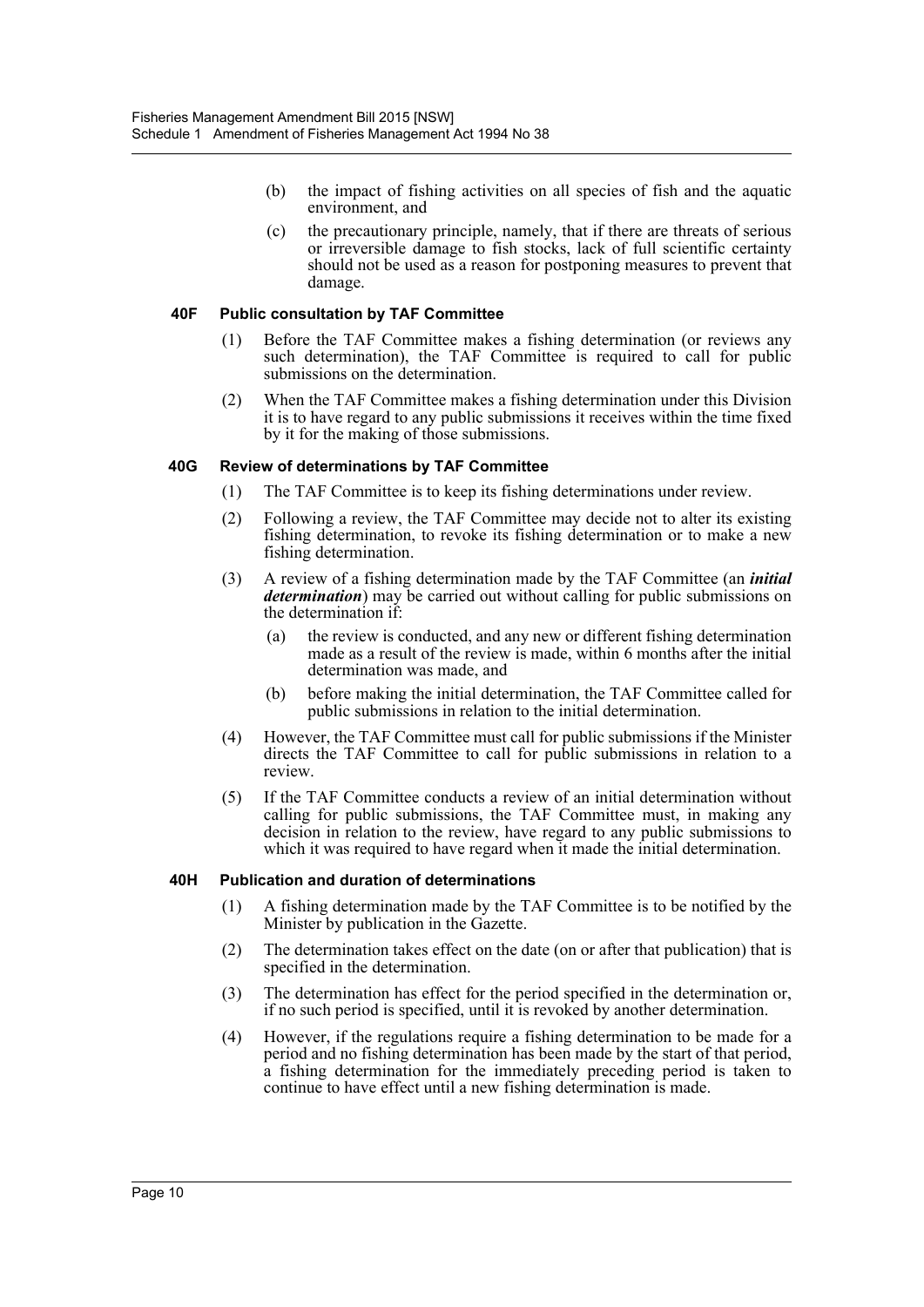#### **40I Interim fishing determinations by Secretary**

- (1) The Secretary may make an interim fishing determination for a period:
	- (a) if the regulations require the TAF Committee to make a fishing determination for that period, and
	- (b) the TAF Committee has not made a fishing determination for that period 30 days before the start of that period.
- (2) The total allowable catch or total allowable fishing effort permitted by an interim fishing determination must not exceed the total allowable catch or total allowable fishing effort permitted by the fishing determination for the immediately preceding period.
- (3) An interim fishing determination:
	- (a) is a fishing determination and has effect under this Act in the same way as a fishing determination made by the TAF Committee, and
	- (b) is to be notified in the same way as a fishing determination made by the TAF Committee.
- (4) The Secretary may amend or revoke an interim fishing determination made by the Secretary by making a further interim fishing determination.
- (5) Division 3 does not apply to an interim fishing determination.

#### **40J Revocation of fishing determinations**

- (1) The TAF Committee must not revoke a fishing determination that it is required to make unless it makes a new fishing determination.
- (2) The TAF Committee may revoke a fishing determination made by the Secretary if:
	- (a) the TAF Committee makes a fishing determination that it is required to make by the regulations or is directed to make by the Minister, and
	- (b) the TAF Committee's determination replaces or supersedes a fishing determination made by the Secretary (including any interim fishing determination).

#### **40K TAF Committee not subject to Ministerial control**

- (1) The TAF Committee is not subject to the control or direction of the Minister as to any fishing determination to be made by it.
- (2) However, the Minister may direct the TAF Committee on the procedure to be followed and, subject to this Division, the matters to be taken into account in making a fishing determination.
- (3) The Minister may require the TAF Committee to reconsider a fishing determination.

### **Division 3 Fishing determinations by Secretary**

#### **40L Secretary to make fishing determinations**

- (1) The Secretary is to make a fishing determination when required to do so by or under this Act.
- (2) The fishing determination is to be made in accordance with this Division.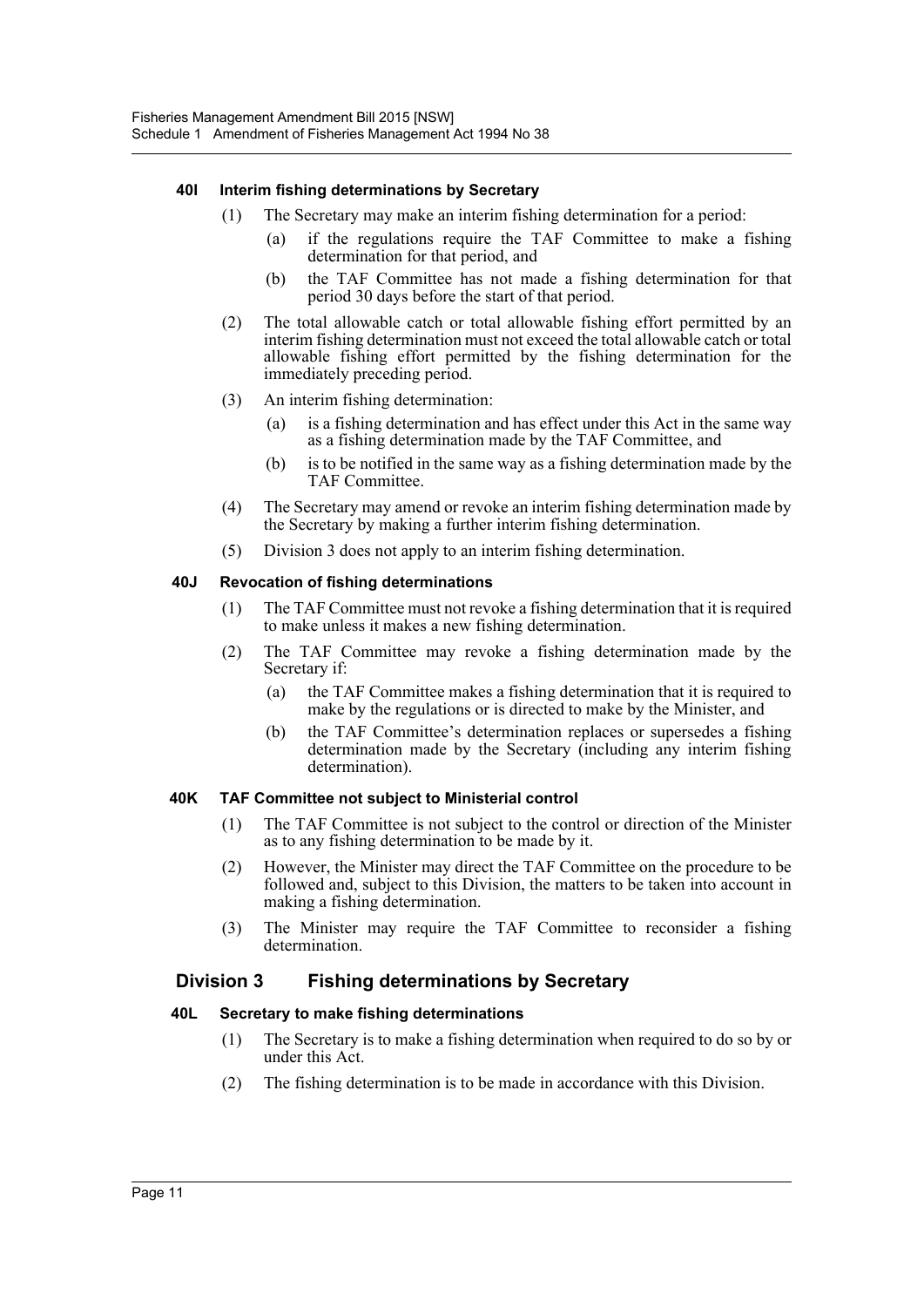#### **40M Making of fishing determination by Secretary**

- (1) In making a fishing determination, the Secretary is to have regard to at least one scientific assessment for that species, fishery or method.
- (2) To avoid doubt, the scientific assessment may be an assessment carried out anywhere in Australia.
- (3) The Secretary may:
	- (a) seek advice from the TAF Committee about a fishing determination, and
	- (b) take into account that advice when making a fishing determination.
- (4) The Secretary may:
	- (a) conduct public consultation in relation to a fishing determination (in any way the Secretary considers appropriate), and
	- (b) take into account the results of that public consultation when making a fishing determination.
- (5) The Secretary may also have regard to any other relevant matters.

#### **40N Publication and duration of determinations**

- (1) A fishing determination made by the Secretary is to be notified by publication in the Gazette.
- (2) The determination takes effect on the date (on or after that publication) that is specified in the determination.
- (3) The determination has effect for the period specified in the determination or, if no such period is specified, until it is revoked by another fishing determination.
- (4) However, if the regulations require a fishing determination to be made for a period and no fishing determination has been made by the start of that period, the fishing determination for the immediately preceding period is taken to continue to have effect until a new fishing determination is made.

#### **40O Amendment or revocation of fishing determination**

- (1) The Secretary may amend or revoke a fishing determination made by the Secretary.
- (2) This Division applies to any such amendment or revocation in the same way as it applies to the original determination.
- (3) The Secretary must not revoke a determination that is required to be made unless the Secretary makes a new fishing determination.
- (4) The Secretary may revoke a fishing determination made by the TAF Committee if the Secretary makes a fishing determination that:
	- (a) the Secretary is required to make by the regulations or directed to make by the Minister, and
	- (b) the Secretary's determination replaces or supersedes a fishing determination made by the TAF Committee.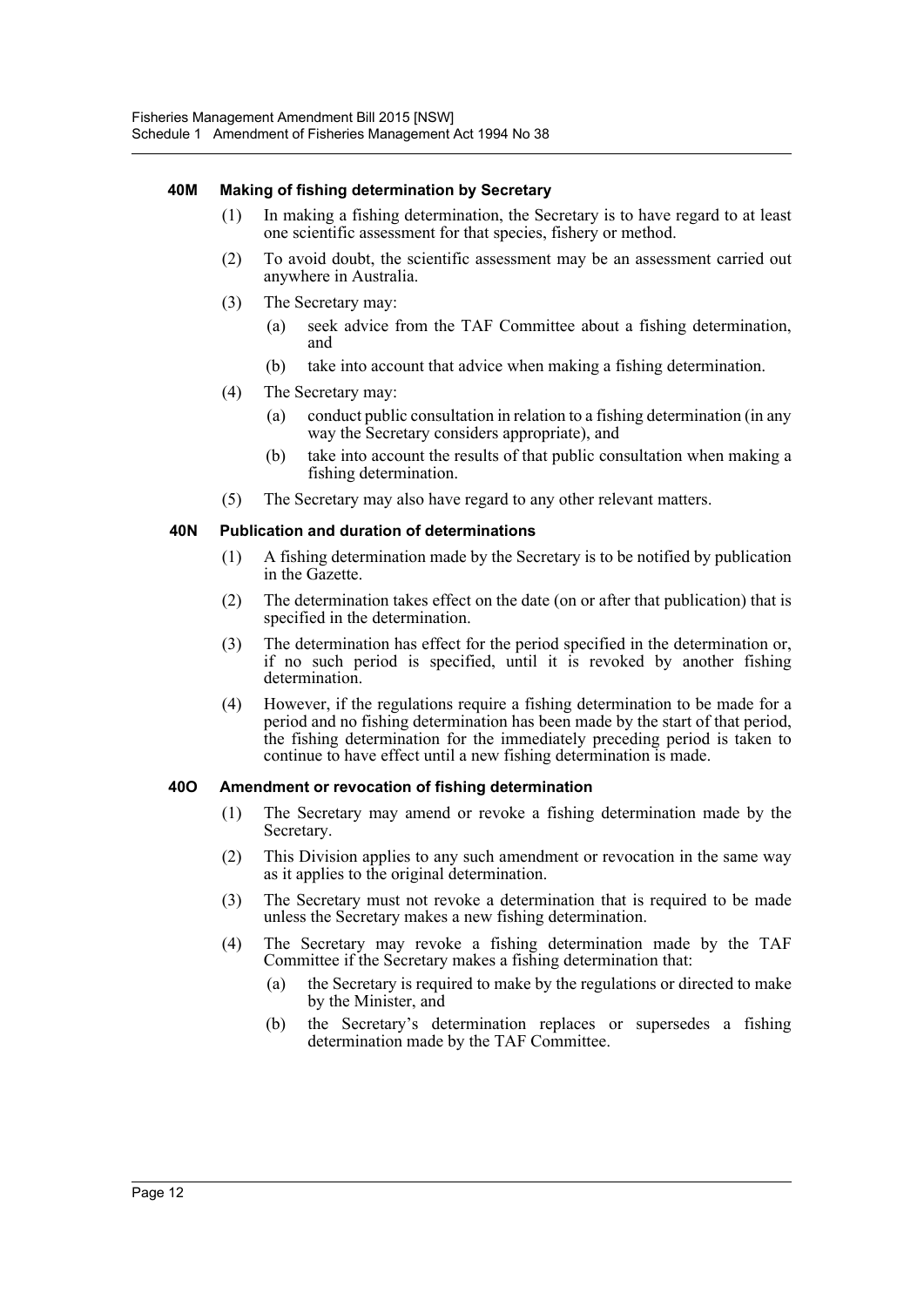### **Division 4 Allocation of commercial fishing determinations (quotas)**

#### **40P Definitions**

In this Division:

*commercial fishing authority holder* means:

- (a) a shareholder in a share management fishery, or
- (b) an owner of a fishing business the components of which include an endorsement in a restricted fishery, or
- (c) any other person, or class of persons, declared by the regulations to be a commercial fishing authority holder.

*commercial fishing determination* means a fishing determination that relates to:

- (a) commercial fishing authority holders, or
- (b) the taking of fish for sale, or
- (c) a share management fishery or restricted fishery, or
- (d) a method that is used to take fish for sale, or
- (e) any other commercial fishing activity for which a licence or authority is required under this Act.

#### **40Q Allocation of fishing determination to commercial fishing authority holders**

- (1) The Secretary may allocate a commercial fishing determination among commercial fishing authority holders.
- (2) A commercial fishing determination is to be allocated only if:
	- (a) the regulations require the fishing determination to be allocated, or
	- (b) the Minister directs that the fishing determination be allocated.
- (3) The regulations may provide for and, subject to the regulations, the Minister may direct:
	- (a) the extent to which a commercial fishing determination is to be allocated amongst commercial fishing authority holders (that is, whether the whole or part of a commercial fishing determination is to be allocated), and
	- (b) the commercial fishing authority holders, or class of commercial fishing authority holders, to whom an allocation is to be made, and
	- (c) the manner in which the commercial fishing determination (or any part of the fishing determination) is to be allocated.

**Note.** A power to make regulations includes a power to include provisions in a management plan for a share management fishery with respect to that matter. See section 57.

#### **40R Notice of allocation—quota**

- (1) The Secretary is to notify a commercial fishing authority holder of any allocation of a commercial fishing determination that is made to that commercial fishing authority holder.
- (2) The allocation is referred to in this Part as the commercial fishing authority holder's *quota*.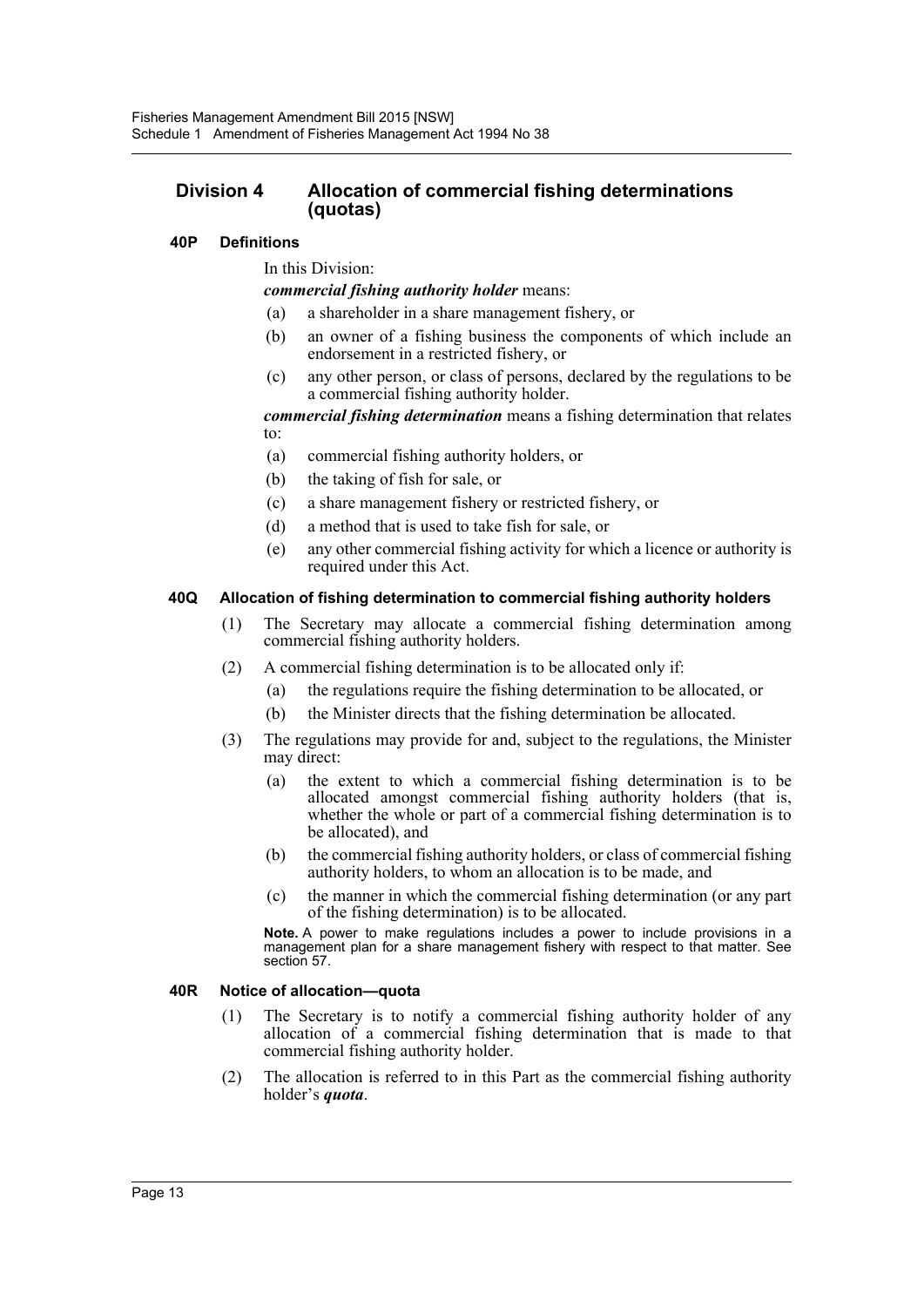- (3) The notice of allocation is to specify particulars of the quota, including (to the extent relevant):
	- (a) the species of fish to which the quota applies, and
	- (b) the fishing method to which the quota applies, and
	- (c) the area to which the quota applies, and
	- (d) the period to which the quota applies (referred to in this Division as the *fishing period*).
- (4) Notice of the allocation is to be given in writing.

#### **40S Authority holder not to contravene quota**

- (1) A commercial fishing authority holder must not:
	- (a) take fish, or use a fishing method, in contravention of the commercial fishing authority holder's quota, or
	- (b) cause or permit any agent of the commercial fishing authority holder to take fish, or use a fishing method, in contravention of the commercial fishing authority holder's quota.

Maximum penalty: 1,000 penalty units (in the case of a corporation) or 500 penalty units (in any other case).

- (2) An agent of a commercial fishing authority holder must not, while acting or purporting to act as agent for the commercial fishing authority holder:
	- (a) take fish, or cause or permit fish to be taken, in contravention of the commercial fishing authority holder's quota, or
	- (b) use a fishing method, or cause or permit a fishing method to be used, in contravention of the commercial fishing authority holder's quota.

Maximum penalty: 500 penalty units.

- (3) To avoid doubt, a contravention of a quota includes the taking of fish, or the use of a fishing method, in excess of the quota for the relevant fishing period.
- (4) In this section, an *agent* of a commercial fishing authority holder means:
	- (a) a nominated fisher of the commercial fishing authority holder, or
	- (b) any employee of the commercial fishing authority holder.

#### **40T Transfer of quota**

- (1) The regulations may provide for the transfer of quota between commercial fishing authority holders.
- (2) A commercial fishing authority holder may transfer to any other commercial fishing authority holder the whole or any part of the authority holder's quota in accordance with the regulations.
- (3) Subject to the regulations, a quota for a fishing period is not transferable after the end of the fishing period.
- (4) The regulations may authorise a commercial fishing authority holder:
	- (a) to transfer to the next fishing period any part of the quota for the current fishing period that is not taken during the current period, or
	- (b) to transfer to the current fishing period part of the quota for the next fishing period.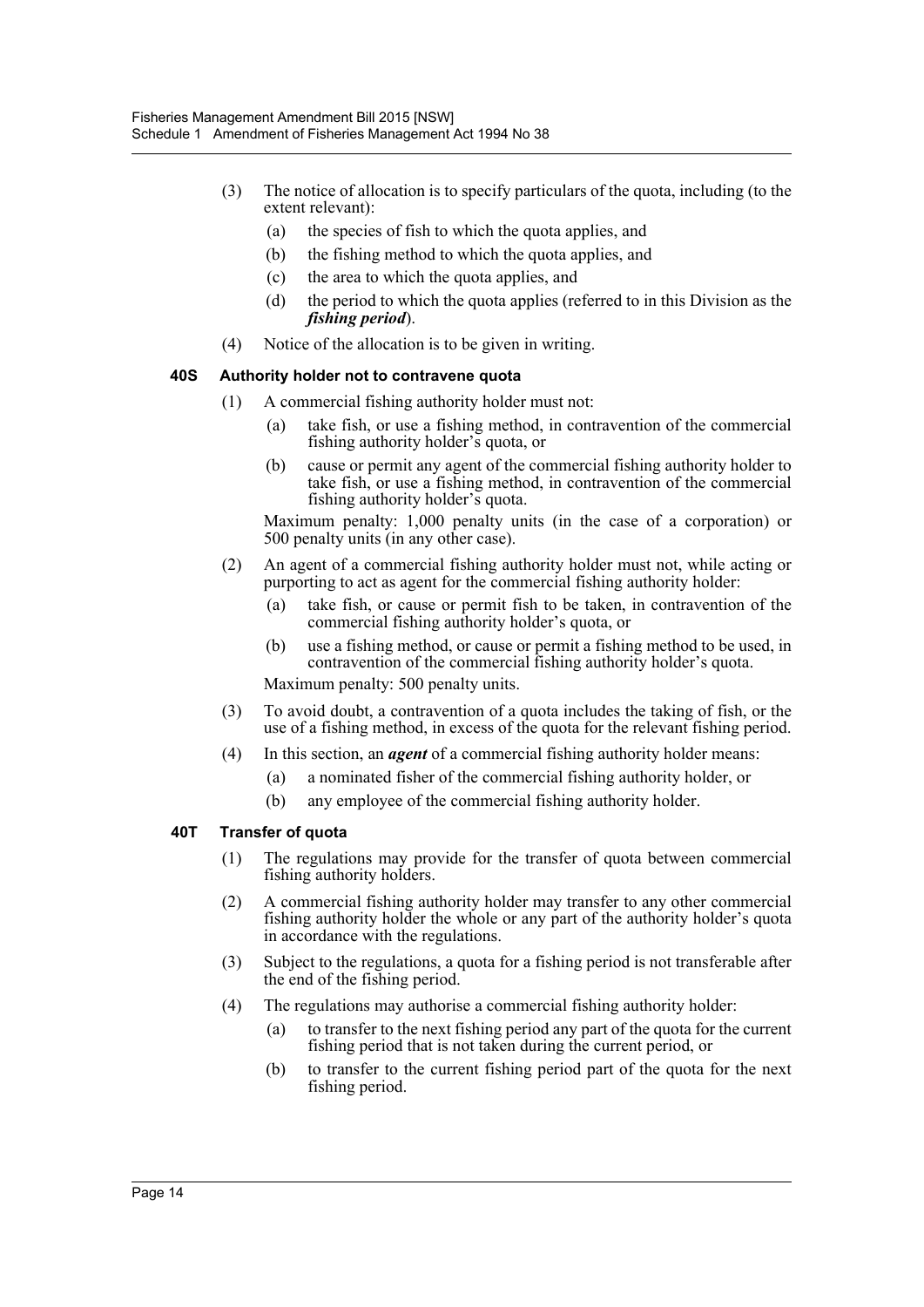#### **40U Method for transferring quota**

- (1) A transfer of quota authorised by or under this Division must be effected:
	- (a) by electronic transfer (that is, by using the online transfer system), or
	- (b) by manual transfer (that is, by giving the Secretary notice in writing of the transfer).
- (2) The regulations may prescribe fees for the use of the online transfer system.
- (3) For a manual transfer, the notice given to the Secretary must be in an approved form and must be accompanied by the prescribed fee (if any) for manual transfers of quota.
- (4) A transfer of quota does not take effect until the transfer is confirmed.
- (5) An electronic transfer is confirmed if the online transfer system generates a message to the effect that the transfer is confirmed.
- (6) A manual transfer is confirmed if the Secretary gives notice in writing to the person lodging the transfer that the transfer has been approved.
- (7) In this section:

*online transfer system* means a facility approved by the Secretary that enables the transfer of quota by electronic communication.

#### **40V Forfeiture of quota—failure to pay fisheries management charge**

- (1) The Minister may, by order in writing, direct that the quota, or a part of the quota, of a commercial fishing authority holder is forfeited. Quota that is the subject of such an order is *forfeited quota*.
- (2) An order may be made under this section only if the commercial fishing authority holder has failed to pay (in full) a fisheries management charge that is payable by the commercial fishing authority holder.
- (3) An order may be made under this section in respect of quota that has not yet been allocated to the commercial fishing authority holder.
- (4) The Minister is to give a commercial fishing authority holder notice in writing of his or her intention to make an order under this section. The notice is to be given at least 14 days before the order is made.
- (5) Before making an order under this section, the Minister is to estimate the amount of quota that it would be necessary to sell by public tender in order to recover:
	- (a) any outstanding fisheries management charge payable by the commercial fishing authority holder, and
	- (b) the reasonable costs that would be incurred by or on behalf of the Minister in respect of such a sale.
- (6) The amount of quota forfeited under the order must not exceed that estimate.

#### **40W How forfeited quota is to be dealt with**

- (1) The Minister may retain, re-allocate or sell forfeited quota.
- (2) Forfeited quota may be re-allocated in any way the Minister considers appropriate.
- (3) Forfeited quota must not be re-allocated to the commercial fishing authority holder by whom it was forfeited unless the outstanding fishing management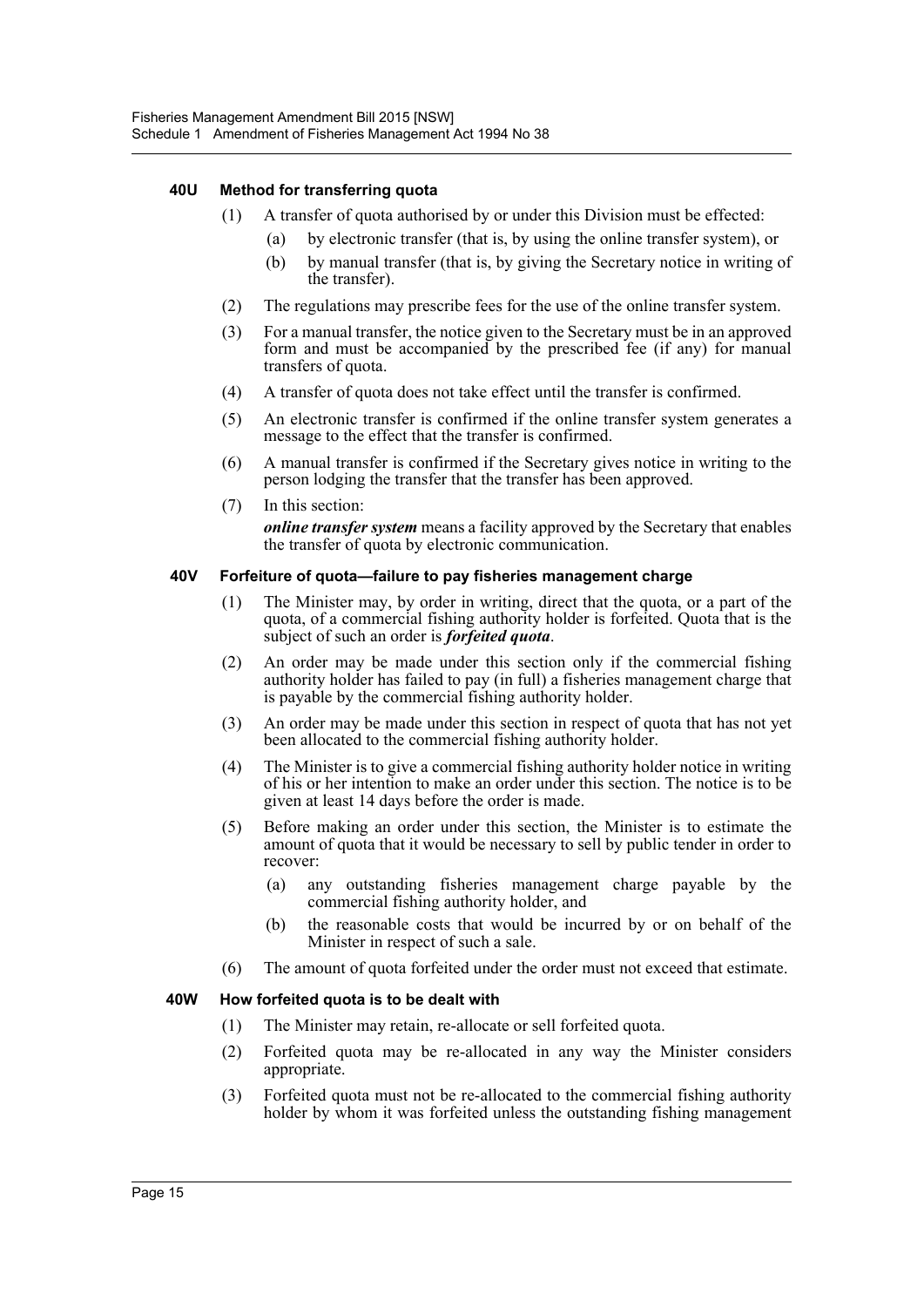charges payable by the commercial fishing authority holder have been paid in full.

- (4) Any forfeited quota that is sold by the Minister is to be sold by public tender.
- (5) The purchase price for forfeited quota that is sold is to be applied as follows:
	- (a) if any fisheries management charge payable by the commercial fishing authority holder would, on payment, be paid to the credit of the Consolidated Fund, the outstanding amount of the charge is to be deducted from the purchase price and paid to the credit of the Consolidated Fund,
	- (b) if any fisheries management charge payable by the commercial fishing authority holder would, on payment, be paid into a trust fund, the outstanding amount of the charge is to be deducted from the purchase price and paid to the credit of the trust fund,
	- (c) any reasonable costs incurred by or on behalf of the Minister in connection with the sale of the forfeited quota is to be deducted from the purchase price and paid to the credit of the Consolidated Fund,
	- (d) the balance (if any) remaining after payment of the amounts referred to in paragraphs  $(a)$ – $(c)$  is to be paid to the commercial fishing authority holder.
- (6) The Minister may recover from a commercial fishing authority holder, as a debt in any court of competent jurisdiction, any reasonable costs incurred by or on behalf of the Minister in selling forfeited quota, being costs not otherwise recovered as provided by this section.
- (7) If the Minister decides not to sell forfeited quota, or to re-allocate it to the commercial fishing authority holder by whom it was forfeited, the Minister must deduct the sale value of the forfeited quota from the amount owed by the commercial fishing authority holder.
- (8) The *sale value* of forfeited quota is the purchase price that the Minister considers would be obtained if the forfeited quota were sold by public tender, minus the reasonable costs that would be incurred in connection with the sale.

#### **40X Implementation of determinations**

- (1) The Minister is required to review the regulations and other instruments under this Act in light of any commercial fishing determination and any allocation of that commercial fishing determination.
- (2) If the determination is required under the management plan for a share management fishery, the determination is to be implemented in accordance with this Act and the management plan.

## **Division 5 Allocation of non-commercial fishing determinations**

### **40Y Definition**

### In this Division:

*non-commercial fishing determination* means a fishing determination that relates to:

- (a) the taking of fish by recreational fishers, or
- (b) the taking of fish by recreational fishing methods, or
- (c) the taking of fish during charter fishing activities, or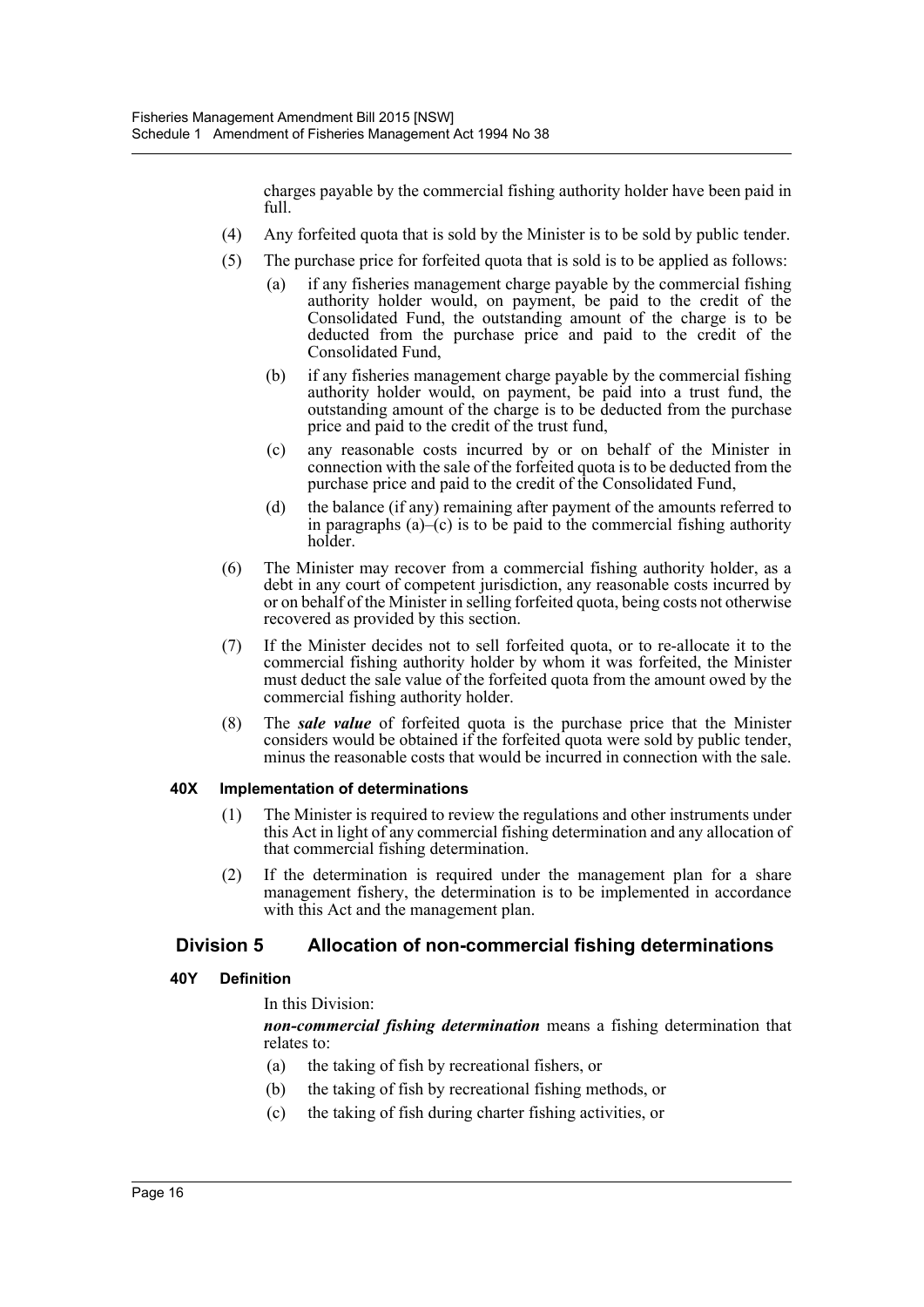(d) the taking of fish for recreational fishing purposes, Aboriginal cultural fishing or any other purpose other than for sale.

#### **40Z Allocation of non-commercial fishing determination**

- (1) The Secretary may allocate a non-commercial fishing determination amongst fishers or classes of fishers.
- (2) A non-commercial fishing determination is to be allocated only if:
	- (a) the regulations require the fishing determination to be allocated, or
	- (b) the Minister directs that the fishing determination be allocated.
- (3) The regulations may provide for and, subject to the regulations, the Minister may direct:
	- (a) the manner and extent to which a non-commercial fishing determination is to be allocated, and
	- (b) the fishers or classes of fishers amongst whom the non-commercial fishing determination is to be allocated.
- (4) Notice of an allocation is to be published on the website of the Department.

#### **40ZA Implementation of non-commercial fishing determinations**

- (1) The Minister is required to review the regulations and other instruments under this Act in light of any non-commercial fishing determination and any allocation of that non-commercial fishing determination.
- (2) In particular, the Minister is required to consider whether any restrictions on non-commercial fishing set by the regulations and other instruments (such as bag limits, fishing method restrictions and fishing closures) remain appropriate, in light of the non-commercial fishing determination and allocation, to give effect to the policy objective of the determination and allocation.

#### **[22] Section 41 Staged implementation of share management fisheries**

Omit "an interim Management Advisory Committee for the fishery is established" from section 41 (b).

Insert instead "an advisory group may be established".

### **[23] Section 41A, Division 2A of Part 3, sections 50 (7), 73A and 77A**

Omit the provisions.

#### **[24] Section 44 Omission of share management fishery**

Omit section 44 (8). Insert at the end of section 44: **Note.** Division 4A permits a fishery to be redefined, without payment of compensation, if the redefinition proposal has majority support.

### **[25] Part 3, Division 4A**

Insert after Division 4:

## **Division 4A Redefinition proposals**

#### **55A Minister may put forward redefinition proposal**

(1) The Minister may put a redefinition proposal to shareholders in one or more share management fisheries.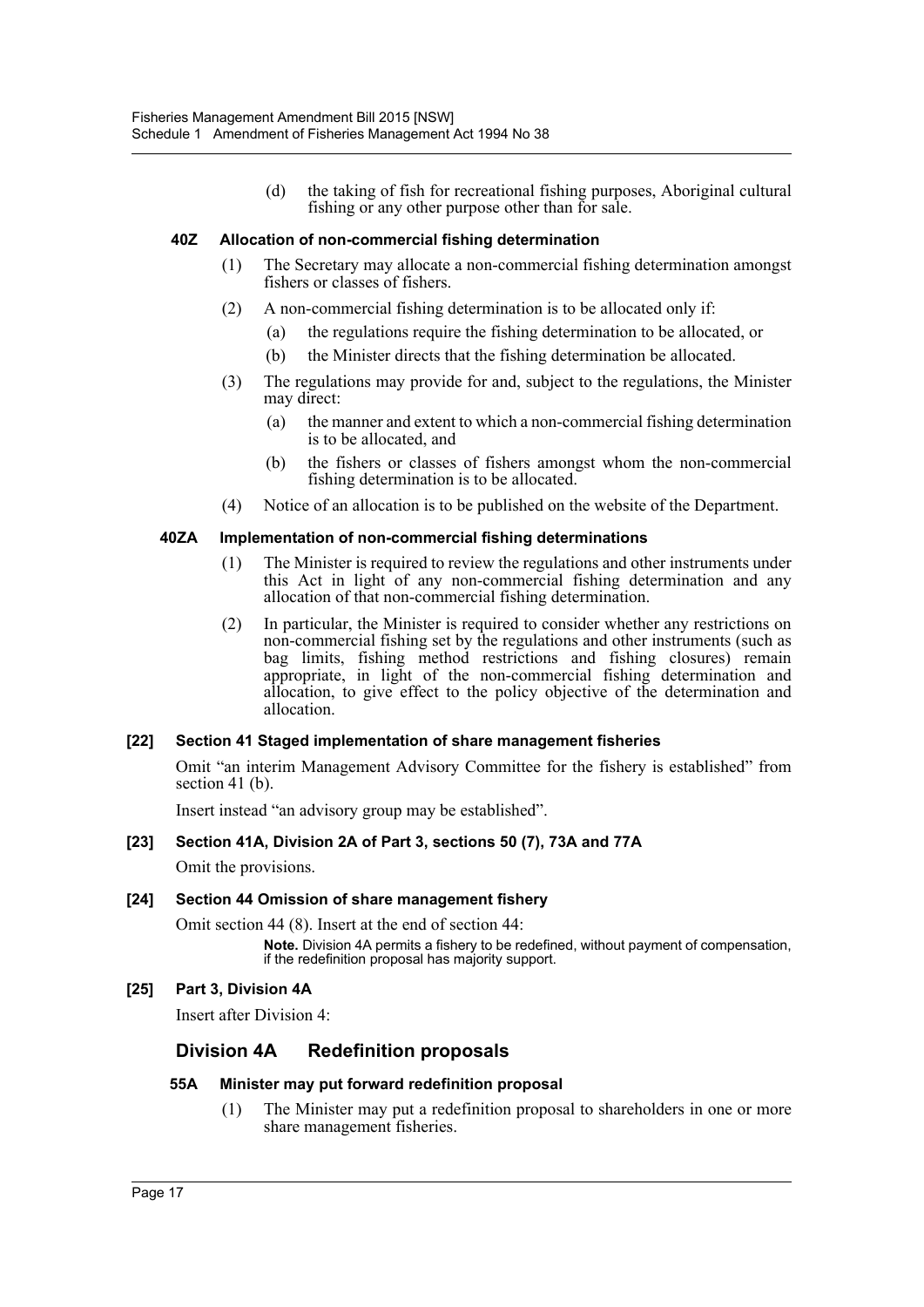- (2) In this Division, a *redefinition proposal* is a proposal to do any or all of the following:
	- (a) to change the description of one or more share management fisheries in Schedule 1,
	- (b) to amalgamate 2 or more classes of shares in one or more share management fisheries,
	- (c) to replace one or more classes of shares in one or more share management fisheries with one or more new or existing classes of shares.
- (3) A redefinition proposal may involve the cancellation of shares, the issue of new shares or the reissue of shares.

#### **55B Notice of redefinition proposal**

- (1) If the Minister decides to put a redefinition proposal to shareholders, the Minister is to give public notice of the redefinition proposal.
- (2) For the purposes of this section, *public notice* is notice:
	- (a) published in the Gazette, and
	- (b) published in any other way the Minister considers appropriate, and
	- (c) given to each shareholder affected by the redefinition proposal.
- (3) The public notice must:
	- (a) describe the redefinition proposal, and
	- (b) specify the redefinition arrangements for the redefinition proposal, and
	- (c) invite shareholders affected by the redefinition proposal to vote on the redefinition proposal, and
	- (d) set out the arrangements for voting on the redefinition proposal, and
	- (e) contain such other information as the Minister considers appropriate.
- (4) A public notice may be varied by further public notice under this section.
- (5) In this Division, *redefinition arrangements* are the proposed arrangements for the implementation of a redefinition proposal, including arrangements relating to the issue, cancellation or reissue of shares if the redefinition proposal is proceeded with.

#### **55C Shareholders who are affected by a redefinition proposal**

For the purposes of this Division, a shareholder is *affected* by a redefinition proposal if:

- (a) in the case of a redefinition proposal that involves a change to a description of one or more share management fisheries in Schedule 1 the shareholder is a shareholder in a fishery the description of which will be changed under the proposal, and
- (b) in the case of a redefinition proposal that involves the amalgamation of classes of shares or replacing classes of shares—the shareholder holds a class of shares concerned.

#### **55D Poll on redefinition proposal**

(1) The Secretary may arrange for the conduct of a poll of shareholders affected by a redefinition proposal for the purposes of determining whether there is majority support for the redefinition proposal.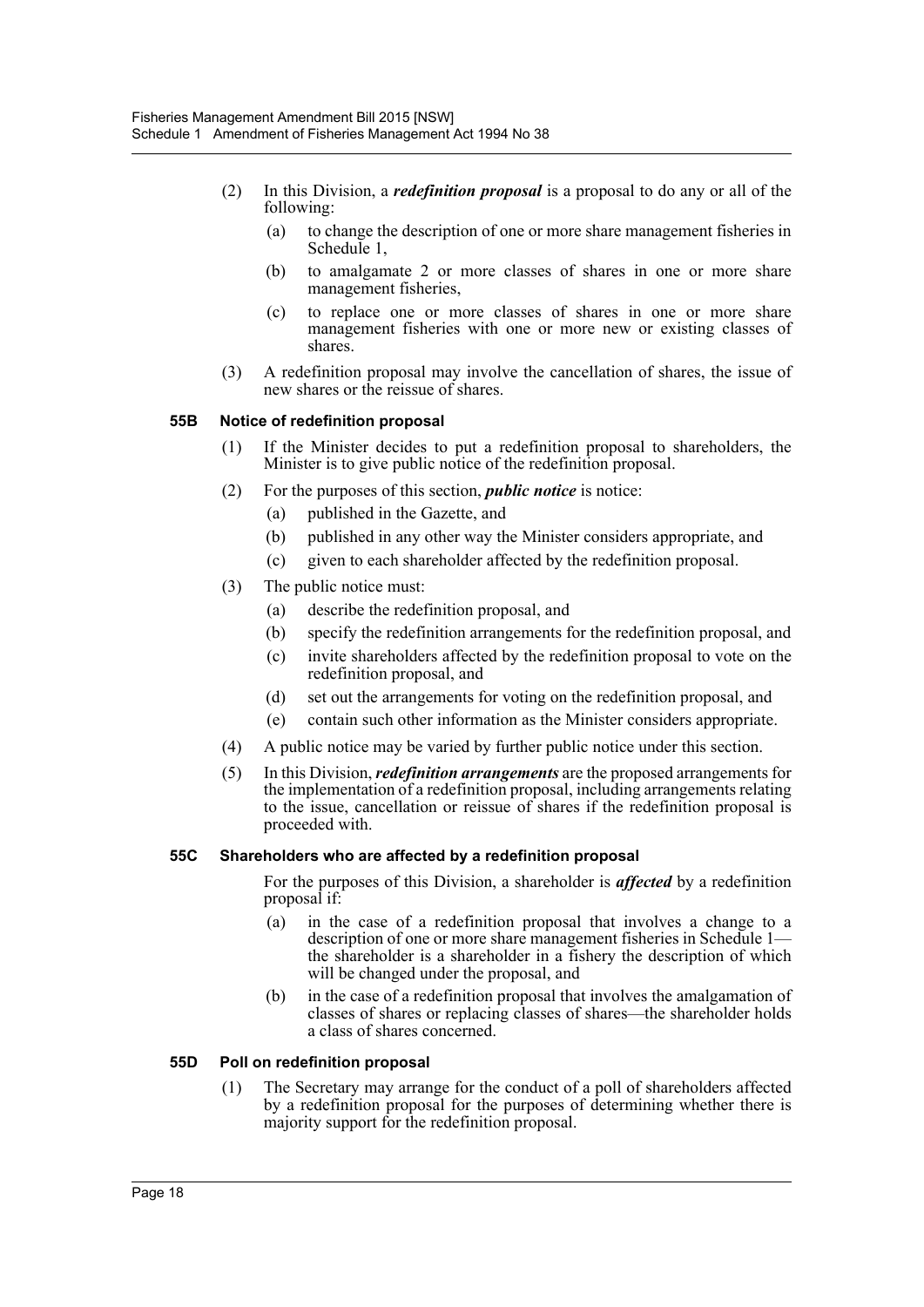- (2) For the purposes of a poll under this section, each shareholder is entitled to no more than one vote regardless of the number of shares held.
- (3) A corporation that is a shareholder is required to nominate a single individual to vote in the poll on behalf of the corporation. The individual so nominated is taken, for the purposes of the poll, to be the shareholder of the shares held by the corporation.
- (4) Two or more persons who hold a share jointly are required to nominate a single individual to vote in the poll on behalf of the joint shareholders. The individual so nominated is taken, for the purposes of the poll, to be the shareholder of the shares held jointly.
- (5) The regulations may make further provision for or with respect to polls under this Division.

#### **55E Outcome of poll**

- (1) Following the conduct of a poll, the Secretary is to determine whether, on the basis of the poll, the redefinition proposal has majority support.
- (2) The question of whether a redefinition proposal has majority support is to be determined in accordance with the regulations.
- (3) The regulations may provide that shareholders who fail to vote in a poll are to be disregarded when determining whether a redefinition proposal has majority support.
- (4) The regulations may provide for the weighting of votes on the basis of the number of shares held by a shareholder affected by a redefinition proposal.
- (5) Following the conduct of a poll, the Secretary may issue a certificate that specifies:
	- (a) the date on which the poll was conducted, and
	- (b) the results of the poll, and
	- (c) whether, on the basis of those results, the redefinition proposal has majority support.
- (6) A certificate issued under this section is admissible in evidence in any proceedings and is prima facie evidence of the matters certified in the certificate.
- (7) The Minister is to publicise the results of the poll by giving notice of the results to shareholders affected by the redefinition proposal and in such other manner (if any) as the Minister considers appropriate.

#### **55F Power to implement redefinition proposal that has majority support**

- (1) If a redefinition proposal has majority support, the Minister may implement the redefinition proposal, including by cancelling shares and issuing or re-issuing shares as contemplated by the redefinition arrangements for the redefinition proposal.
- (2) The regulations may make further provision for the implementation of redefinition proposals.
- (3) Section 45 does not apply to the redefinition of an existing share management fishery under a redefinition proposal that has majority support.
- (4) No compensation (including damages or any other form of compensation) is payable because of the cancellation of shares under this section or anything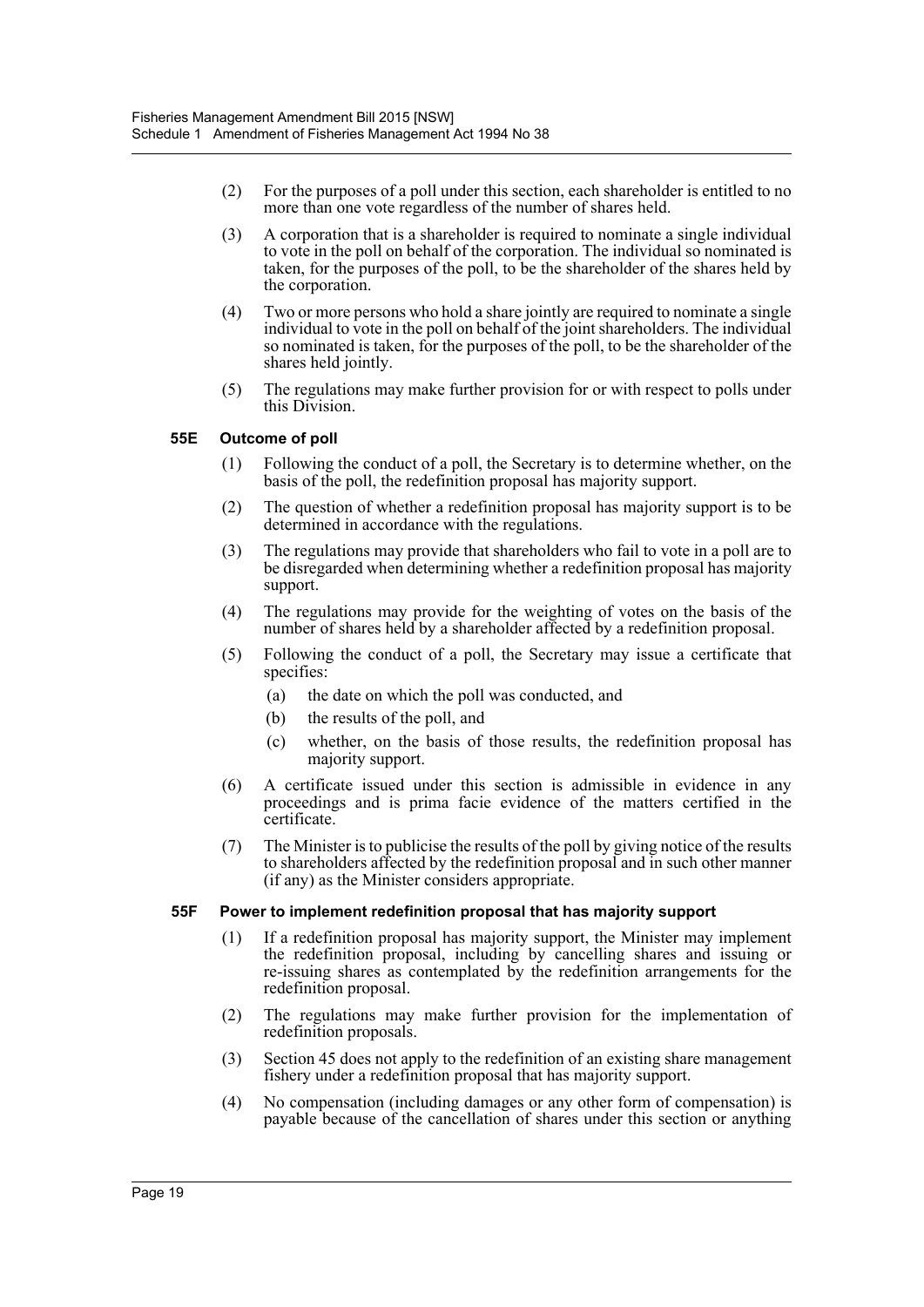else that is done to implement a redefinition proposal that has majority support.

(5) Subsection (4) does not apply to compensation (if any) that is expressly offered to shareholders under a redefinition proposal.

#### **55G Power to redefine fishery with shareholder support**

- (1) The Governor may, by proclamation made on the recommendation of the Minister and published on the NSW legislation website, amend Schedule 1 by inserting or omitting the description of a fishery.
- (2) The Minister is to recommend the making of a proclamation under this section only if the Minister has issued a certificate that certifies that the purpose of the proclamation is to give effect to a redefinition proposal that has majority support.
- (3) Any defect in the certificate does not affect the validity of a proclamation made under this section.
- (4) Section 44 does not apply if a description of a share management fishery is omitted from Schedule 1 under this section.

#### **[26] Section 57 Content of management plan**

Insert after section 57 (1):

- (1A) To avoid doubt, a provision of this Act that confers power to make regulations for or with respect to a matter also confers power to include provisions in a management plan for a share management fishery for or with respect to that matter.
- (1B) Accordingly, a reference in this Act (however expressed) to anything provided for, prescribed by or required by the regulations includes, in relation to a share management fishery, a reference to anything provided for, prescribed by or required by the management plan for the fishery.

#### **[27] Section 58 Public and industry consultation**

Omit section 58 (2). Insert instead:

(2) The Minister is to consult on the proposed plan with any advisory councils or advisory groups representing commercial or recreational fishing interests, indigenous interests or conservation interests that the Minister considers to have a sufficient interest in the plan.

#### **[28] Section 58 (3)**

Insert after section 58 (2):

(3) This section does not apply to an amendment of a management plan for a fishery or of a supporting plan.

#### **[29] Section 62 Plan prevails over other regulations**

Omit "or any fishing closure" from section 62 (1).

#### **[30] Section 62 (2)**

Omit "or fishing closure".

### **[31] Section 62 (3) and (4)**

Omit the subsections.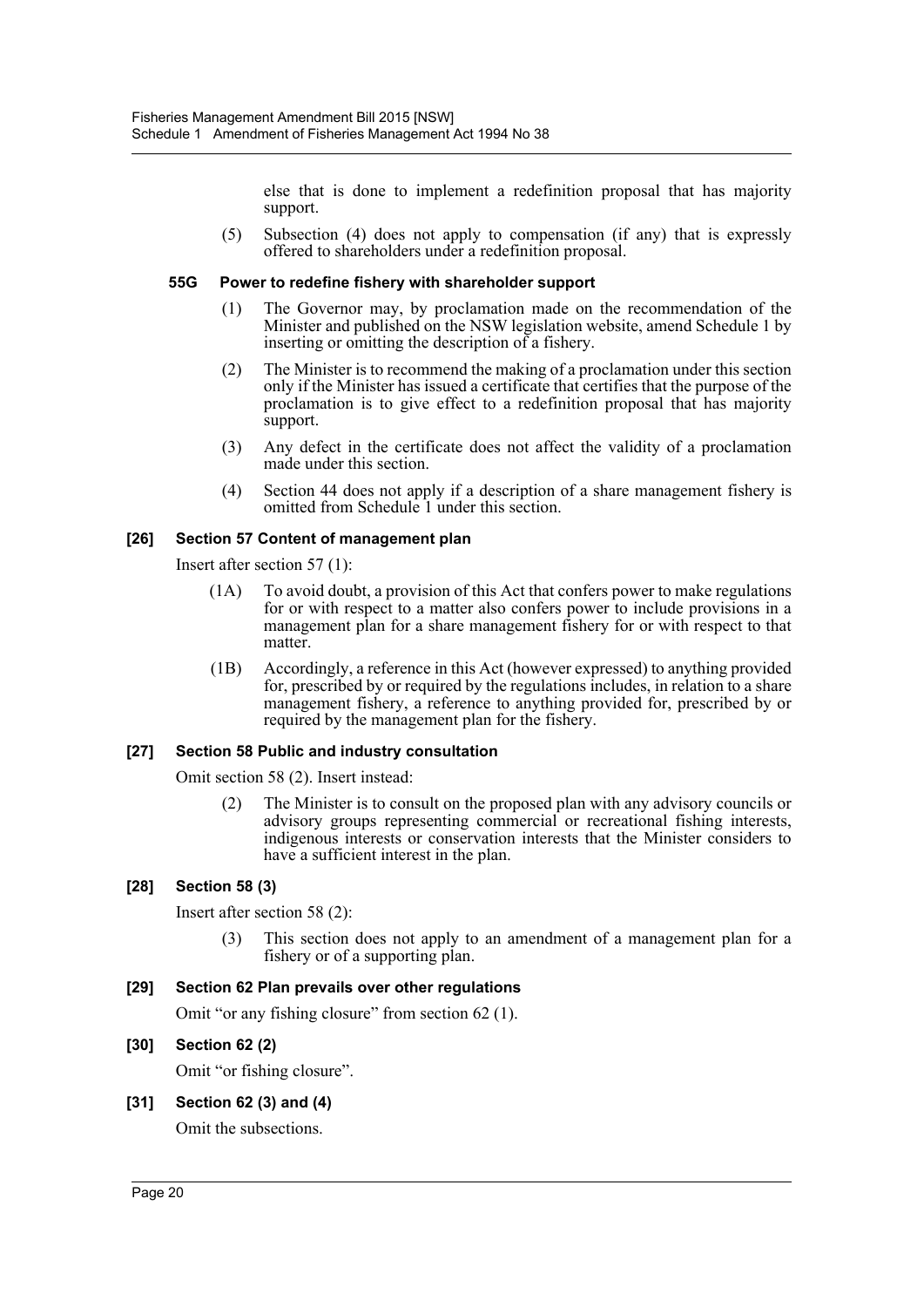#### **[32] Section 63 Fisheries reviews—new plan**

Omit "the Management Advisory Committee for the fishery," from section 63 (3).

Insert instead "any relevant advisory group".

#### **[33] Section 66 Who may fish in share management fisheries**

Omit section 66 (b). Insert instead:

(b) if the management plan fixes a minimum shareholding to take fish in the fishery that applies to the holder—the holder has not less than the minimum shareholding required, and

#### **[34] Section 67 Minimum shareholding required to fish**

Omit section 67 (1). Insert instead:

- (1) The management plan for a share management fishery may fix a minimum shareholding required to take fish in the fishery.
- (1A) A person who holds shares in the fishery is not entitled to take fish in the fishery or to nominate another person to do so on his or her behalf unless the person has the minimum shareholding required to take fish in the fishery.

#### **[35] Section 68 Endorsements on licences**

Omit "required under this Division," from section 68 (3) (b).

#### **[36] Section 68 (3) (b)**

Insert "(if the management plan for the fishery fixes such minimums)" after "concerned".

#### **[37] Section 68 (9)**

Omit "the requirement for a minimum shareholding does not apply and".

#### **[38] Section 69 Nomination of commercial fisher by holder of shares**

Omit section 69 (2). Insert instead:

(2) If the management plan for the fishery fixes a minimum shareholding required to take fish in the fishery that applies to the holder, the holder may not take fish in the fishery unless the holder has at least the minimum shareholding required to take fish in the fishery.

#### **[39] Section 69 (3)**

Insert "prescribed by the regulations or (subject to the regulations)" after "manner".

#### **[40] Section 70 Special endorsements to take fish in share management fishery**

Omit "the Management Advisory Committee for the fishery, and with any other relevant commercial or recreational fishing industry bodies" from section 70 (2).

Insert instead "any relevant advisory council or advisory group".

### **[41] Section 70 (2A)**

Insert after section 70 (2):

(2A) The Minister is to issue endorsements under this section in accordance with the criteria (if any) specified in the management plan for the fishery.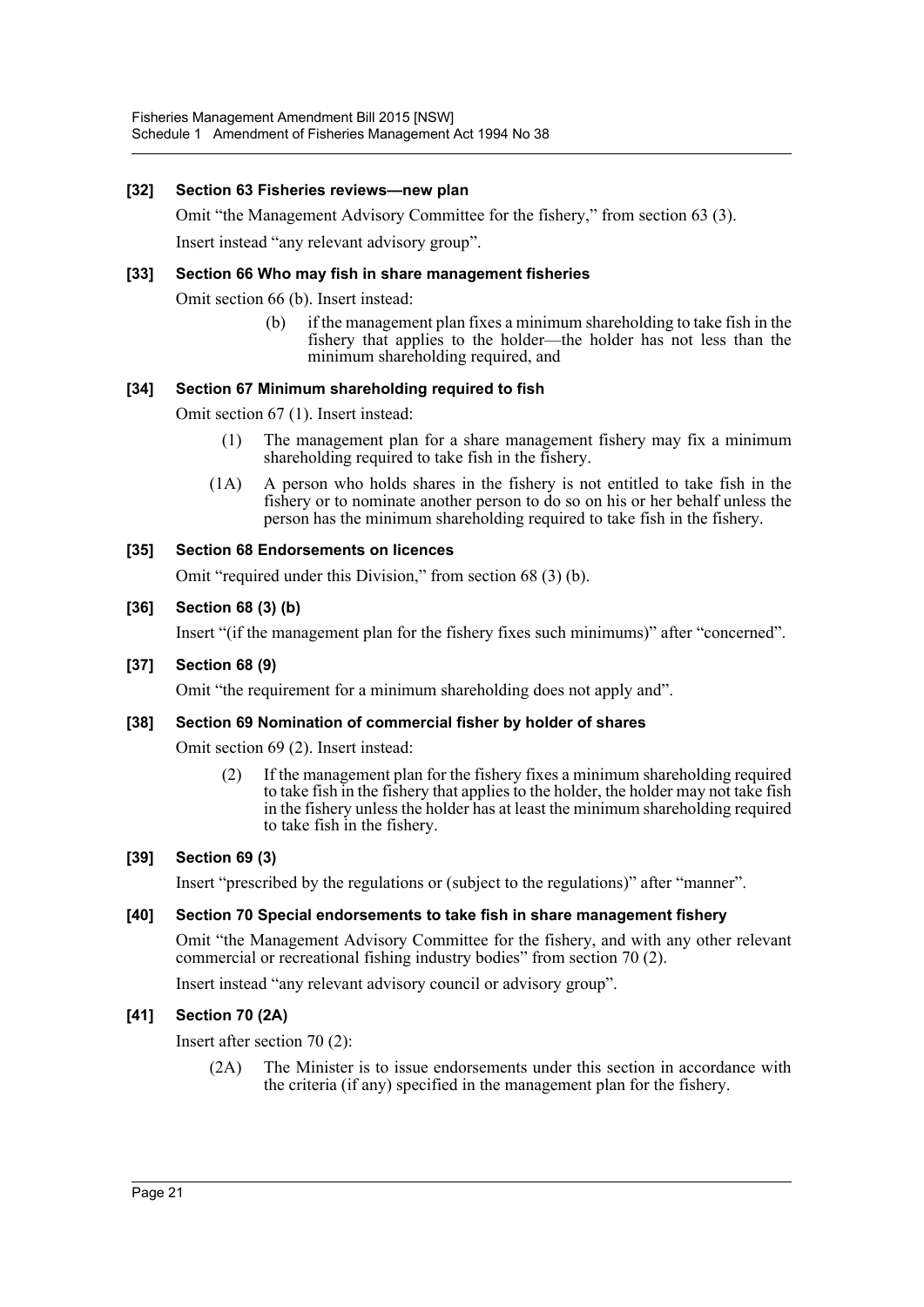#### **[42] Section 70 (4) (b)**

Omit "of 6 months or such shorter period as is".

#### **[43] Section 71A Issue of further classes of shares in fishery**

Omit section 71A (3) and (4).

#### **[44] Section 71A (6)**

Insert after section 71A (5):

(6) To avoid doubt, Division 3 does not apply to the issue of further classes of shares under a management plan.

#### **[45] Section 72 Maximum shareholding permitted**

Omit section 72 (1)–(3). Insert instead:

- (1) The management plan for a share management fishery may fix a maximum shareholding for the fishery.
- (2) Different maximum shareholdings may be fixed for different classes of shares.

#### **[46] Section 73 Duration of shareholding**

Omit "category 1" from section 73 (1).

#### **[47] Section 74 Surrender of shares**

Omit section 74 (2) and (3). Insert instead:

- (2) The Minister may retain, cancel, reissue or sell shares that are surrendered.
- (3) If the Minister cancels the shares, new shares are not to be issued in their place.
- (4) If the Minister sells surrendered shares, the Minister may pay up to 85% of the purchase price to the holder of the shares. The balance of the purchase price, after deduction of sale expenses and shareholder dues, is to be credited to the Consolidated Fund.
- (5) During any period in which surrendered shares are retained by the Minister, the Minister is not liable for any fisheries management charge in respect of those shares.
- (6) In this section:

*sale expenses* means expenses reasonably incurred in connection with a sale of shares.

*shareholder dues* means any amount owed by a shareholder in connection with shares that would, on payment, be paid into the Commercial Fishing Trust Fund.

#### **[48] Section 75 Forfeiture of shares for certain contraventions of Act**

Insert "order of" after "forfeiture of shares by" in section 75 (4).

#### **[49] Section 75 (5)–(10)**

Omit the subsections.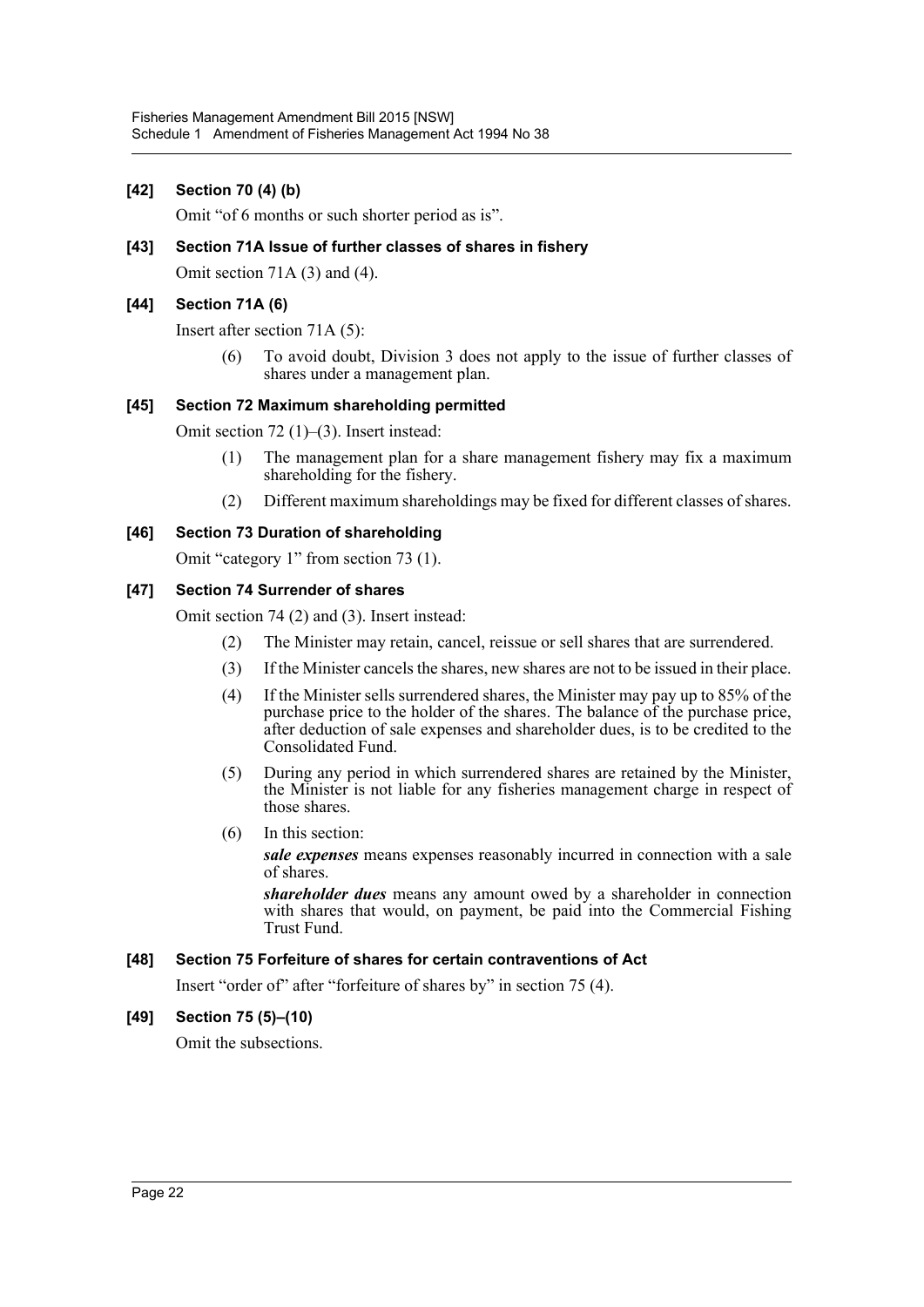#### **[50] Sections 75A and 75B**

Insert after section 75:

#### **75A Payment for fish taken in contravention of quota or forfeiture of shares**

- (1) A shareholder who, during any period, takes fish in contravention of the shareholder's quota (whether personally or by means of a nominated fisher) is required to pay to the Secretary the value of the fish so taken. The amount paid is to be credited to the Consolidated Fund.
- (2) If the amount required to be paid by the shareholder is not paid within the time specified by the Minister in a written notice to the shareholder, the Minister may direct that the requisite number of shares of the shareholder are forfeited.
- (3) The *requisite number* of shares is the number of shares that, if sold by public tender, would in the Minister's opinion raise an amount equivalent to the amount required to be paid by the shareholder.
- (4) If the shareholder does not have sufficient shares, the balance of the amount required to be paid by the shareholder may be recovered by the Minister as a debt in a court of competent jurisdiction.
- (5) The value of fish for the purposes of this section is the value that the Minister considers to be the market value of the fish. If the Minister is satisfied that the shareholder did not intend to contravene the shareholder's quota, the Minister is to reduce the value by the amount the Minister considers appropriate for the costs incurred by the shareholder in taking the fish.
- (6) For the purposes of this section, fish taken by a shareholder include fish taken on behalf of the shareholder by a commercial fisher duly nominated by the shareholder under this Part.
- (7) Nothing in this section precludes proceedings being taken for an offence against this Act or the regulations.
- (8) The management plan for a fishery may provide that this section does not apply in specified circumstances to the taking of fish in the fishery.

#### **75B How forfeited shares are to be dealt with**

- (1) The Minister may retain, cancel, reissue or sell shares that are forfeited.
- (2) Any forfeited shares that are sold by the Minister are to be sold by public tender.
- (3) The purchase price for forfeited shares that are sold is to be paid to the credit of the Consolidated Fund, subject to this section.
- (4) If any amount is due under this Part in respect of the forfeited shares that would, on payment, be paid into the Commercial Fishing Trust Fund, that amount is to be deducted from the purchase price and paid to the credit of the Commercial Fishing Trust Fund and the balance after payment is to be paid to the credit of the Consolidated Fund.
- (5) If shares forfeited for a failure by the shareholder to pay a community contribution or other amount due under this Part are sold, the following provisions apply:
	- (a) any community contribution due under this Part is to be deducted from the purchase price and paid to the credit of the Consolidated Fund,
	- (b) any other amount due under this Part that would, on payment, be paid into the Commercial Fishing Trust Fund is to be deducted from the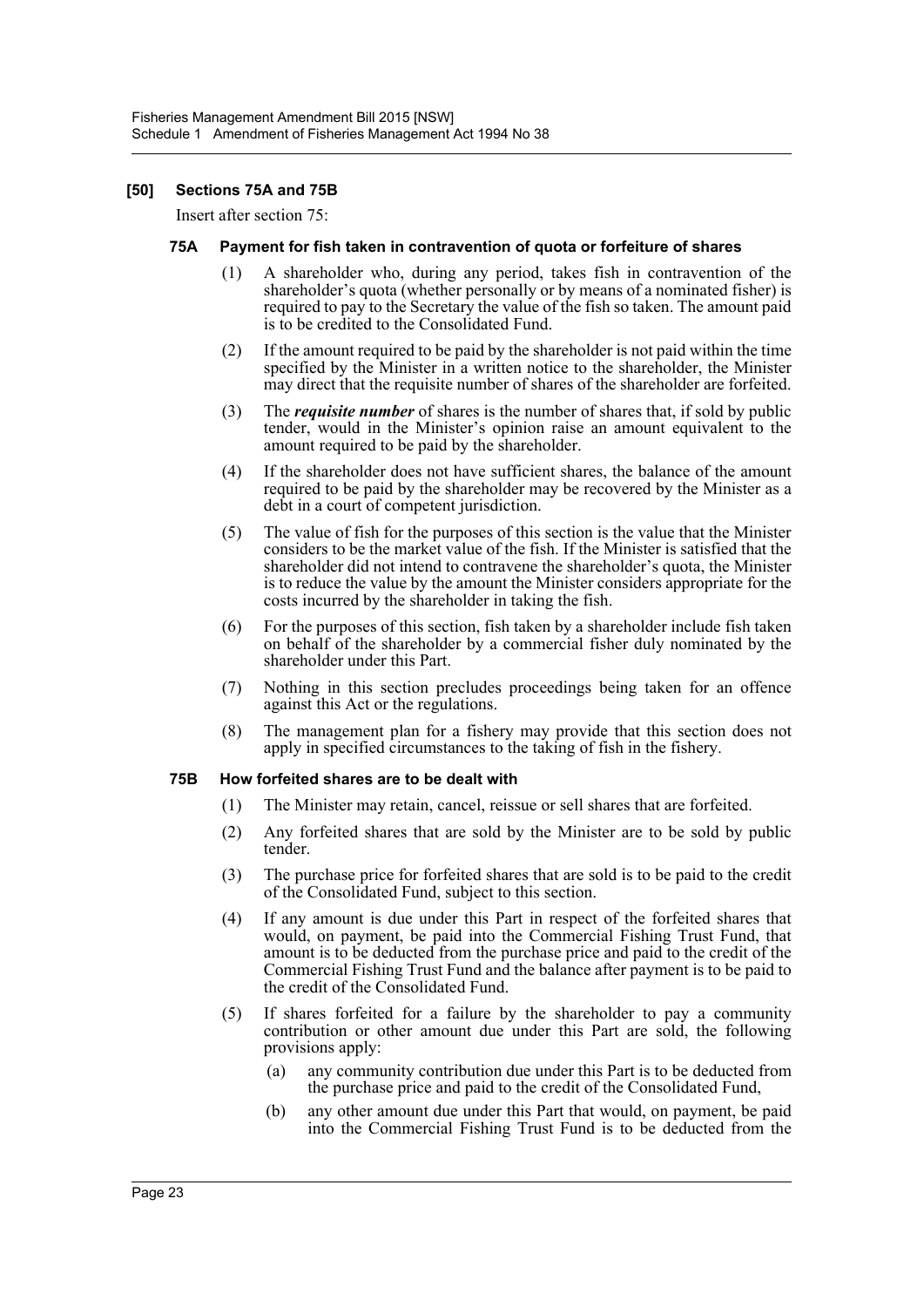purchase price and paid to the credit of the Commercial Fishing Trust Fund,

- (c) any reasonable costs incurred by or on behalf of the Minister in connection with the sale of the shares are to be deducted from the purchase price and paid to the credit of the Consolidated Fund,
- (d) the balance (if any) remaining after payment of the amounts referred to in paragraphs  $(a)$ – $(c)$  is to be paid to the shareholder.
- (6) The regulations may authorise or require the payment of any part of the purchase price to a person (other than the shareholder) who had an interest in the shares. Any such payment may be made only after payment of the amounts referred to in subsection  $(5)$  (a)–(c).
- (7) The Minister may recover from a person, as a debt in any court of competent jurisdiction, any reasonable costs incurred by or on behalf of the Minister in selling shares forfeited by the person, being costs not otherwise recovered as provided by this section.
- (8) If shares forfeited for a failure by the shareholder to pay a community contribution or other amount due under this Part are not sold, the Minister is to deduct the sale value of the shares from the amount owed by the shareholder.
- (9) The *sale value* of shares is the purchase price that the Minister considers would be obtained if the shares were sold by public tender, minus the reasonable costs that would be incurred in connection with the sale.
- (10) During any period in which forfeited shares are retained by the Minister, the Minister is not liable for any fisheries management charge in respect of those shares.

### **[51] Section 76 Management charges**

Omit "the Management Advisory Committee for the fishery" from section 76 (8).

Insert instead "any relevant advisory group for the fishery".

### **[52] Section 77 Community contribution for access to share management fishery**

Omit "category 1" from section 77 (1).

#### **[53] Part 3, Division 8**

Omit the Division.

### **[54] Section 88A**

Insert before section 89:

#### **88A Definitions**

In this Division:

*dealing* in a share means any transaction that purports to have the effect of transferring, assigning, transmitting, mortgaging or otherwise creating any interest in a share in a share management fishery.

*prohibited dealing* in a share means any dealing that would result in a shareholder acquiring more shares in a fishery than is permitted by this Act or that would otherwise contravene this Act.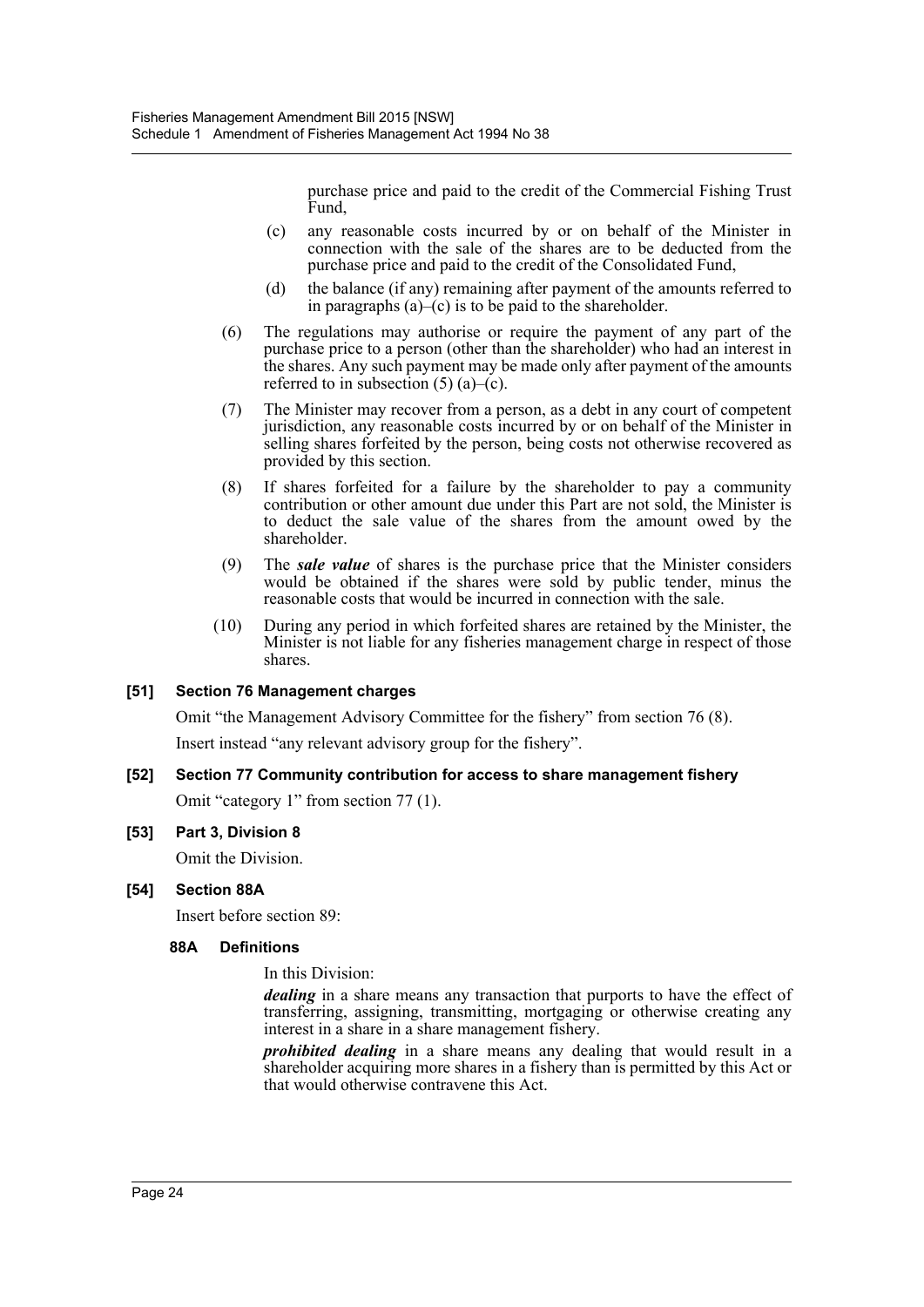#### **[55] Sections 91–91B**

Omit section 91. Insert instead:

#### **91 Registration of dealings in shares**

A dealing in a share does not have effect until it is registered in the Share Register.

#### **91A Online registration of dealings**

- (1) A party to a dealing may register the dealing by means of the online trading system.
- (2) A person must not use the online trading system for the purpose of registering a prohibited dealing.

Maximum penalty: 50 penalty units.

- (3) The regulations may prescribe the fees payable for use of the online trading system.
- (4) In this section:

*online trading system* means a system or facility for electronic communication approved by the Secretary that enables the registration of dealings in the Share Register.

#### **91B Paper-based registration of dealings**

- (1) A party to a dealing in a share may make an application to the Secretary for the dealing to be registered.
- (2) Such an application must be in a form approved by the Secretary and must be accompanied by:
	- (a) the document that embodies the dealing, and
	- (b) a document setting out such particulars (if any) as are prescribed by the regulations for the purposes of this paragraph, and
	- (c) duplicates of the documents referred to in paragraphs (a) and (b), and
	- (d) such fee (if any) as is prescribed by the regulations.
- (3) If such an application is approved by the Secretary, the Secretary must:
	- (a) register the dealing by entering in the Share Register particulars of the name of the person acquiring the interest and a description of the dealing, and
	- (b) endorse on the document relating to the dealing and the duplicate of that document the fact of the entry having been made, together with the date and time of the making of the entry.
- (4) When those entries in the Share Register have been made:
	- (a) the duplicate of the document relating to the dealing is to be retained by the Secretary and made available for inspection in accordance with this Division, and
	- (b) the original document is to be returned to the person who made the application for registration.
- (5) The Secretary is not to register a dealing in a share in any share management fishery if the dealing is a prohibited dealing.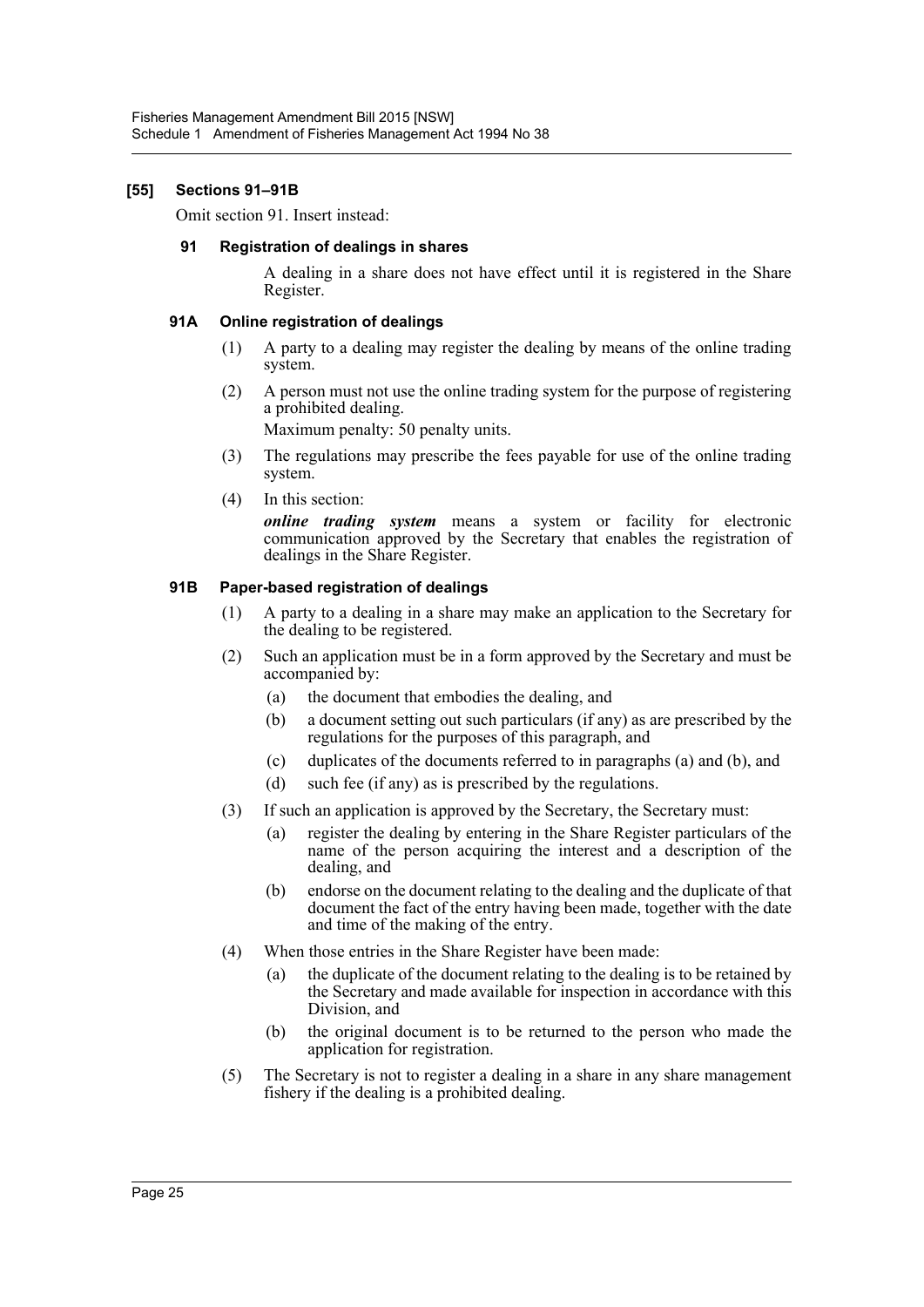#### **[56] Section 96 Secretary not concerned as to the effect of documents lodged for registration**

Omit "under section 91 (Registration of dealings in shares)".

Insert instead "in connection with an application for registration of a dealing".

#### **[57] Section 97 Inspection of Share Register and registered documents**

Omit "in accordance with section 91 (Registration of dealings in shares)" from section 97 (1).

Insert instead "in accordance with section 91B (Paper-based registration of dealings)".

#### **[58] Section 97 (3)**

Insert after section 97 (2):

(3) The Secretary is not required to make information available for inspection under this section if the information is of a type specified by the regulations to be excluded from this section.

#### **[59] Section 98 Evidentiary provisions**

Omit "under section 91 (Registration of dealings in shares)" from section 98 (4).

Insert instead "under section 91B (Paper-based registration of dealings)".

#### **[60] Section 99 Correction of Share Register**

Insert at the end of the section:

- (2) If a prohibited dealing in a share is registered in the Register, the Secretary may take any steps necessary to rectify the Register and restore the integrity of the Register.
- (3) The actions that the Secretary is authorised to take under this section include the following:
	- (a) cancelling or amending the registration of a dealing,
	- (b) making a new recording in the Register.
- (4) The Secretary may pay compensation to any person who, in the opinion of the Secretary, is unfairly disadvantaged by action taken by the Secretary under this section.

#### **[61] Section 106**

Insert after section 105:

#### **106 Use of crew members**

The holder of a commercial fishing licence must not take fish for sale with the assistance of any other person (a *crew member*) unless the use of the crew member to assist in the taking of fish for sale is authorised by the holder's commercial fishing licence.

Maximum penalty: 50 penalty units.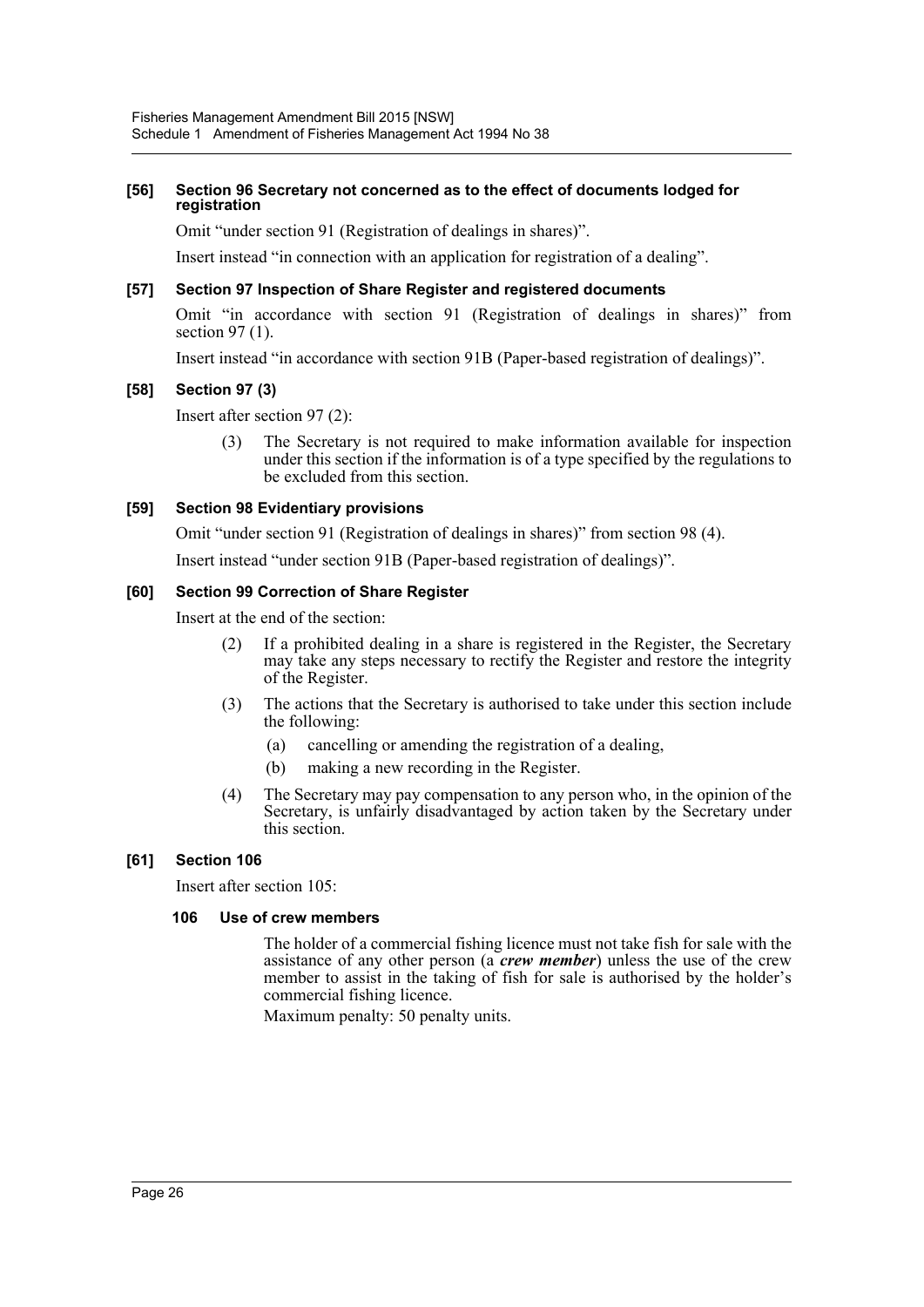### **[62] Part 4, Division 2**

Omit the Division. Insert instead:

# **Division 2 Fishing boat licences**

#### **107 Licence required to use boat for declared commercial fishing boat activities**

- (1) A boat may be used for the purpose of a declared commercial fishing boat activity only if a fishing boat licence authorises the use of the boat for declared commercial fishing boat activities.
- (2) For the purposes of this Division, a *declared commercial fishing boat activity* is any commercial fishing boat activity declared by the regulations to be a commercial fishing boat activity for which a fishing boat licence is required.
- (3) A *commercial fishing boat activity* is any activity involving the use of a boat:
	- (a) to take fish for sale from waters to which this Act applies, or
	- (b) to land fish in New South Wales that were taken from other waters (after the boat departed from a port in New South Wales).
- (4) The regulations may provide that a boat licensed under a law of the Commonwealth or of another State or a Territory is taken to be authorised to be used for the purposes of declared commercial fishing boat activities.

#### **107A Offence of engaging in unlicensed activity**

(1) The master of a boat must not use the boat, or permit the boat to be used, for a declared commercial fishing boat activity unless authorised to do so by a fishing boat licence.

Maximum penalty: 100 penalty units.

- (2) The use of a boat for a declared commercial fishing boat activity is authorised by a fishing boat licence only if:
	- (a) the master of the boat is the holder of a fishing boat licence or acting with the consent of the holder of a fishing boat licence, and
	- (b) the boat is being used in accordance with that fishing boat licence.

#### **107B Fishing boat licences**

- (1) The Minister may issue to a person a licence (a *fishing boat licence*) that authorises a boat to be used for declared commercial fishing boat activities.
- (2) A fishing boat licence authorises the use of a single boat for all declared commercial fishing boat activities.
- (3) A fishing boat licence may be issued whether or not the applicant for the licence is able to provide identification details for the boat to be used under the authority of the licence.
- (4) The holder of a fishing boat licence must not use a boat, or permit a boat to be used, for a declared commercial fishing boat activity under the authority or purported authority of the licence unless the holder has given the Secretary notice of the identification details for the boat to be used. Maximum penalty: 10 penalty units.
- (5) The notice must be given in a form approved by the Secretary.
- (6) In this section, the *identification details* for a boat means such details as the Secretary requires to identify a boat.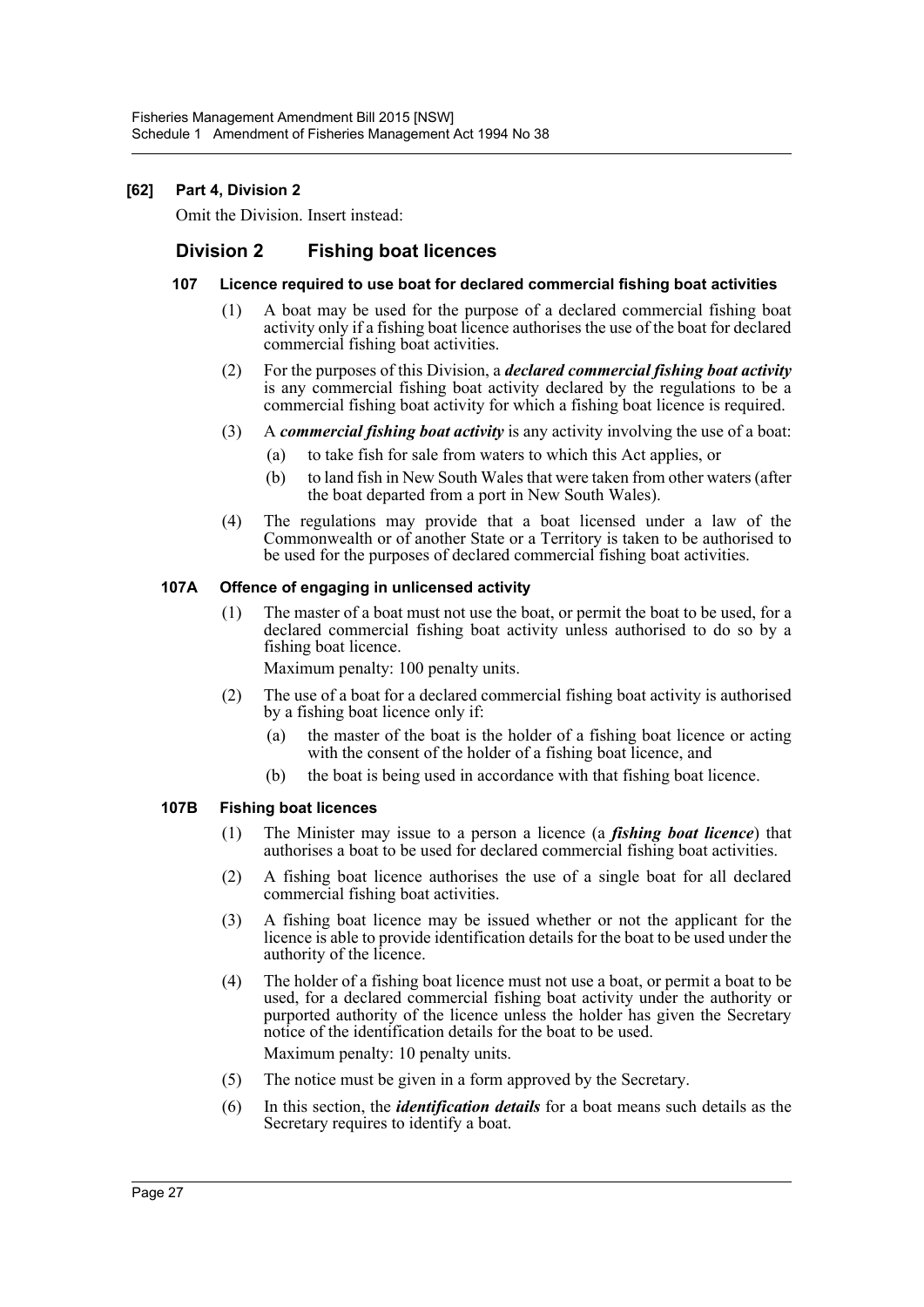#### **108 Provisions relating to fishing boat licences**

- (1) A person may apply to the Minister for the issue of a fishing boat licence.
- (2) An application is to be in the form approved by the Minister.
- (3) The Minister is required to issue a fishing boat licence if application for the licence is duly made unless the Minister is authorised by the regulations to refuse the application.
- (4) A fishing boat licence:
	- (a) is subject to such conditions as are prescribed by the regulations or specified in the licence, and
	- (b) remains in force for such period as is specified in the licence, and
	- (c) may be renewed from time to time in accordance with the regulations, and
	- (d) may be cancelled or suspended by the Minister in the circumstances authorised by the regulations.
- (5) The regulations may prescribe different classes of fishing boat licences.
- (6) The Minister may, at any time by notice in writing to the holder of a fishing boat licence, revoke or vary the conditions of the licence or add new conditions. This subsection does not apply to conditions prescribed by the regulations.
- (7) The holder of a fishing boat licence who contravenes any condition of the licence is guilty of an offence.

Maximum penalty: 100 penalty units.

(8) The regulations may make provision for or with respect to fishing boat licences. In particular, the regulations may prescribe the fee or fees payable in respect of an application for the issue or renewal of a licence.

#### **109 Boat marking requirements for fishing boats (including boats exempt from licensing)**

- (1) This section applies to a boat used for a commercial fishing boat activity that has been declared (or that could be but has not been declared) under section 107 as a commercial fishing boat activity for which a fishing boat licence is required.
- (2) The master of a boat to which this section applies, must not use the boat, or permit the boat to be used for a commercial fishing boat activity unless the boat is identified, in the manner required by the regulations, as a commercial fishing boat.

Maximum penalty: 100 penalty units.

#### **110 Evidentiary provision**

In any proceedings under this Act, evidence that a boat was being used or purportedly being used under the authority of a fishing boat licence, is evidence that fish taken by the use of the boat, or landed from the boat, were fish taken for sale.

#### **[63] Section 115A Payment of contribution to industry costs**

Omit ", if the regulations so require, pay to the Minister an annual contribution" from section 115A (1).

Insert instead "pay to the Minister a contribution".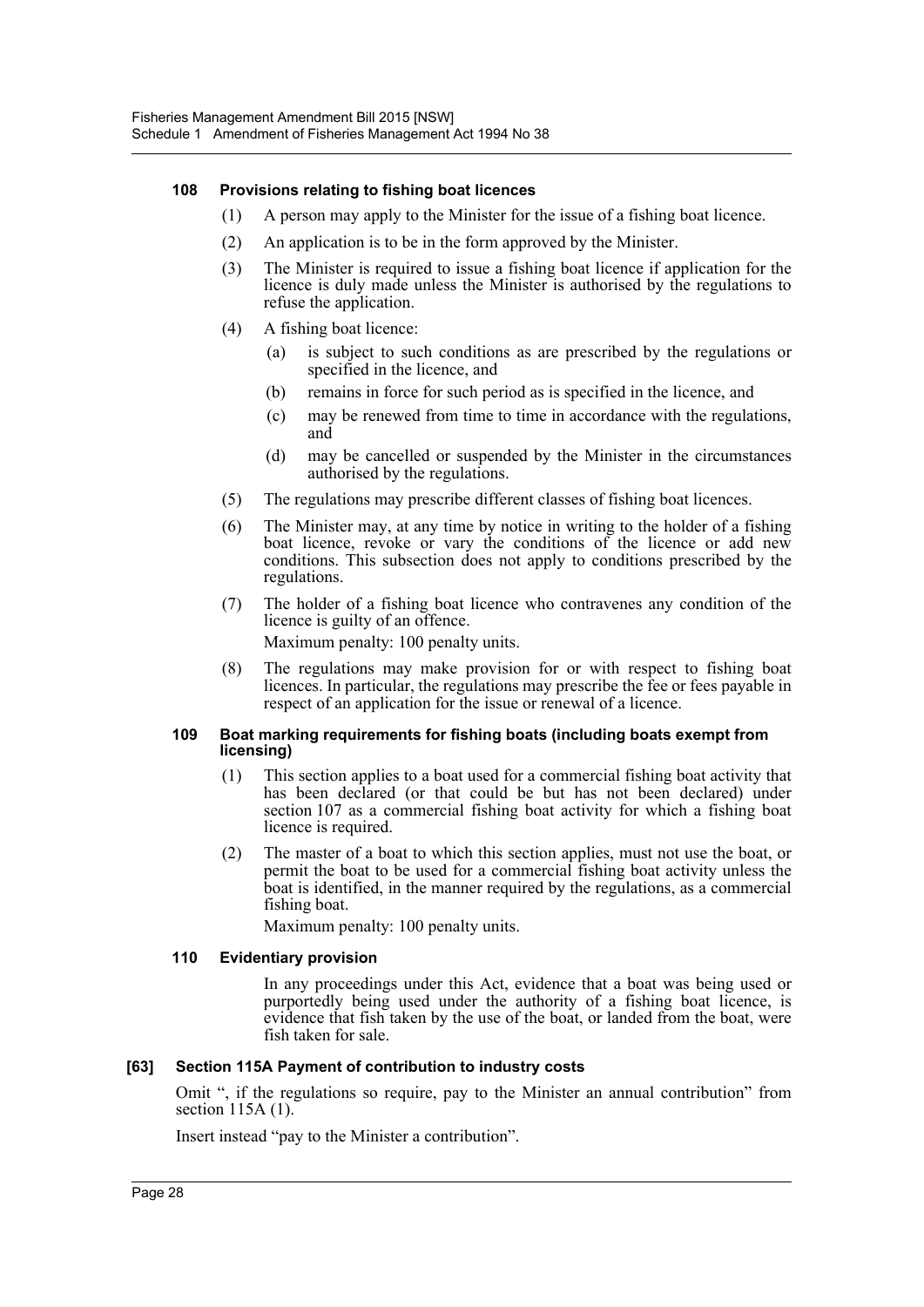#### **[64] Section 115A (3)–(4C)**

Omit section 115A (3) and (4). Insert instead:

- (3) The Minister may, subject to this section, determine the contribution payable by participants in a restricted fishery under this section.
- (4) The contribution is to be such amount as the Minister considers necessary to meet the costs referred to in subsection (1).
- (4A) The contribution is not to exceed the amount prescribed by the regulations.
- (4B) The contribution is payable annually or as otherwise determined by the Minister.
- (4C) The Minister may authorise the payment of a contribution under this section by instalments.

#### **[65] Section 115A (7)**

Omit "annual".

#### **[66] Section 121 Records to be made by commercial fishers**

Omit section 121 (5). Insert instead:

- (5) A commercial fisher who is required to make a record under this section must, if the regulations so require, ensure that a copy of the record is sent to the Secretary:
	- (a) in a form and manner prescribed by the regulations or (subject to the regulations) approved by the Secretary, and
	- (b) within such period as the regulations prescribe.
	- Maximum penalty: 10 penalty units.

#### **[67] Section 122 Records to be made by employers of commercial fishers**

Omit section 122 (6). Insert instead:

- (6) A fishing employer who is required to make a record under this section must, if the regulations so require, ensure that a copy of the record is sent to the Secretary:
	- (a) in a form and manner prescribed by the regulations or (subject to the regulations) approved by the Secretary, and
	- (b) within such period as the regulations prescribe.

Maximum penalty: 10 penalty units.

#### **[68] Section 122A Records to be made by fish receivers**

Omit section 122A (4). Insert instead:

- (4) A registered fish receiver who is required to make a record under this section must, if the regulations so require, ensure that a copy of the record is sent to the Secretary:
	- (a) in a form and manner prescribed by the regulations or (subject to the regulations) approved by the Secretary, and
	- (b) within such period as the regulations prescribe.
	- Maximum penalty: 10 penalty units.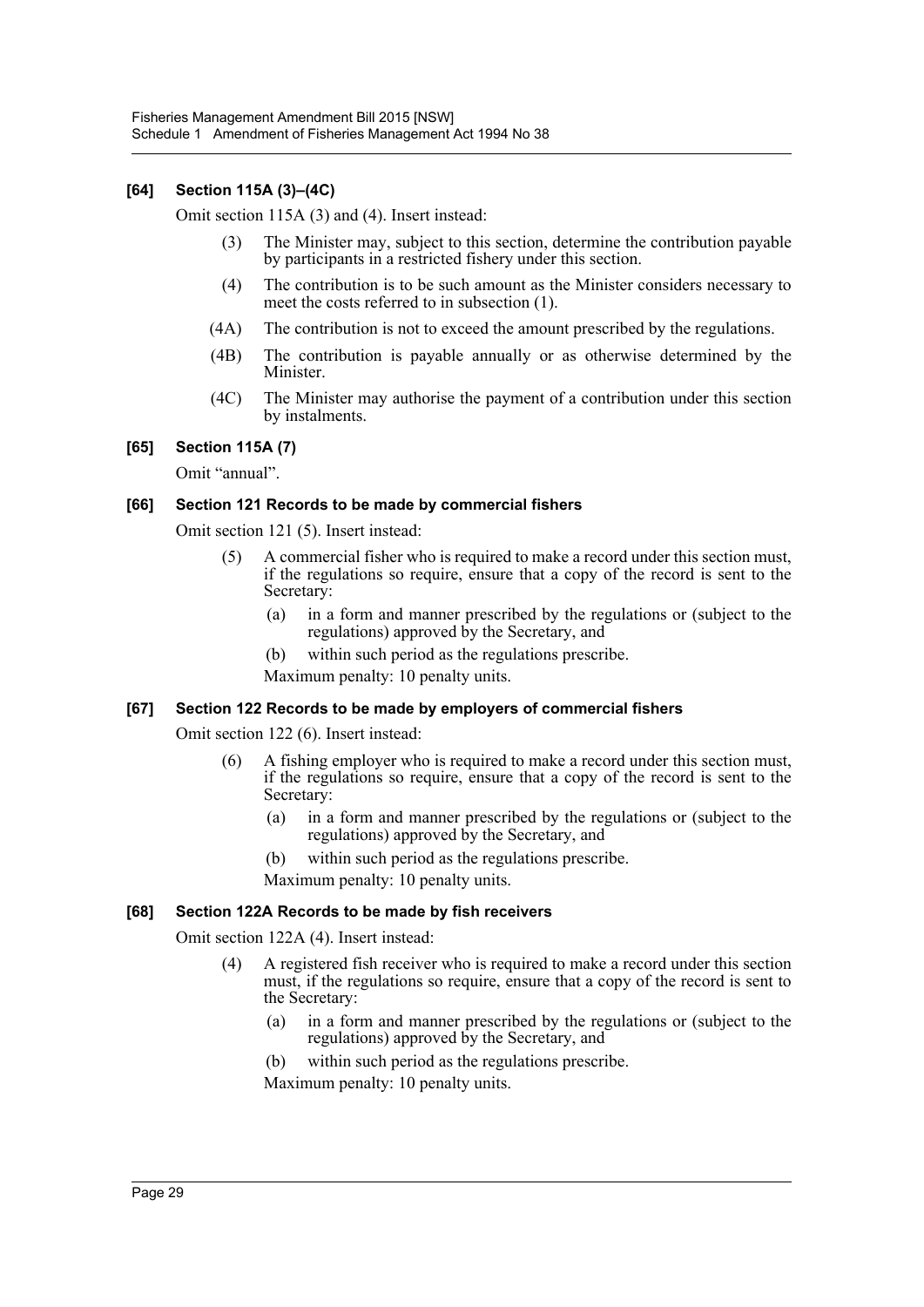#### **[69] Section 123 Records to be made by sellers**

Insert after section 123 (6):

- (7) A record required to be made under this section is to be made in such form and manner as is prescribed by the regulations or (subject to the regulations) approved by the Minister.
- (8) A requirement to deliver, obtain or retain a record under this section is satisfied if the record is delivered, obtained or retained in accordance with the regulations or (subject to the regulations) the approval of the Minister.

#### **[70] Section 123A Records of possession of fish**

Insert after section 123A (6):

(6A) A record required to be produced under this section is to be produced in such form and manner as is prescribed by the regulations or (subject to the regulations) approved by the Minister.

#### **[71] Part 4, Division 5A**

Insert after Division 5:

### **Division 5A Fishing reports**

#### **124A Real time reporting**

- (1) The regulations may require commercial fishers, or any specified class of commercial fishers, to report to the Secretary about any commercial fishing activities or proposed commercial fishing activities.
- (2) In particular, the regulations may require a report to be made of the following:
	- (a) particulars of when and where a commercial fisher proposes to take fish,
	- (b) particulars of when and where a commercial fisher proposes to land the catch and the estimated composition and amount of the catch,
	- (c) particulars of when and where the commercial fisher lands the catch and the composition and amount of the landed catch.
- (3) The report must be made using the real time reporting system:
	- (a) within such period as the regulations prescribe, and
	- (b) in a form and manner approved by the Minister.
- (4) The regulations may provide for an alternative method of making the report in the event that the real time reporting system malfunctions or is not available for any reason.
- (5) A commercial fisher who fails to make a report as required by or under this section is guilty of an offence. Maximum penalty:
	- (a) 200 penalty units or imprisonment for 3 months (or both) for a first offence, or
	- (b) 400 penalty units or imprisonment for 6 months (or both) for a second or subsequent offence.
- (6) In this section:

*real time reporting system* means a system or facility, approved by the Secretary for the purposes of this section, that enables the making of reports under this section by oral communication or electronic transmission.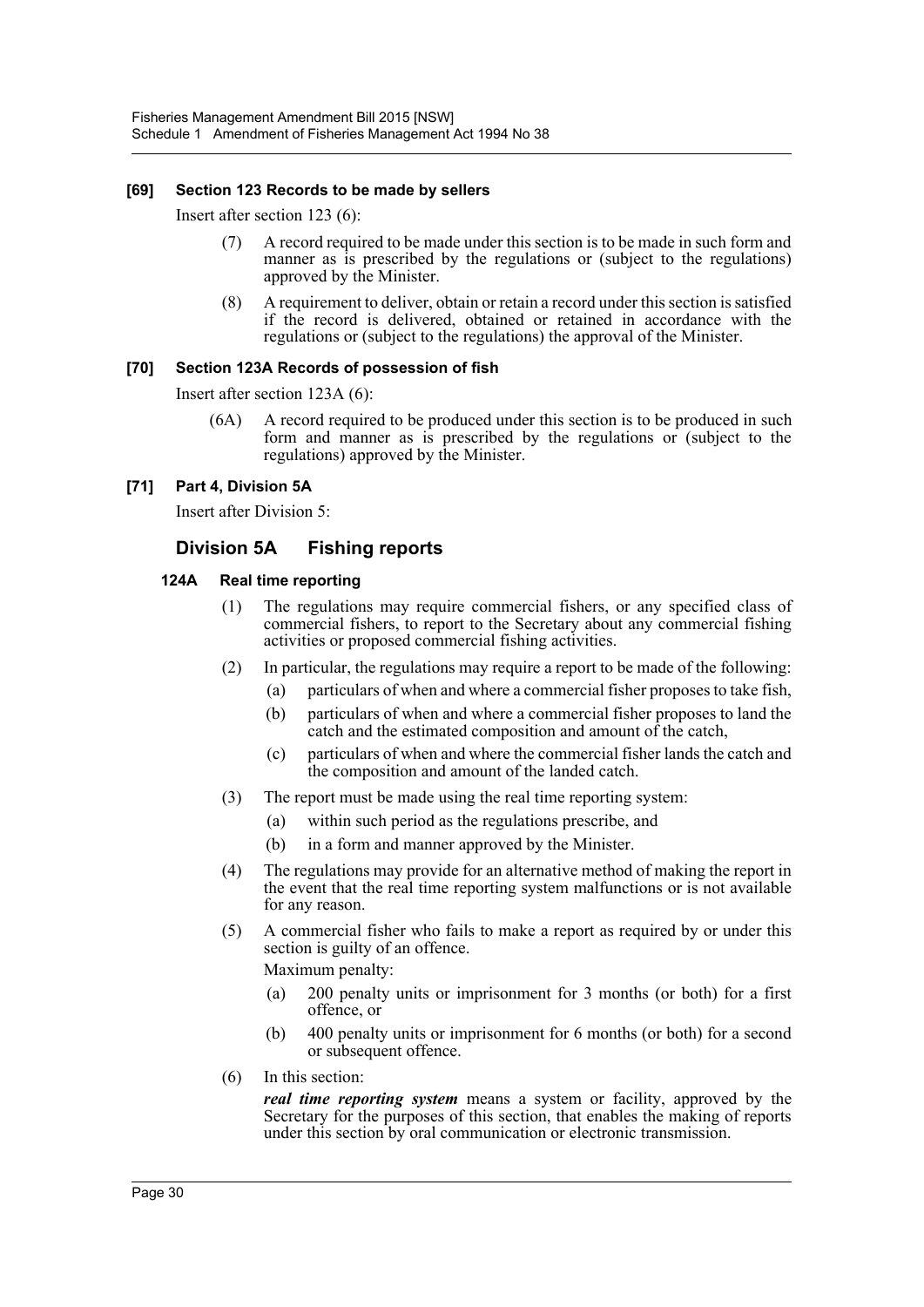#### **124B False reports**

A person who, in any report provided under this Division, knowingly provides any information that is false or misleading in a material particular is guilty of an offence.

Maximum penalty: 200 penalty units or imprisonment for 3 months, or both.

#### **[72] Part 4A, Division 1**

Insert before section 127A:

### **Division 1 Preliminary**

#### **127 Definitions**

In this Part:

*charter fishing activity*—see section 127A.

*charter fishing business* means a business that provides a charter fishing activity.

*charter fishing business transfer rules* means the rules referred to in section 127J.

*declared charter fishing activity*—see section 127B.

*employed guide* means a person employed or engaged to guide, supervise or instruct persons who engage in recreational fishing activities as part of a charter fishing activity.

*guided non-motorised activity*—see section 127AA.

*recognised charter fishing business*—see section 127G.

*responsible person* for a charter fishing activity means:

- (a) the master of a boat being used for the charter fishing activity (if the activity is not a guided non-motorised activity), or
- (b) an employed guide in relation to the charter fishing activity (if the activity is a guided non-motorised activity).

*seat*—see section 127AB.

*transfer* of a recognised charter fishing business or a component of a recognised charter fishing business means the transfer, transmission, conveyance or assignment of a recognised charter fishing business or component of a recognised charter fishing business, and includes any other dealing in a recognised charter fishing business or component of a recognised charter fishing business of a kind prescribed by the regulations.

#### **[73] Section 127A Meaning of "charter fishing activity"**

Omit section 127A (1). Insert instead:

- (1) A *charter fishing activity* is an activity in which a boat is used for recreational fishing activities on a commercial basis.
- (1A) The recreational fishing activities need not take place in waters within the limits of the State.

#### **[74] Section 127A (2) (c)**

Insert "used or" after "the boat is".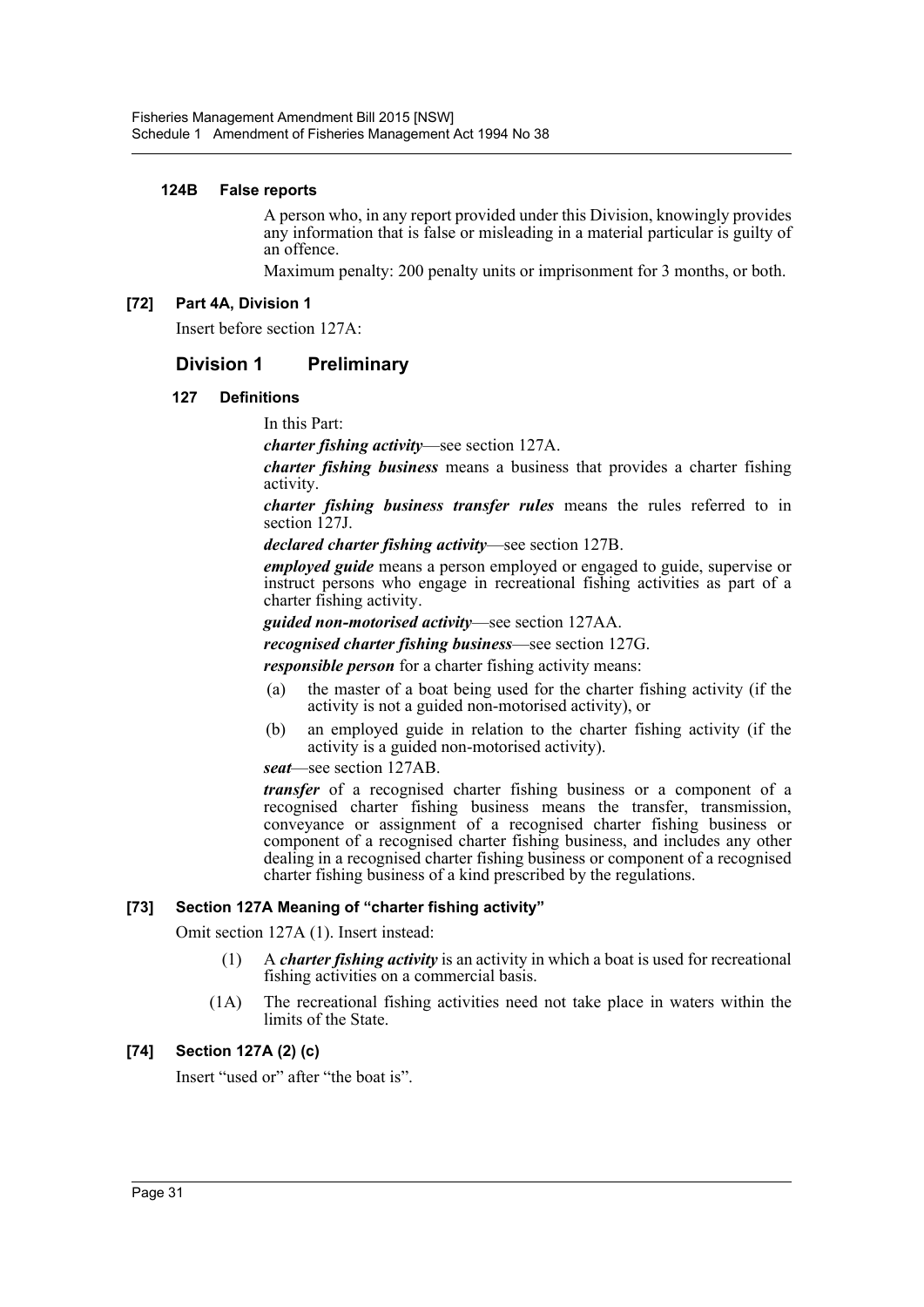#### **[75] Sections 127AA and 127AB**

Insert after section 127A:

#### **127AA Guided non-motorised activity**

- (1) A *guided non-motorised activity* is any charter fishing activity in which one or more manually operated boats are used by one or more persons, in the presence of an employed guide, for recreational fishing activities.
- (2) In this section, a *manually operated boat* means a canoe, kayak or other boat of a kind prescribed by the regulations.

#### **127AB Seats available for use in charter fishing activities**

- (1) A *seat* is a notional seat or position in a boat that can be used or made available for use by a charter fishing client when the boat is used for a charter fishing activity.
- (2) The *class* of the seat is the class assigned to the seat by the Secretary, on the basis of the class of charter fishing activities for which the seat may be used or made available.
- (3) In this section, a *charter fishing client* means any person on board a boat being used for a charter fishing activity, excluding:
	- (a) in the case of a guided non-motorised activity—an employed guide, or
	- (b) in any other case—the master of the boat or a crew member.

#### **[76] Part 4A, Division 2, heading**

Insert before section 127B:

## **Division 2 Charter fishing licences**

#### **[77] Sections 127B–127CC**

Omit sections 127B and 127C. Insert instead:

#### **127B Certain charter fishing activities require licence**

- (1) A boat may be used for the purpose of a declared charter fishing activity only if that activity is authorised by a charter fishing licence.
- (2) For the purposes of this Part, a *declared charter fishing activity* is any charter fishing activity declared by the regulations to be a charter fishing activity for which a charter fishing licence is required.
- (3) The regulations may provide that a boat licensed or otherwise authorised under a law of the Commonwealth or of another State or a Territory to be used for a charter fishing activity is taken to be authorised under this Part for use in all or any specified declared charter fishing activities.

#### **127C Offence for providing unauthorised charter fishing activity**

A person must not provide, or hold out that the person is able to provide, a declared charter fishing activity unless the person:

(a) is the holder of a charter fishing licence or acting with the consent of the holder of a charter fishing licence, and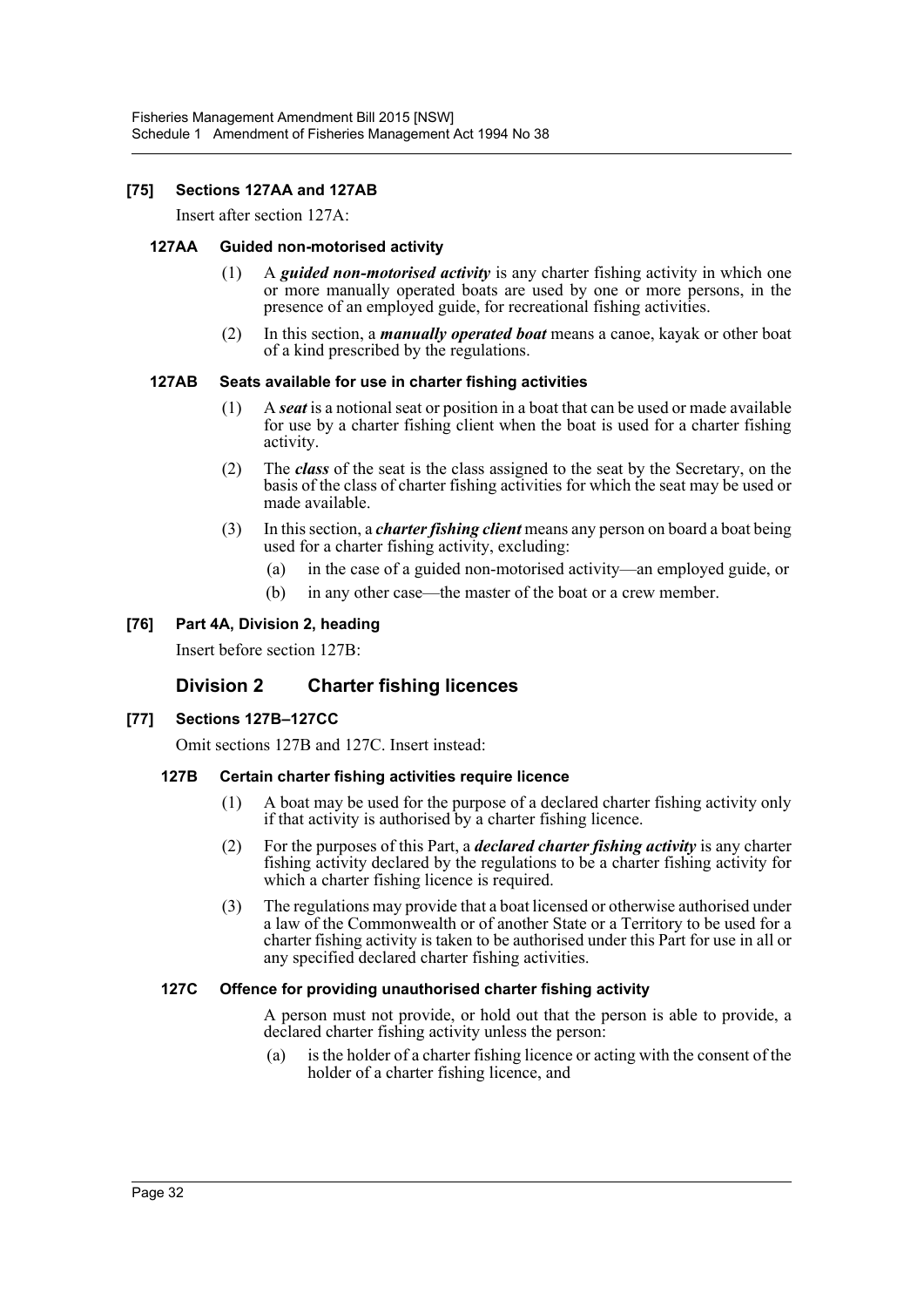- (b) the licence authorises the charter fishing activity concerned.
- Maximum penalty:
- (a) in the case of an individual:
	- 200 penalty units or imprisonment for 6 months (or both) for a first offence, or
	- (ii) 400 penalty units or imprisonment for 12 months (or both) for a second or subsequent offence, or
- (b) in the case of a corporation:
	- (i) 400 penalty units for a first offence, or
	- (ii) 800 penalty units for a second or subsequent offence.

#### **127CA Responsible person to ensure charter fishing activity is authorised by licence**

- (1) The responsible person for a charter fishing activity that is a declared charter fishing activity must not use a boat, or permit a boat to be used, for that charter fishing activity unless authorised to do so by a charter fishing licence. Maximum penalty:
	- (a) in the case of an individual:
		- 200 penalty units or imprisonment for 6 months (or both) for a first offence, or
		- (ii) 400 penalty units or imprisonment for 12 months (or both) for a second or subsequent offence, or
	- (b) in the case of a corporation:
		- (i) 400 penalty units for a first offence, or
		- (ii) 800 penalty units for a second or subsequent offence.
- (2) The use of a boat for a charter fishing activity is authorised by a charter fishing licence only if:
	- (a) the responsible person is the holder of a charter fishing licence or acting with the consent of the holder of a charter fishing licence, and
	- (b) the licence authorises the use of a boat for the charter fishing activity concerned, and
	- (c) the responsible person is in physical possession of that licence at the time that the boat is used for the charter fishing activity, and
	- (d) the boat is being used in accordance with that licence.
- (3) An employed guide for a guided non-motorised activity is taken to permit a boat to be used for a guided non-motorised activity when the employed guide acts as an employed guide in relation to that activity.

#### **127CB Provisions relating to charter fishing licences**

- (1) The Minister may issue to a person a licence (a *charter fishing licence*) that authorises a boat to be used for any specified declared charter fishing activity.
- (2) A charter fishing licence authorises the use of a single boat at any given time for the specified declared charter fishing activity, unless the charter fishing activity is a guided non-motorised activity.
- (3) A charter fishing licence that authorises a guided non-motorised activity authorises the use of a specified number of boats for the activity.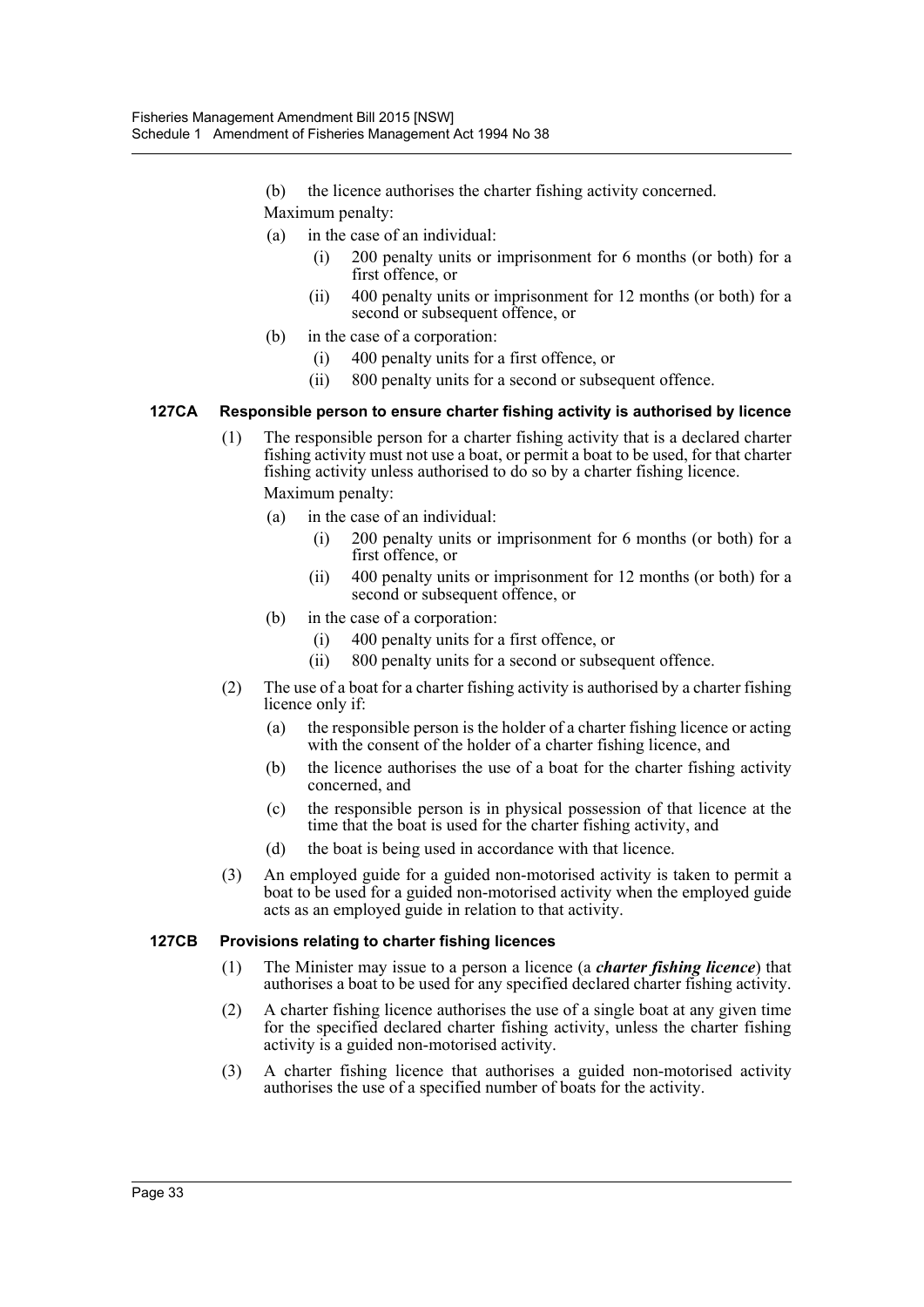- (4) The boat or boats to be used for the specified declared charter fishing activity need not be identified by the licence, but must comply with any requirements specified in the licence or in the conditions of the licence.
- (5) A charter fishing licence:
	- (a) is subject to such conditions as are prescribed by the regulations or specified in the licence, and
	- (b) remains in force for such period as is specified in the licence, and
	- (c) may be renewed from time to time in accordance with the regulations, and
	- (d) may be cancelled or suspended by the Minister in the circumstances authorised by the regulations.
- (6) The regulations may prescribe different classes of charter fishing licences.
- (7) The Minister may, at any time, by notice in writing to the holder of a charter fishing licence, revoke or vary the conditions of the licence or add new conditions. This subsection does not apply to conditions prescribed by the regulations.
- (8) The holder of a charter fishing licence who contravenes any condition of the licence, or causes or permits any condition of the licence to be contravened, is guilty of an offence.

Maximum penalty:

- (a) in the case of an individual:
	- (i) 200 penalty units or imprisonment for 6 months (or both) for a first offence, or
	- (ii) 400 penalty units or imprisonment for 12 months (or both) for a second or subsequent offence, or
- (b) in the case of a corporation:
	- (i) 400 penalty units for a first offence, or
	- (ii) 800 penalty units for a second or subsequent offence.
- (9) The regulations may make provision for or with respect to charter fishing licences. In particular, the regulations:
	- (a) may make provision for or with respect to permitting, prohibiting or restricting the use of a boat for both declared charter fishing activities and for declared commercial fishing boat activities (within the meaning of Division 2 of Part 4), and
	- (b) may prescribe the fee or fees payable in respect of an application for the issue or renewal of a licence.

#### **127CC Applications for charter fishing licences**

- (1) A person may apply to the Minister for the issue of a charter fishing licence.
- (2) An application is to be in the form approved by the Minister.
- (3) The Minister is required to issue a charter fishing licence if an application for the licence is duly made, unless the Minister is authorised or required by the regulations to refuse the application.
- (4) Without limiting subsection (3), the regulations may authorise or require the Minister to refuse an application because of any applicable restriction on the issue of charter fishing licences (including the maximum number that may be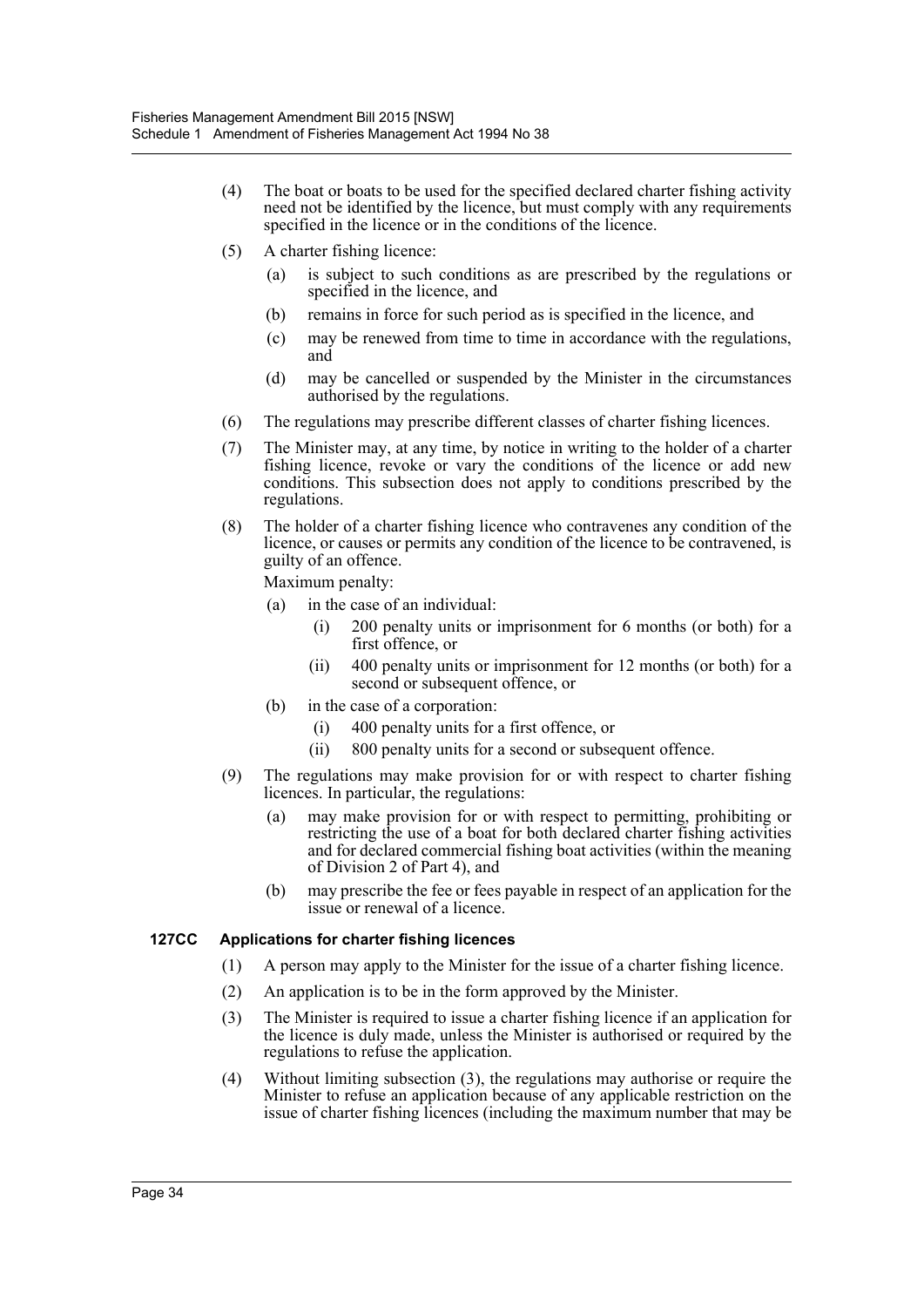issued) under a management plan prescribed by the regulations for the charter fishing industry.

#### **[78] Section 127D Annual contribution to industry costs**

Omit "boat licence" wherever occurring in section 127D (1) and (7).

Insert instead "licence".

#### **[79] Section 127E Responsible person to make records of fishing activities**

Omit section 127E (1). Insert instead:

(1) The responsible person for a charter fishing activity must make such records as the regulations require about any declared charter fishing activity for which the person is a responsible person.

#### **[80] Section 127E (2)**

Omit "master of a charter fishing boat". Insert instead "responsible person".

#### **[81] Section 127E (2) (a)**

Omit "recreational fishing activities". Insert instead "declared charter fishing activities".

#### **[82] Section 127E (2) (e)**

Omit the paragraph. Insert instead:

(e) any period in which the responsible person did not engage in declared charter fishing activities (that is, use a boat or permit a boat to be used for declared charter fishing activities).

### **[83] Section 127E (4) and (5)**

Omit "master of a charter fishing boat" wherever occurring.

Insert instead "responsible person".

#### **[84] Section 127EA Records of declared charter fishing activities—licence holder**

Omit section 127EA (1). Insert instead:

(1) The holder of a charter fishing licence must make such records as the regulations require about declared charter fishing activities that are engaged in under the authority of the licence.

### **[85] Section 127EA (2) (a)**

Omit "recreational fishing activities". Insert instead "declared charter fishing activities".

### **[86] Section 127EA (2) (e)**

Omit the paragraph. Insert instead:

any period in which declared charter fishing activities were not engaged in under the authority of the licence.

#### **[87] Section 127EA (4) and (6)**

Omit "boat" wherever occurring.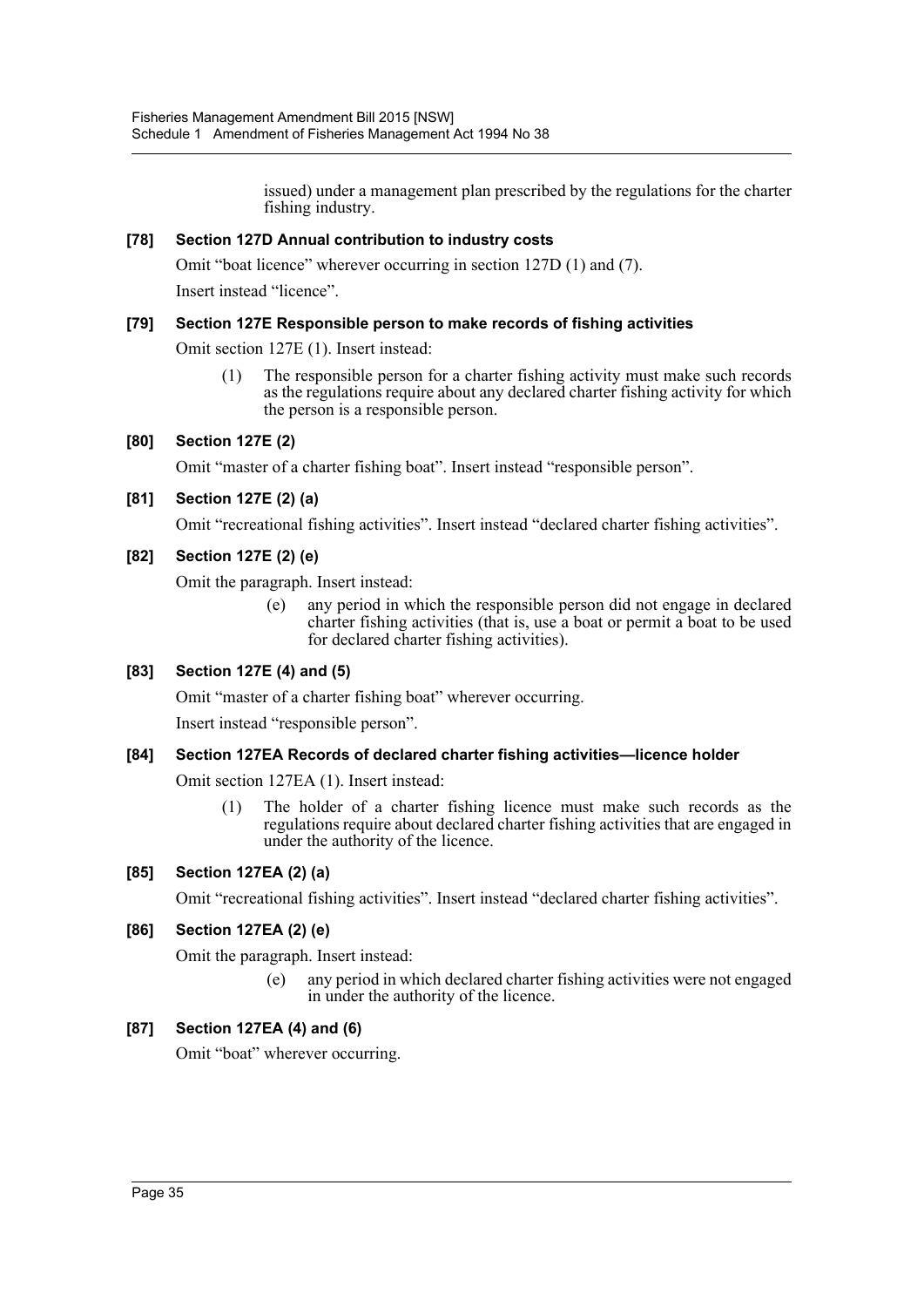### **[88] Section 127EA (5)**

Omit the subsection. Insert instead:

(5) The responsible person for a charter fishing activity carried out under the authority of a charter fishing licence must not fail to provide the holder of the licence with such information concerning the charter fishing activity as the licence holder may reasonably require to comply with this section. Maximum penalty: 200 penalty units.

### **[89] Section 127EA (7)**

Omit "boat licence is also master of the boat".

Insert instead "licence is also the responsible person for charter fishing activities carried out under the licence".

**[90] Section 127F Appeal rights**

Omit "boat licence". Insert instead "licence".

#### **[91] Part 4A, Division 3**

Insert after section 127F:

## **Division 3 Charter fishing businesses and transfer rules**

#### **127G Charter fishing business determinations**

- (1) The Secretary may, from time to time, determine:
	- (a) that a business that the Secretary considers to be a separate and identifiable charter fishing business is a recognised charter fishing business, and
	- (b) the charter fishing licences that are components of that charter fishing business, and
	- (c) the number and class of seats that are components of that charter fishing business.
- (2) A charter fishing licence is a component of a charter fishing business if the Secretary considers that the charter fishing licence is held in connection with the charter fishing business.
- (3) A seat is a component of a charter fishing business if the Secretary considers that the seat is available for use by that business under a charter fishing licence held in connection with the charter fishing business.
- (4) For the purposes of this Act:
	- (a) a *recognised charter fishing business* is a business determined by the Secretary to be a recognised charter fishing business under this section, and
	- (b) the charter fishing business is comprised of those components that are determined by the Secretary to be components of the charter fishing business.
- (5) The Secretary may, from time to time, amend or revoke a determination under this section by making a further determination.
- (6) A determination by the Secretary under this section is called a *charter fishing business determination*.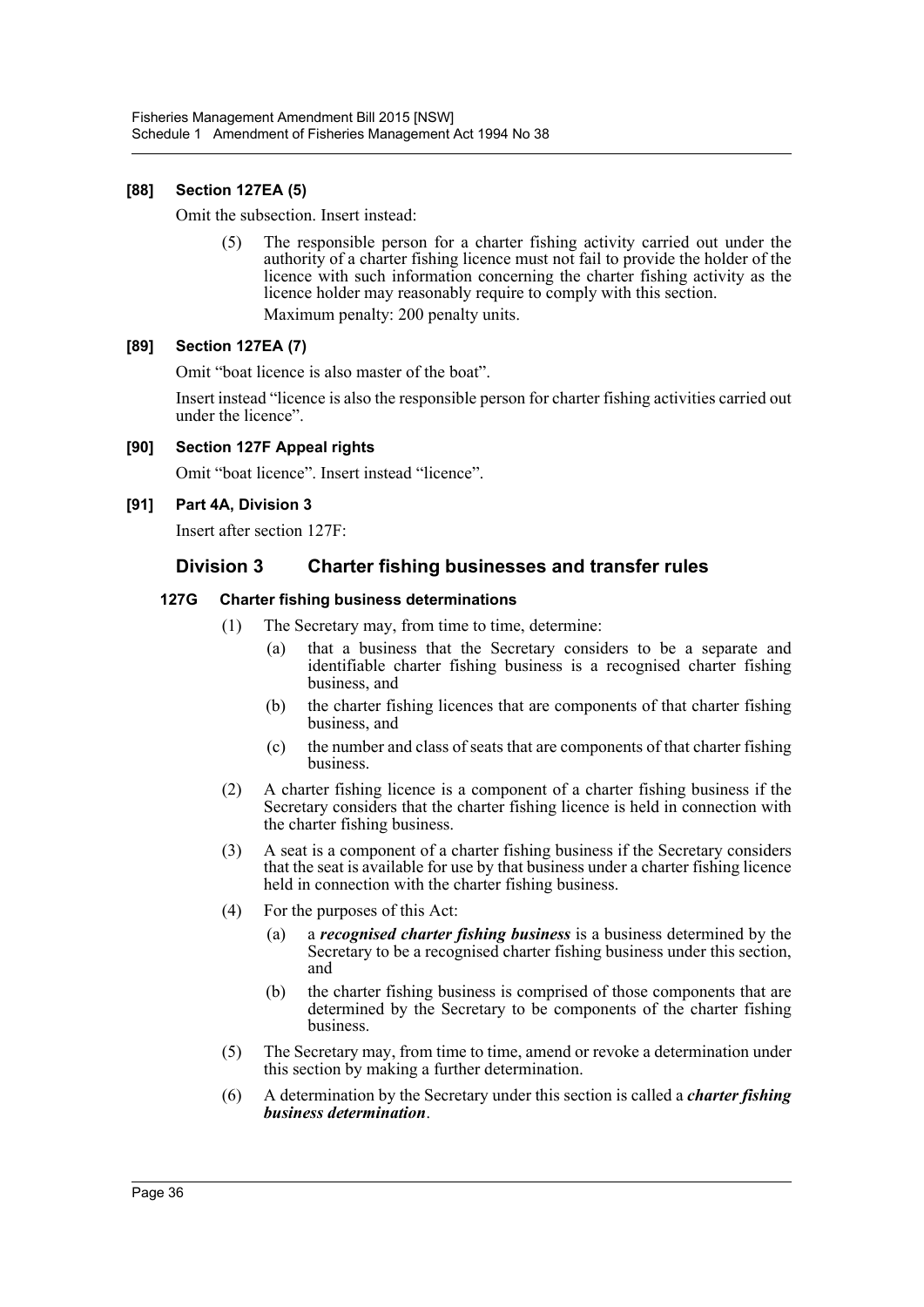- (7) A charter fishing business determination is to be made in accordance with this Act and any requirements of the regulations.
- (8) The Secretary may make a charter fishing business determination at any time:
	- (a) on his or her own initiative, or
	- (b) on an application made, in a form and manner approved by the Secretary, by the person or persons who own the business in respect of which the determination is sought.
- (9) The Secretary is required to give the person or persons who own a business that is the subject of a charter fishing business determination notice in writing of the determination.
- (10) A reference in or under this Act to the *owner of a charter fishing business* is a reference to the person or persons who, from time to time, own a business that is, or has been, determined to be a recognised charter fishing business by the Secretary under this section.

#### **127H Allocation of charter fishing business number**

- (1) The Secretary is to allocate a unique identification number to each recognised charter fishing business.
- (2) The Secretary may endorse a charter fishing licence that is a component of a recognised charter fishing business with the number allocated to the charter fishing business.

#### **127I Register of charter fishing business determinations**

- (1) The Secretary is required to keep a register of charter fishing business determinations.
- (2) For each charter fishing business determination there is to be recorded in the register:
	- (a) the name of the person or persons who own the business the subject of the determination, and
	- (b) the number allocated by the Secretary to the charter fishing business, and
	- (c) particulars of the components of the charter fishing business, and
	- (d) such other particulars as are required by the regulations to be recorded in the register in relation to the charter fishing business.
- (3) The register may be kept wholly or partly by means of a computer.
- (4) The register is to be made available for public inspection at the head office of the Department during ordinary business hours.
- (5) If the register is kept wholly or partly by means of a computer, subsection (4) may be complied with by making the contents of the register available on the website of the Department.
- (6) The Secretary may correct any error in or omission from the register.
- (7) A certificate signed or purporting to be signed by the Secretary, or a person employed in the Department who is authorised in writing by the Secretary to exercise the functions conferred by this subsection, that certifies that, on a specified date or during a specified period, the particulars contained in the register as to specified matters were as so specified, is admissible in any proceedings and is evidence of the matters so certified.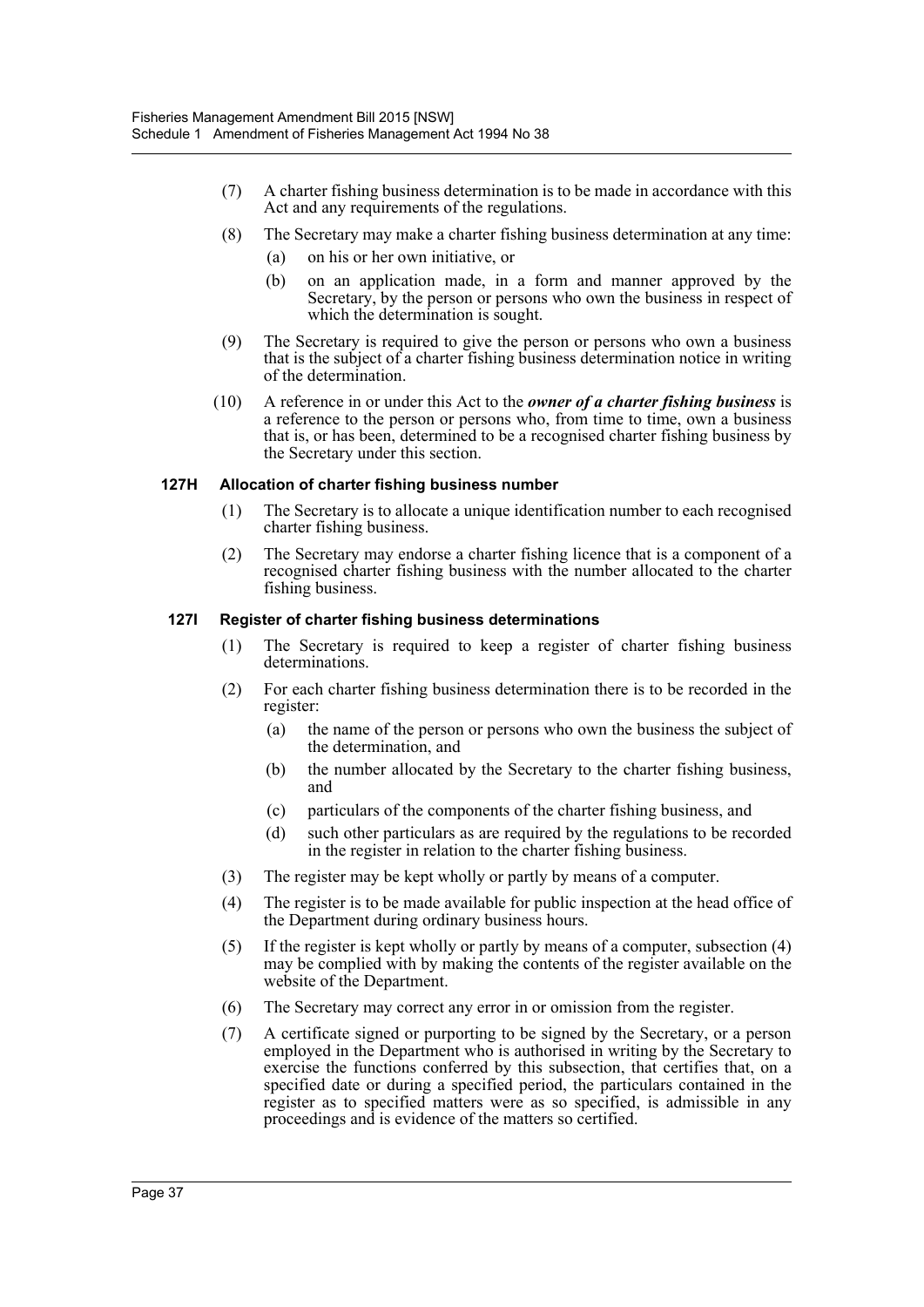#### **127J Charter fishing business transfer rules**

- (1) The regulations may make provision for or with respect to the transfer of a recognised charter fishing business (or components of a recognised charter fishing business), including by:
	- (a) prohibiting or restricting any transfer, or specified type of transfer, of a recognised charter fishing business or any component of a recognised charter fishing business, and
	- (b) providing for the recognition of charter fishing rights following the transfer of a recognised charter fishing business or a component of a recognised charter fishing business.
- (2) Such provisions are referred to as *charter fishing business transfer rules*.
- (3) In particular, the charter fishing business transfer rules may provide that a person to whom a component of a recognised charter fishing business is transferred, or purportedly transferred, does not, as a consequence of that action, acquire any right to hold or be issued with a charter fishing licence unless all components of the recognised charter fishing business are either transferred to the person or surrendered to the Minister for cancellation.
- (4) The charter fishing business transfer rules may authorise the Minister to cancel a charter fishing licence if the licence or any other component of the charter fishing business of which the licence is a component is transferred, or purportedly transferred, in contravention of the charter fishing business transfer rules.
- (5) No compensation is payable by or on behalf of the State for the cancellation of a charter fishing licence in accordance with the charter fishing business transfer rules.

#### **127K Method for transferring charter fishing businesses and their components**

- (1) A transfer of a recognised charter fishing business or a component of a recognised charter fishing business must be effected:
	- (a) by electronic transfer (that is, by using the online transfer system), or
	- (b) by manual transfer (that is, by giving the Secretary notice in writing of the transfer).
- (2) The regulations may prescribe fees for the use of the online transfer system.
- (3) For a manual transfer, the notice given to the Secretary must be in an approved form and must be accompanied by the prescribed fee (if any) for manual transfers.
- (4) A transfer of a recognised charter fishing business or a component of a recognised charter fishing business does not take effect until the transfer is confirmed.
- (5) An electronic transfer is confirmed if the online transfer system generates a message to the effect that the transfer is confirmed.
- (6) A manual transfer is confirmed if the Secretary gives notice in writing to the person lodging the transfer that the transfer has been approved.
- (7) If a transfer is confirmed, the Secretary must ensure a new charter fishing business determination is made that recognises the transfer.
- (8) This section does not authorise a transfer of a recognised charter fishing business or a component of a recognised charter fishing business contrary to the charter fishing business transfer rules.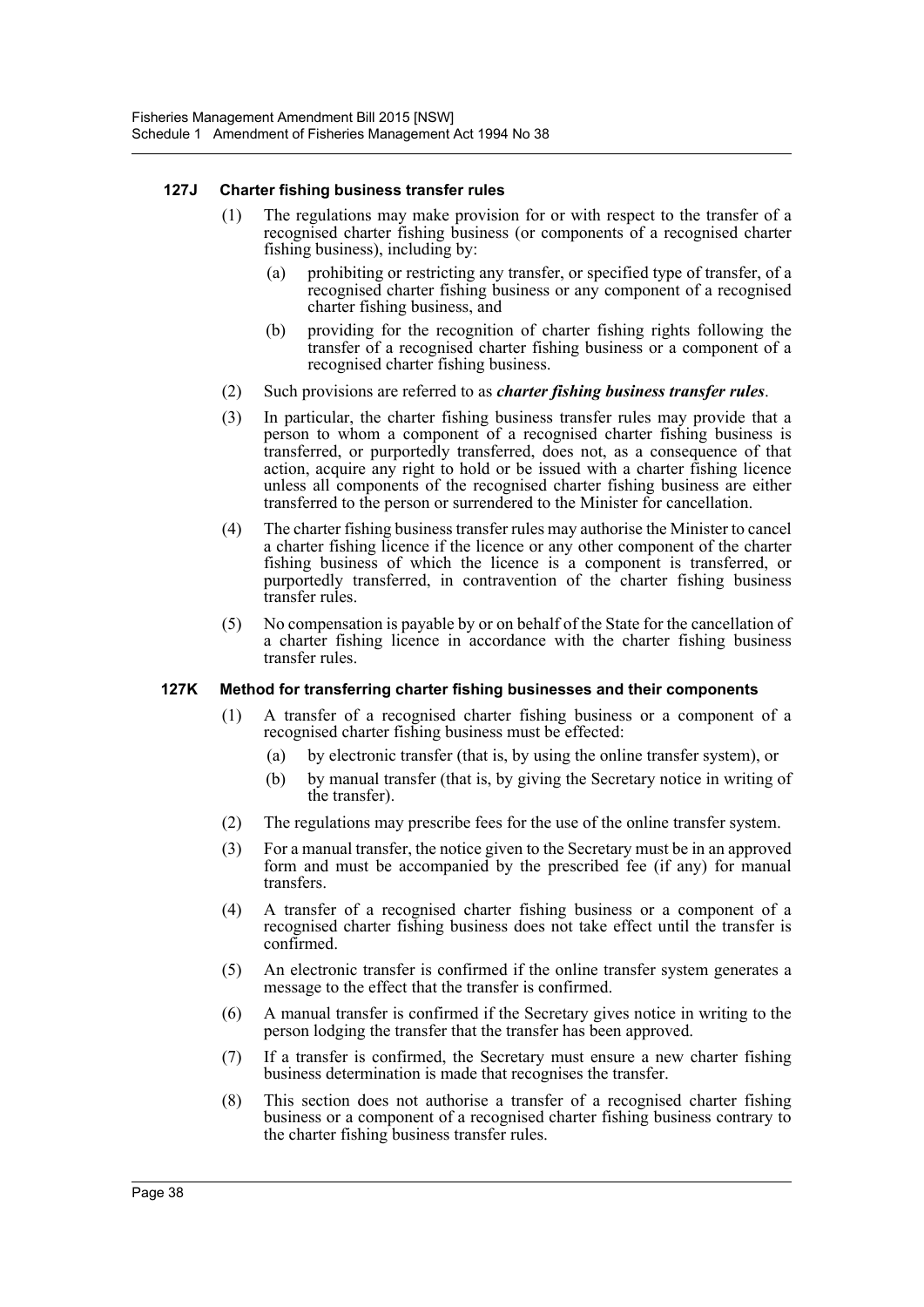(9) In this section:

*online transfer system* means a facility approved by the Secretary that enables the transfer of recognised charter fishing businesses or their components by electronic communication.

#### **[92] Sections 187B and 187C**

Insert after section 187A:

#### **187B Orders to prevent importation of declared diseases from outside State**

- (1) If the Minister reasonably suspects that a declared disease is present in any premises, place, waters or area outside the State, the Minister may by order (an *importation order*) absolutely prohibit, or impose conditions on, the entry or importation into the State of any thing specified in the order that, in the opinion of the Minister:
	- (a) is or could be a declared disease, or
	- (b) is or could be infected with a declared disease, or
	- (c) could assist the spread of infection of a declared disease.
- (2) An importation order is to be published in the Gazette.
- (3) However, if the Minister considers the order is required urgently, the order may be published:
	- (a) in a newspaper circulating, or by radio or television broadcast, in the area to which the order applies, or
	- (b) on the Department's website.
- (4) If an order is published as referred to in subsection (3), the Minister is to publish the order as soon as practicable in the Gazette.
- (5) An importation order:
	- (a) commences on the day it is published in accordance with this section, or on such later day as may be specified in the order, and
	- (b) remains in force for the period (not exceeding 5 years) specified in the order.
- (6) Subsection (5) does not prevent the making of a further order under this section.
- (7) A person who, without reasonable excuse, causes or permits any thing to enter or be imported into the State in contravention of an importation order is guilty of an offence.

Maximum penalty: 200 penalty units or imprisonment for 6 months, or both.

#### **187C Orders to prevent transmission of declared disease**

- (1) The Minister may, by order, require a live abalone holder to implement specified measures in relation to the waste water or other waste products of a live abalone holding facility, being measures that the Minister considers reasonably necessary to minimise the risk of transmission of a declared disease.
- (2) The order may include requirements as to the treatment, storage or disposal of waste water or other waste products.
- (3) An order under this section:
	- (a) must be served on the live abalone holder, and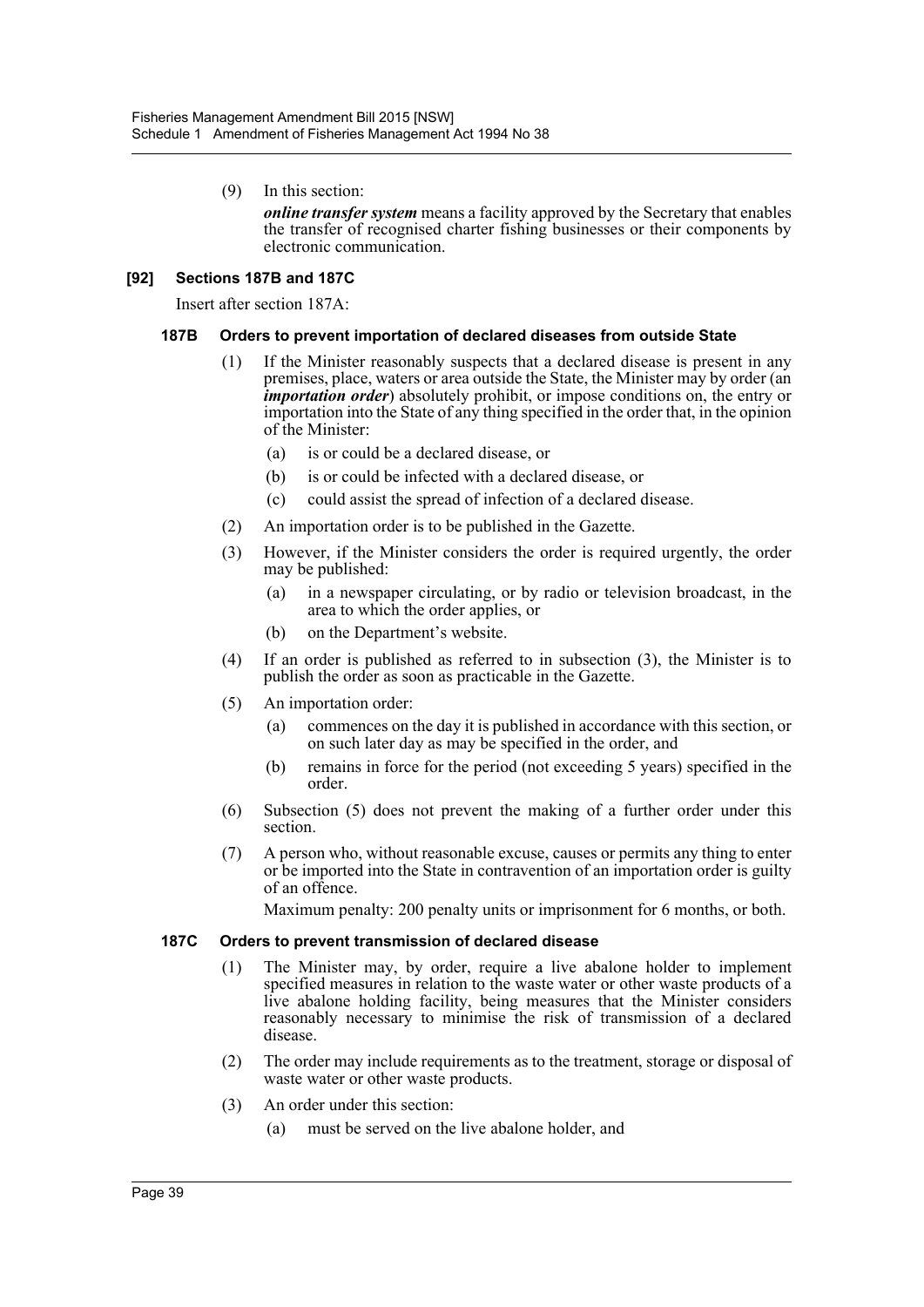- (b) must specify a period by the end of which the measures specified in the order must be taken (the *compliance period*).
- (4) The Minister may, by further order, extend the compliance period.
- (5) A person who, without reasonable excuse, fails to comply with an order under this section within the compliance period is guilty of an offence. Maximum penalty: 200 penalty units or imprisonment for 6 months, or both.
- (6) In this section: *live abalone holder* means the owner or occupier of premises used as a live abalone holding facility.

*live abalone holding facility* means premises at which live abalone are held.

#### **[93] Section 199 Circumstances in which a public authority (other than local authority) may carry out dredging or reclamation**

Omit "28 days" from section 199 (1) (b). Insert instead "21 days".

**[94] Section 201 Circumstances in which a person (other than a public or local government authority) may carry out dredging or reclamation work**

Omit "other than" from section 201 (2) (b). Insert instead "including".

#### **[95] Section 203 Minister may order carrying out of certain work**

Insert "local government authority or" after "convicts a" in section 203 (2).

### **[96] Section 203 (2A)**

Insert after section 203 (2):

(2A) A local government authority or person who, without reasonable excuse, fails to comply with an order under this section is guilty of an offence. Maximum penalty: In the case of a corporation, 2,000 penalty units or, in any other case, 1,000 penalty units.

### **[97] Section 203 (6)**

Insert after section 203 (5):

(6) For the purposes of this section, a *conviction* includes the making of an order under section 10 of the *Crimes (Sentencing Procedure) Act 1999*.

### **[98] Section 204 Application and interpretation**

Omit the definition of *protected area* from section 204 (2). Insert instead:

*protected area* means any public water land, or any area that is the subject of an aquaculture lease, and includes the foreshore.

### **[99] Section 213 Destruction of noxious fish or noxious marine vegetation**

Omit "take possession of" from section 213 (2). Insert instead "seize, or seize and destroy".

### **[100] Section 213 (3A)**

Insert after section 213 (3):

(3A) An owner or occupier to whom a notice is given must not, without reasonable excuse, fail to comply with the notice.

Maximum penalty: In the case of a corporation, 100 penalty units or, in any other case, 50 penalty units.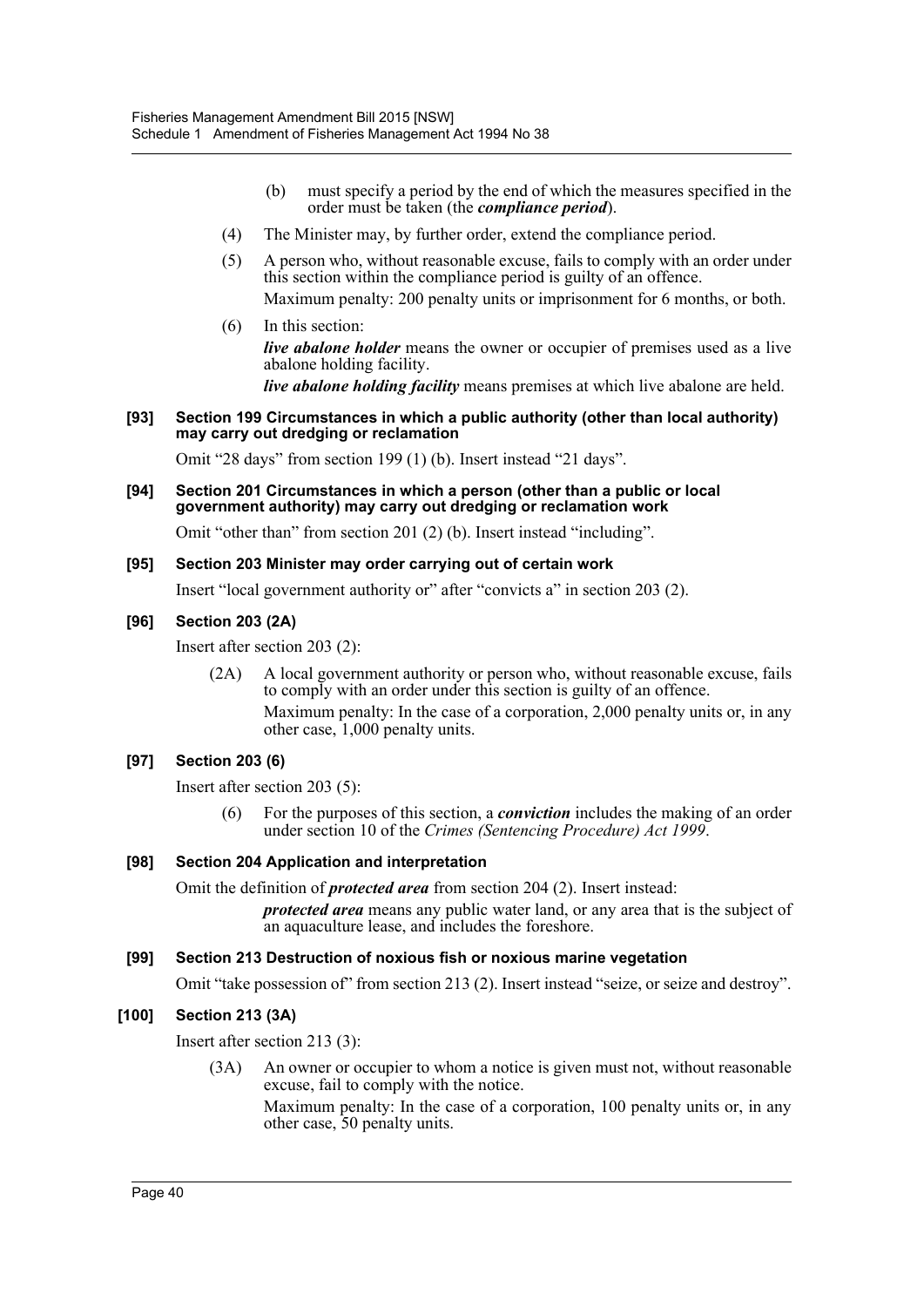### **[101] Section 213 (4)**

Omit "such a notice". Insert instead "a notice".

### **[102] Section 213 (4A)**

Insert after section 213 (4):

(4A) Action may be taken against an owner or occupier under subsection (4) regardless of whether the owner or occupier has been charged with failing to comply with a notice under this section.

### **[103] Section 213 (5A) and (5B)**

Insert after section 213 (5):

- (5A) Compensation is payable for the seizure and destruction of live fish or live marine vegetation if, after the seizure and destruction, it is determined that the fish or marine vegetation were not noxious.
- (5B) The Minister must, if requested to do so by the owner of any fish or marine vegetation seized and destroyed under this section, issue a certificate as to whether or not the fish or marine vegetation were determined to be noxious.

### **[104] Section 220O Protection measures apart from listing**

Omit "bag limits (s 17)" from the note to the section.

Insert instead "prohibitions on recreational fishing (s 20A—fish and waters protected from recreational fishing), bag limits (s 17)".

#### **[105] Section 220O, note**

Omit "determination of total allowable catches (ss 26–34)".

Insert instead "fishing determinations and quotas (Part 2A)".

### **[106] Section 220W Maps of critical habitat**

Omit section 220W (3) (a) and (b). Insert instead:

(a) the Secretary of the Department of Planning and Environment,

### **[107] Section 220ZF Defences**

Omit "a permit under section 37" from section 220ZF (1) (a) (iii).

Insert instead "an approval under section 37".

### **[108] Section 220ZF (1) (f) and (g)**

Omit section 220ZF (1) (f). Insert instead:

- (f) is identified in, and carried out in accordance with, a property management plan approved by the Secretary under subsection  $(4)$  or by the Chief Executive of the Office of Environment and Heritage under section 91 of the *Threatened Species Conservation Act 1995*, or
- (g) was an act or omission in relation to which the Secretary issued to the accused a certificate, under section 220ZZ (4), to the effect that a licence was not required for the act or omission concerned.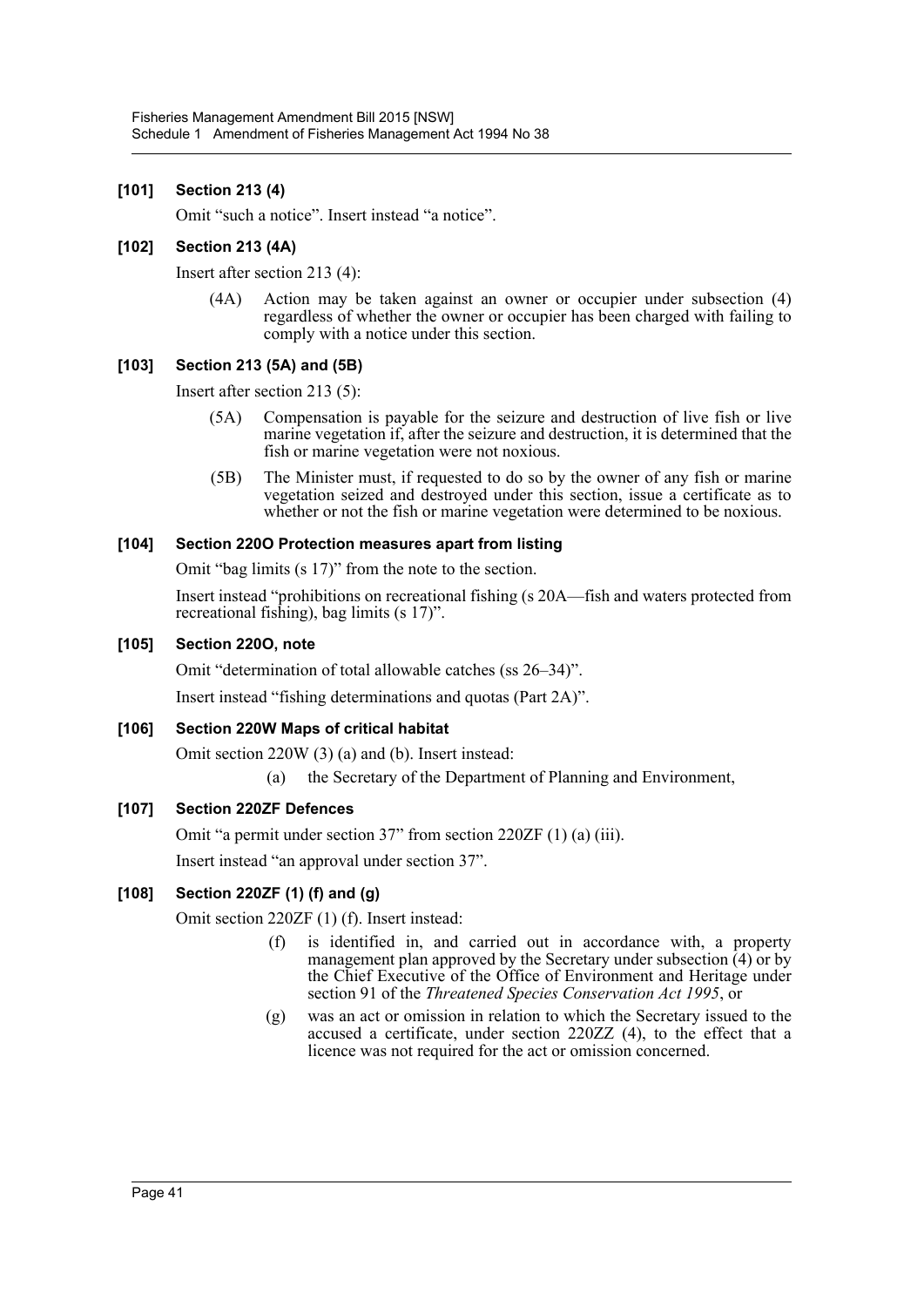#### **[109] Section 220ZI Secretary to prepare recovery plans for threatened species, populations and ecological communities**

Omit section 220ZI (1) (b). Insert instead:

- (b) for each endangered population, and
- (b1) for each endangered or critically endangered ecological community, and

#### **[110] Section 220ZJA Joint preparation of recovery and threat abatement plans**

Omit section 220ZJA (1) and (2). Insert instead:

- (1) The Secretary may, with the prior approval of the Minister and the Minister administering the *Threatened Species Conservation Act 1995*, make arrangements with the Chief Executive of the Office of Environment and Heritage for the joint preparation of a recovery plan or threat abatement plan under this Act and the *Threatened Species Conservation Act 1995*.
- (2) In such a case, any function of the Secretary or the Minister under this Part in respect of the plan may be exercised in conjunction with any corresponding function of the Chief Executive of the Office of Environment and Heritage or the Minister administering the *Threatened Species Conservation Act 1995* in respect of the plan under that Act.

**Note.** For example, the Secretary and the Chief Executive of the Office of Environment and Heritage may jointly publish a notice of the preparation of the plan under section 220ZO of this Act and section 61 or 79 of the *Threatened Species Conservation Act 1995*.

#### **[111] Section 220ZW Licence to harm threatened species, population or ecological community or damage habitat**

Omit "A permit under section 37" from section 220ZW (2).

Insert instead "An approval under section 37".

#### **[112] Section 220ZW (2), note**

Omit the note. Insert instead:

**Note.** Section 220ZF provides a defence for offences under Division 4 if the accused proves that the action constituting the alleged offence was a routine fishing, agricultural or aquacultural activity or was authorised by a property management plan approved by the Secretary or by the Chief Executive of the Office of Environment and Heritage.

#### **[113] Section 220ZZ Significant effect on threatened species, populations or ecological communities, or their habitats**

Omit "Director" from section 220ZZ (2). Insert instead "Secretary".

#### **[114] Sections 221ZJ (1) (a) and 221ZQ (1) (a)**

Omit the paragraphs. Insert instead (in each case):

(a) to the Secretary of the Department of Planning and Environment, and

#### **[115] Section 230**

Omit the section. Insert instead:

#### **230 Advisory groups**

(1) The Secretary may establish advisory groups under this Act.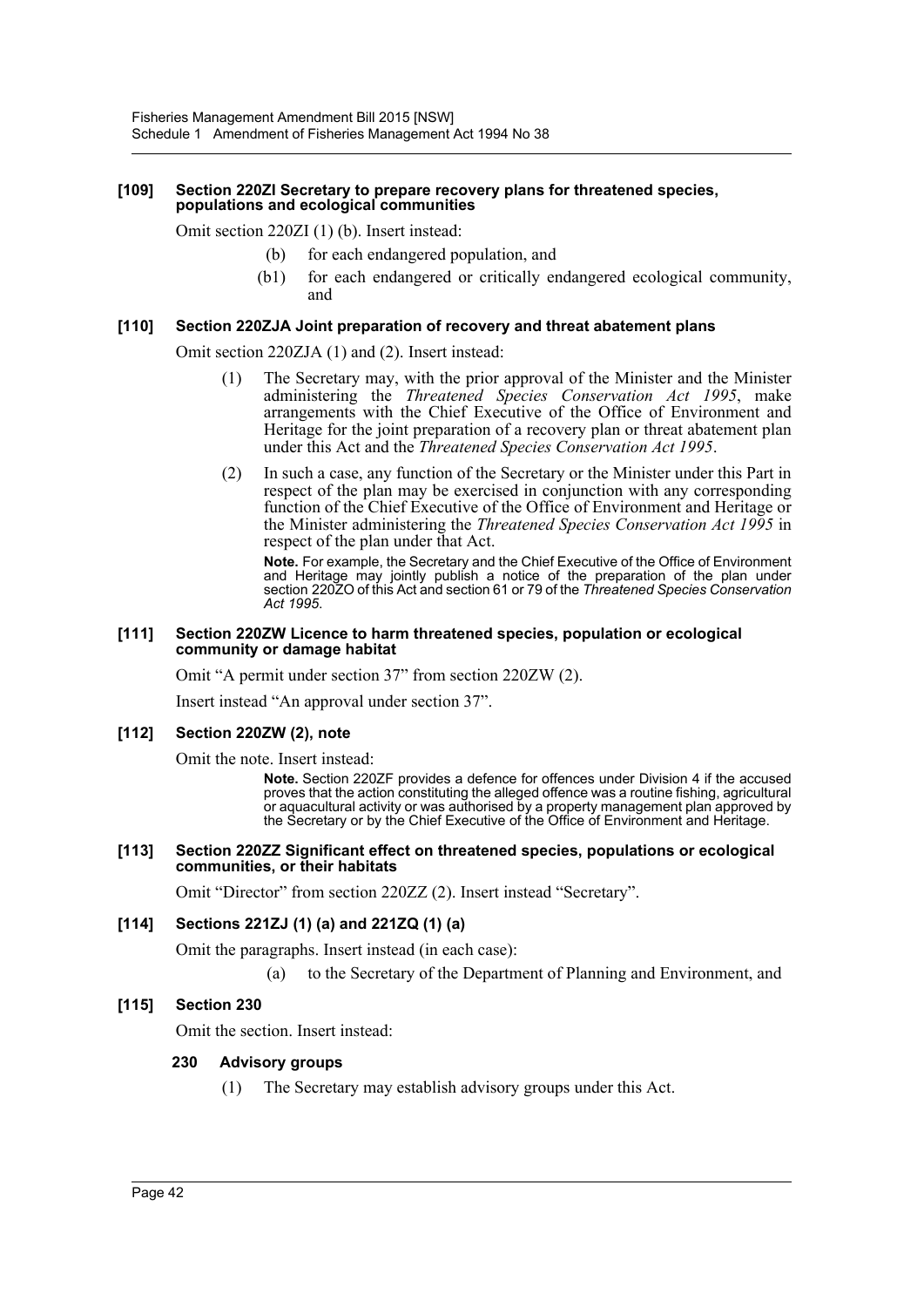- (2) The Secretary may:
	- (a) determine the number of members to be appointed to an advisory group, and
	- (b) appoint the members of an advisory group, and
	- (c) determine the functions of an advisory group.
- (3) A person may be appointed as a member of an advisory group only if the Secretary is satisfied that the person has skills and experience that are relevant to the functions of the group.
- (4) The Secretary may, subject to the regulations, determine the term of office and procedure of an advisory group.

### **[116] Section 231 Regulations**

Omit "committee". Insert instead "group".

## **[117] Section 231 (2)**

Insert at the end of section 231:

(2) The regulations may abolish or provide for the abolition of any advisory council or advisory group established under this Division, including by providing that no remuneration or compensation is payable to a person because of a loss of office arising from that abolition.

### **[118] Section 233 Establishment of trust funds**

Insert after section 233 (1) (d):

(d1) an Aboriginal Fishing Trust Fund,

**[119] Section 236 Commercial Fishing Trust Fund**

Omit "on commercial fishing established under section 229" from section 236 (3).

### **[120] Section 236A Charter Fishing Trust Fund**

Insert "activities" after "charter fishing" in section 236A (2) (a).

### **[121] Section 236A (2) (b)**

Omit "boat fishing". Insert instead "fishing activities".

### **[122] Section 236A (2) (c)**

Omit "boat operations". Insert instead "activities".

### **[123] Section 236A (2) (d)**

Omit "charter fishing boat regulatory controls".

Insert instead "regulatory controls for charter fishing activities".

### **[124] Section 236A (2) (e)**

Omit "owners and operators of charter fishing boats".

Insert instead "owners of charter fishing businesses and operators of boats used for charter fishing activities".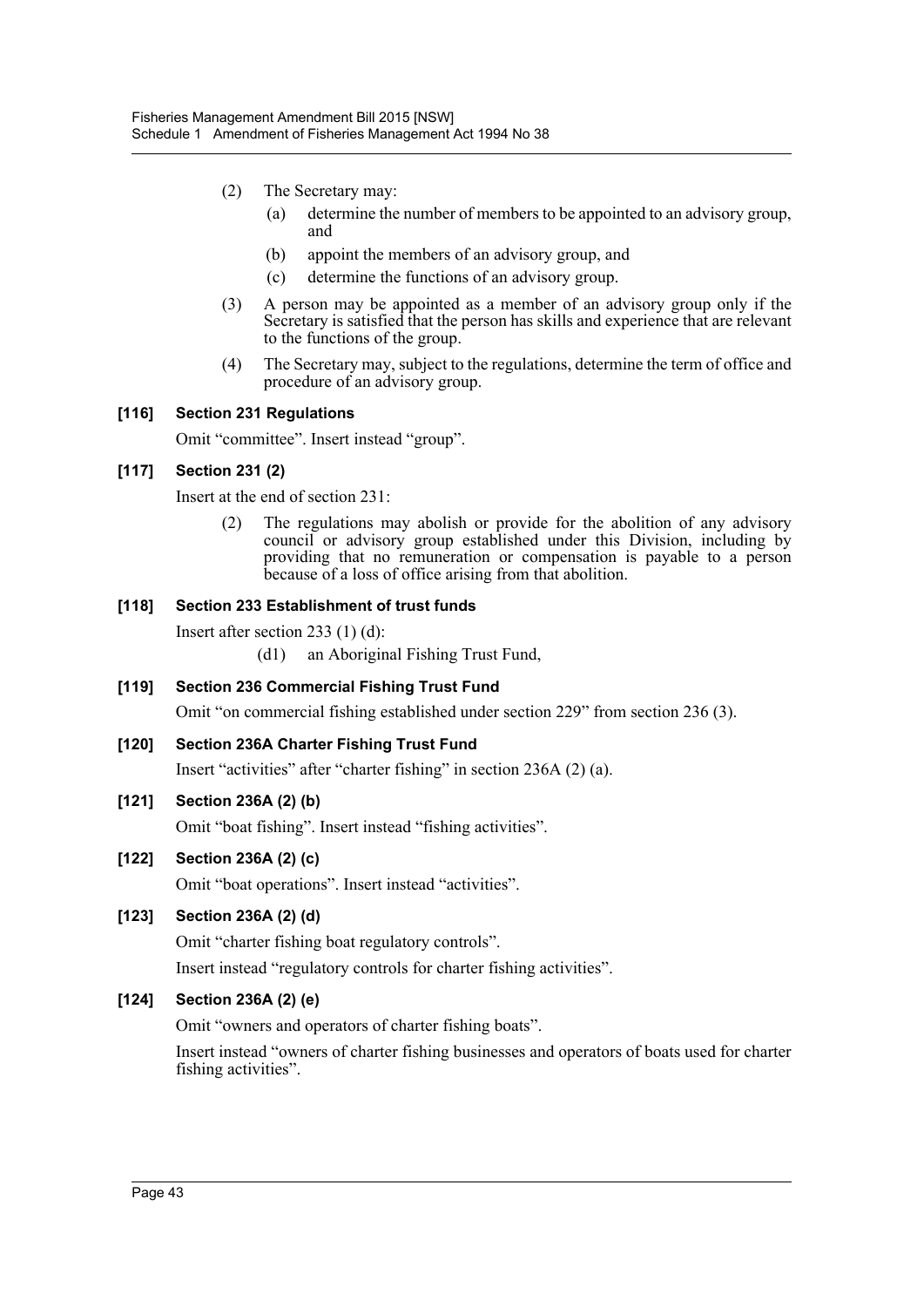### **[125] Section 236A (4)**

Insert after section 236A (3):

(4) Expressions used in this section that are defined in Part 4A have the same meanings in this section as they have in that Part.

#### **[126] Section 237A**

Insert after section 237:

#### **237A Aboriginal Fishing Trust Fund**

- (1) There is to be paid into the Aboriginal Fishing Trust Fund:
	- (a) such amounts as the Minister determines, with the concurrence of the Treasurer, to be paid into the Fund from the following:
		- (i) fees for services provided by the Department in connection with Aboriginal cultural fishing,
		- (ii) fees for permits issued under section 37 for Aboriginal cultural fishing,
		- (iii) the proceeds of the sale of tags, or other identification, to be used on fish taken in connection with Aboriginal cultural fishing,
		- (iv) money received by the Department for the purposes of enhancing, maintaining or protecting Aboriginal cultural fishing or for the purpose of providing economic development opportunities for Aboriginal communities in relation to fishing or fishing-related activities, and
	- (b) any gift or bequest of money for the purposes of the Fund, and
	- (c) any other money appropriated by Parliament for the purposes of the Fund or required by law to be paid into the Fund.
- (2) There may be paid out of that Fund the costs of:
	- (a) taking measures to enhance, maintain or protect Aboriginal cultural fishing, and
	- (b) providing economic development opportunities for Aboriginal communities in relation to fishing or fishing-related activities.
- (3) The Minister is to consult any relevant advisory council on Aboriginal cultural fishing about policies and priorities for expenditure from that Fund.

#### **[127] Section 241 Engaging in commercial fishing activities**

Omit section 241 (2) (a). Insert instead:

(a) if the person is in any waters on a boat while it is used, or purportedly used, under the authority of a fishing boat licence, or

#### **[128] Section 242 Construction of powers of search, seizure and related powers**

Insert after section 242 (2):

- (3) A power conferred by this Part to search for a record includes a power to search for an electronic recording device.
- (4) A power conferred by this Part to require a record to be produced includes a power to require an electronic recording device to be produced.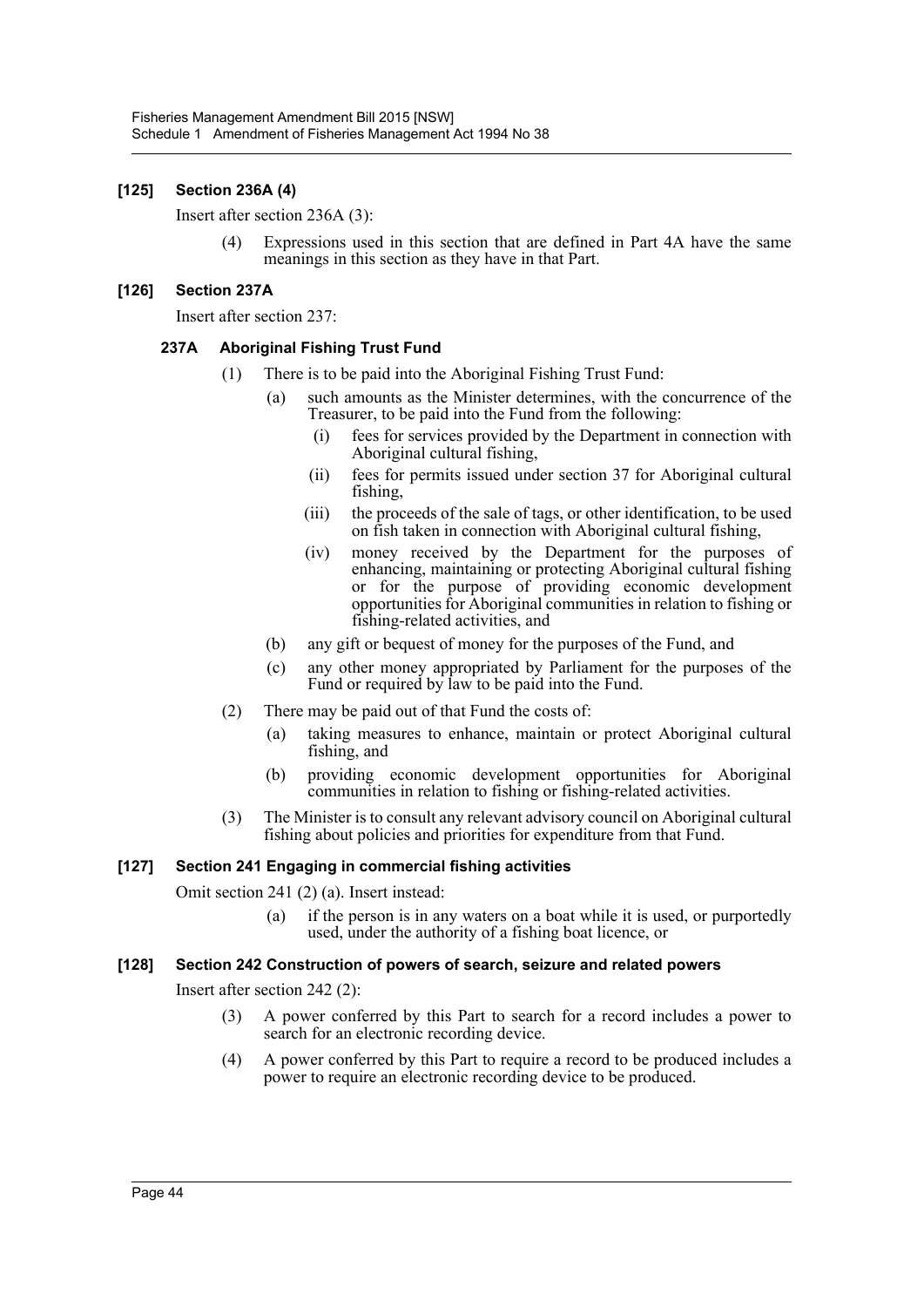(5) However, a power conferred by this Part to take away a record merely for the purpose of making a copy of the record does not extend to electronic recording devices.

**Note.** However, under section 264 a fisheries officer is permitted to seize anything that is connected with a fisheries offence.

#### (6) In this section:

*electronic recording device* means a computer or other electronic device used or capable of being used for the keeping or transmission of records under this Act.

#### **[129] Section 258 Power to require information**

Omit "of a licensed fishing boat" from section 258 (1) (a).

Insert instead "of a boat being used or purportedly being used under the authority of a fishing boat licence".

#### **[130] Section 258B Provisions relating to requirements to provide information or answer questions**

Omit "259" from section 258B (3). Insert instead "288D".

**[131] Section 259 False information**

Omit the section.

#### **[132] Part 9, Division 4B**

Insert after Division 4A:

### **Division 4B Scientific observer program**

### **275J Definitions**

(1) In this Division:

*charter fishing activity* has the same meaning as in Part 4A. *observation authority*—see section 275M. *relevant fishing activity* means:

- (a) a commercial fishing activity, or
- (b) a charter fishing activity.

*scientific observer* means a person for the time being appointed under this Division as a scientific observer under the scientific observer program.

*scientific observer program* means the program referred to in section 275K.

- (2) In this Division, a reference to the relevant fishing activities of a person includes a reference to the following:
	- (a) any relevant fishing activities that take place under the guidance, supervision or with the assistance of the person,
	- (b) any relevant fishing activities that take place on a boat while the person is master of the boat or on board the boat (whether or not the person is involved in the activities).
- (3) Accordingly, a power conferred by this Division to observe the relevant fishing activities of a person includes a power to observe the activities referred to in subsection (2).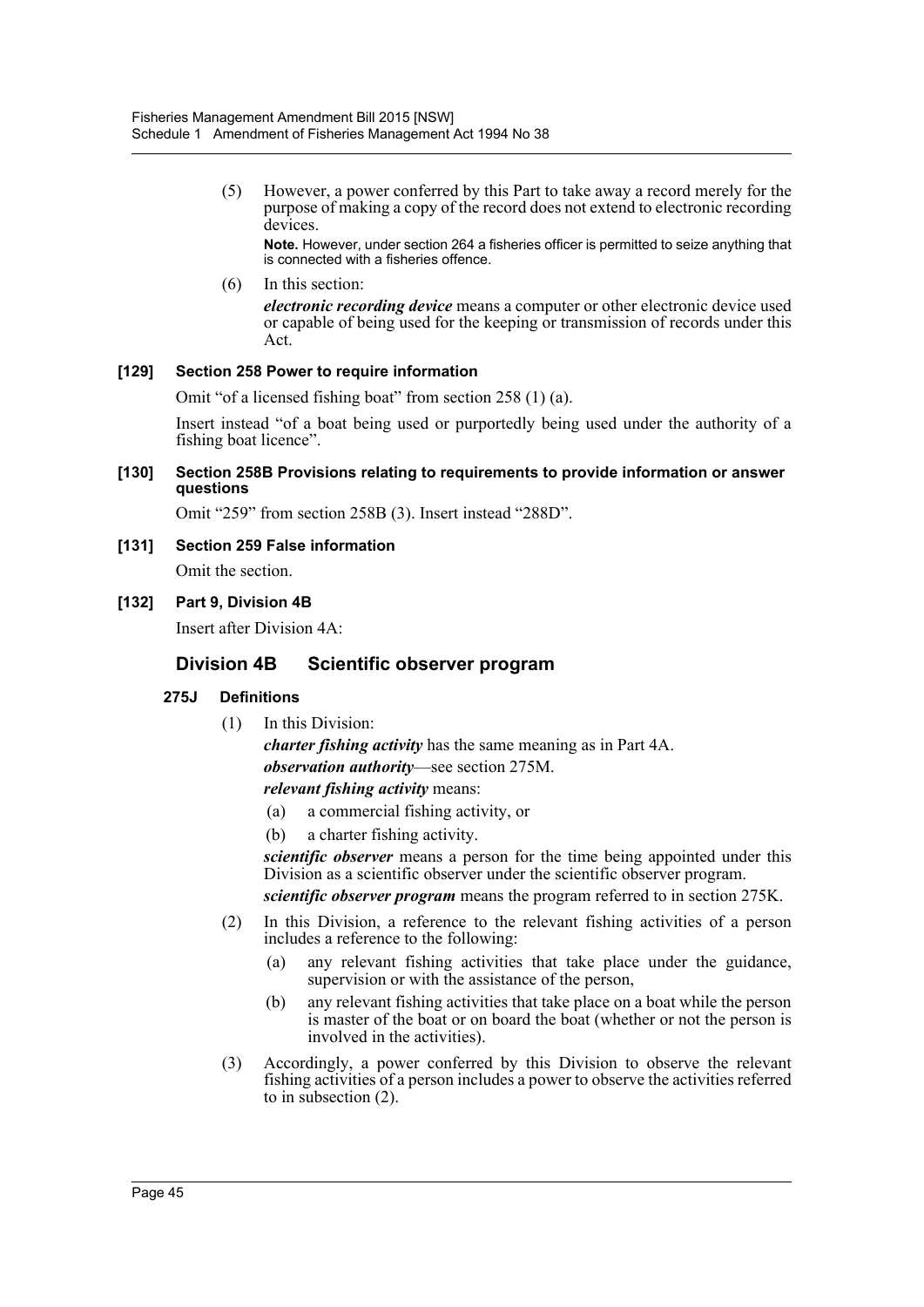#### **275K Scientific observer program**

- (1) The Minister may establish a program (a *scientific observer program)* for the collection of information about relevant fishing activities.
- (2) The purpose of the program is to assist in the administration of this Act.
- (3) The following information may be collected under the program:
	- (a) information about catch composition,
	- (b) information about retained and discarded catch,
	- (c) information about species of fish taken,
	- (d) information about interactions with endangered species, threatened species or vulnerable species (within the meaning of Part 7A),
	- (e) information of a kind prescribed by the regulations,
	- (f) information that is ancillary to information referred to in paragraphs (a)–(e), such as information about date, location and time, fishing gear, weather conditions, the boat used (if any) and boat speed.

#### **275L Appointment of scientific observers by Minister**

- (1) The Minister may appoint any person as a scientific observer under the scientific observer program.
- (2) The Minister is to issue an identification document to each scientific observer.
- (3) The identification document must state:
	- (a) the name of the person to whom it is issued, and
	- (b) that the person is a scientific observer under the scientific observer program.
- (4) The Minister may, at any time, revoke an appointment of a scientific observer.

#### **275M Authority to observe relevant fishing activities**

- (1) The Minister may issue an authority (an *observation authority*) that authorises a scientific observer to observe the relevant fishing activities of any regulated person.
- (2) Each of the following persons is a *regulated person*:
	- (a) a commercial fisher,
	- (b) a person who holds a fishing boat licence,
	- (c) a person who holds a charter fishing licence,
	- (d) the master of a boat that is at any time used for relevant fishing activities,
	- (e) an employed guide (within the meaning of Part 4A) in relation to a charter fishing activity.
- (3) An observation authority is to be in writing.
- (4) An observation authority must state:
	- (a) the name of the regulated person whose relevant fishing activities the scientific observer is authorised to observe, and
	- (b) the period during which the scientific observer is authorised to observe the relevant fishing activities of the regulated person.
- (5) The Minister must give the regulated person whose relevant fishing activities are to be observed notice in writing of his or her intention to issue an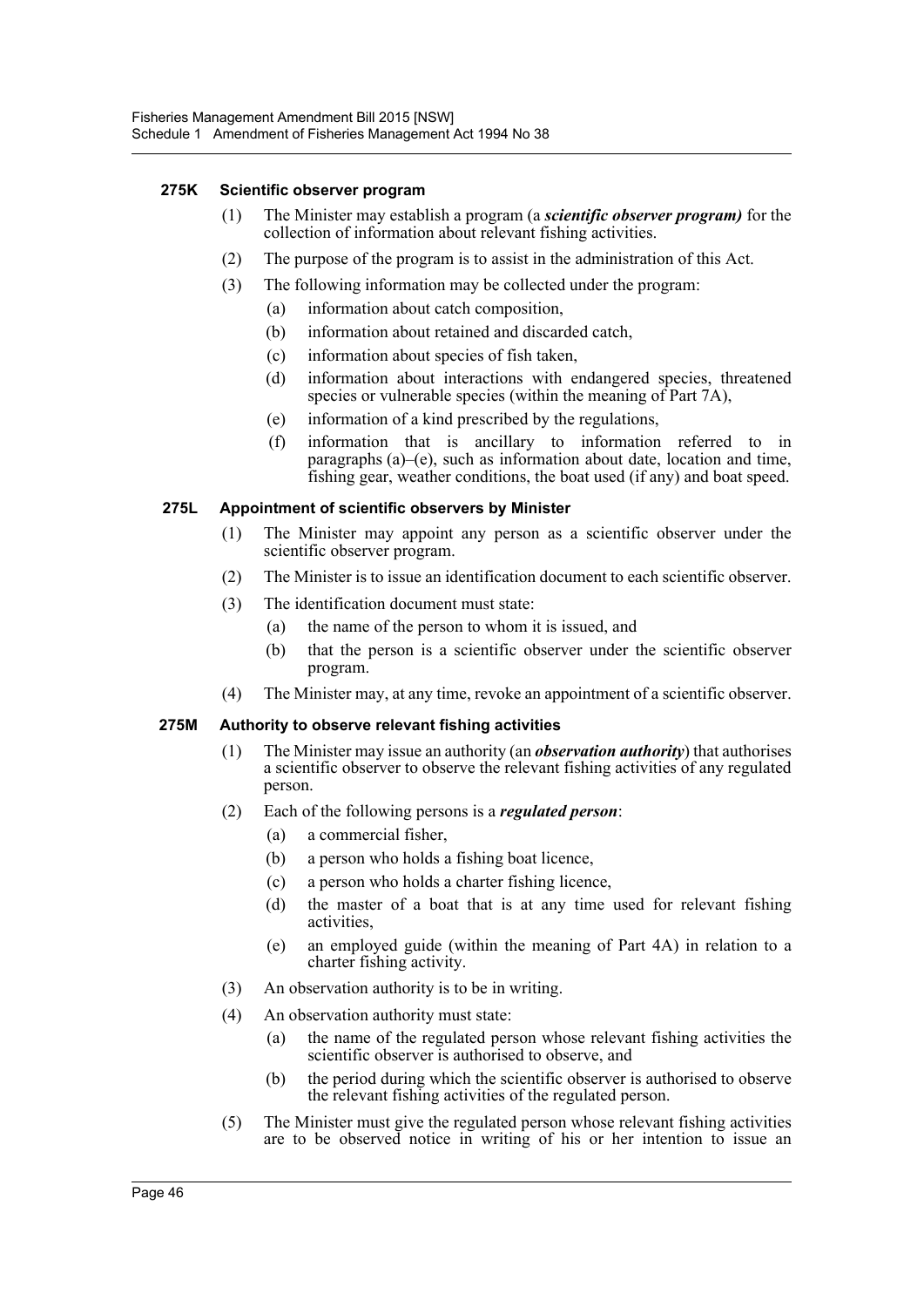observation authority in respect of those activities, at least 14 days before it is issued.

(6) The Minister may, at any time, revoke or vary an observation authority.

#### **275N Power conferred by observation authority**

- (1) An observation authority confers power on a scientific observer to observe the relevant fishing activities of the specified regulated person during the period specified in the authority.
- (2) A power to *observe* relevant fishing activities includes a power to obtain, collect and record information about relevant fishing activities that is information that may be collected under the scientific observer program.
- (3) The power conferred by an observation authority is subject to any limitations specified in the authority.

#### **275O Ancillary powers**

During the period in which a scientific observer has power to observe the relevant fishing activities of a regulated person, the scientific observer may:

- (a) board and remain on any boat being used for those relevant fishing activities, and
- (b) examine any fishing gear or other equipment being used for those relevant fishing activities, and
- (c) examine any equipment on a boat being used for those relevant fishing activities that is capable of providing information that may be collected under the program, and
- (d) examine any fish taken during those relevant fishing activities, and
- (e) require any person engaged in or assisting with those relevant fishing activities, or on board a boat being used for those relevant fishing activities:
	- (i) to provide any information about the relevant fishing activities that the scientific observer reasonably requires for the purposes of the scientific observer program, or
	- (ii) to provide any assistance the scientific observer reasonably requires to exercise his or her functions as a scientific observer, and
- (f) exercise any other functions conferred by the regulations.

#### **275P Scientific observer to exercise care**

A scientific observer is to exercise his or her functions under this Division in a manner that does not unreasonably interfere with the relevant fishing activities that he or she is authorised to observe.

#### **275Q Production of instruments of authority**

- (1) A scientific observer must, on demand by a person in relation to whom the scientific observer is exercising or proposing to exercise functions under this Division, produce his or her identification document and observation authority for inspection by that person.
- (2) If the scientific observer fails to produce his or her identification document or observation authority on demand of such a person, the person is not guilty of an offence under this Act of resisting or obstructing a scientific observer or of failing to comply with a requirement of such a scientific observer.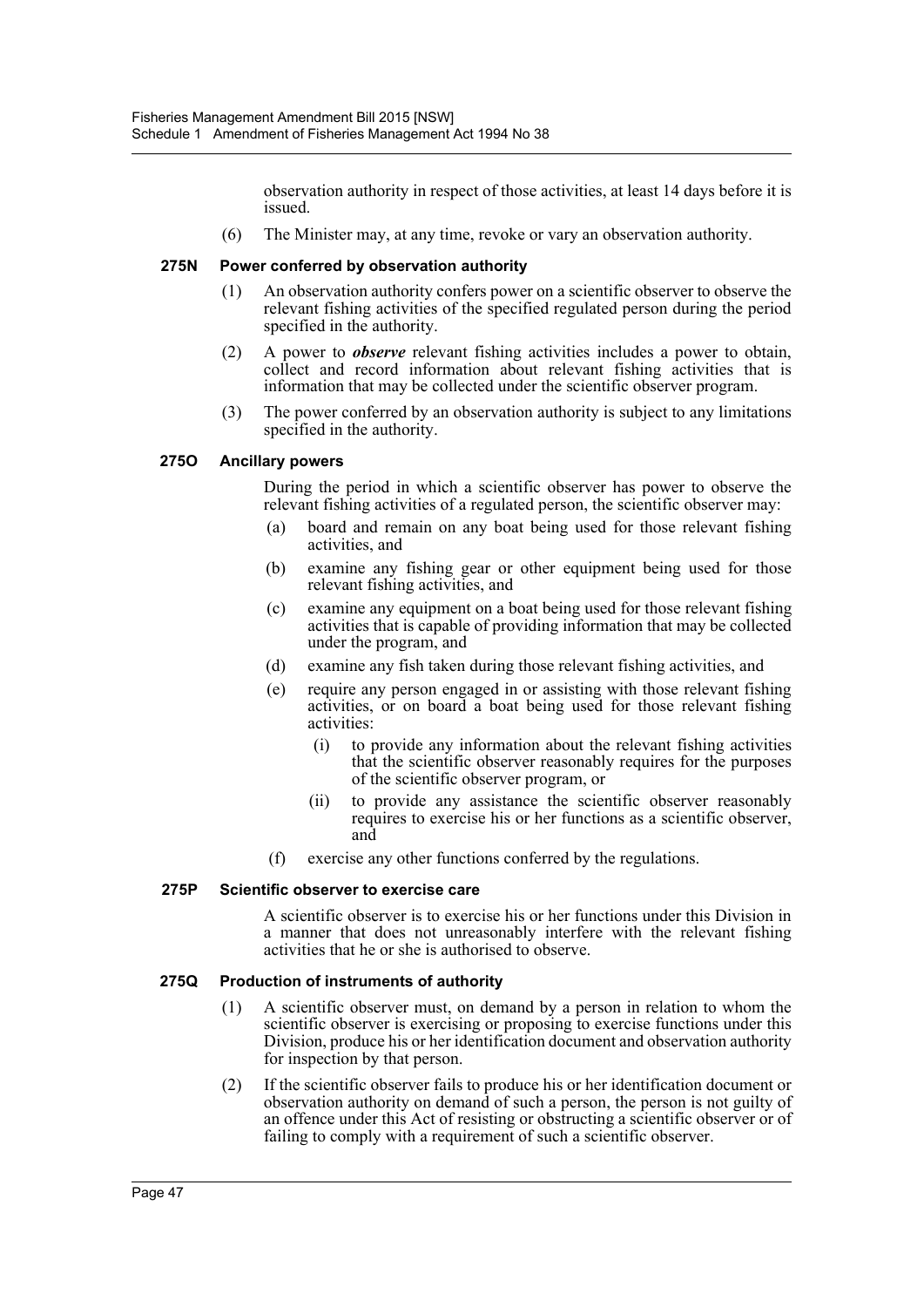#### **275R Failure to comply with requirement of scientific observer**

- (1) A person who, without reasonable excuse, fails to comply with a requirement of a scientific observer made under this Division is guilty of an offence. Maximum penalty: 50 penalty units.
- (2) A person is not excused from a requirement to provide information to a scientific observer on the ground that the provision of the information might incriminate the person or make the person liable to a penalty.

#### **275S Information provided to scientific observer is protected**

- (1) Any information provided to a scientific observer by a person in compliance with a requirement made by the scientific observer under this Division is protected information.
- (2) In any criminal proceedings, protected information is not admissible to prove that the person who provided the information, or any other relevant person, has committed an offence other than:
	- (a) an offence against this Division, or
	- (b) an offence constituted by providing false or misleading information to a scientific observer.
- (3) This section does not prevent the admission of:
	- (a) any further information (not being protected information) obtained as a result of the provision of protected information, or
	- (b) any record required to be kept by or under this or any other Act.
- (4) In this section, a *relevant person* means:
	- (a) a person engaged in or assisting in the relevant fishing activities being observed by the scientific observer, or
	- (b) a person on board a boat being used for the relevant fishing activities being observed by the scientific observer, or
	- (c) a person on whose behalf the relevant fishing activities being observed by the scientific observer are carried out.

### **275T Obstructing, impersonating etc scientific observers**

(1) A person who, without reasonable excuse, resists or obstructs a scientific observer in the exercise of the scientific observer's functions under this Division is guilty of an offence.

Maximum penalty: 200 penalty units or imprisonment for 3 months, or both.

- (2) A person who assaults, abuses or threatens a scientific observer, or who encourages another person to do so, is guilty of an offence. Maximum penalty: 200 penalty units or imprisonment for 3 months, or both.
- (3) A person who impersonates a scientific observer is guilty of an offence. Maximum penalty: 200 penalty units or imprisonment for 3 months, or both.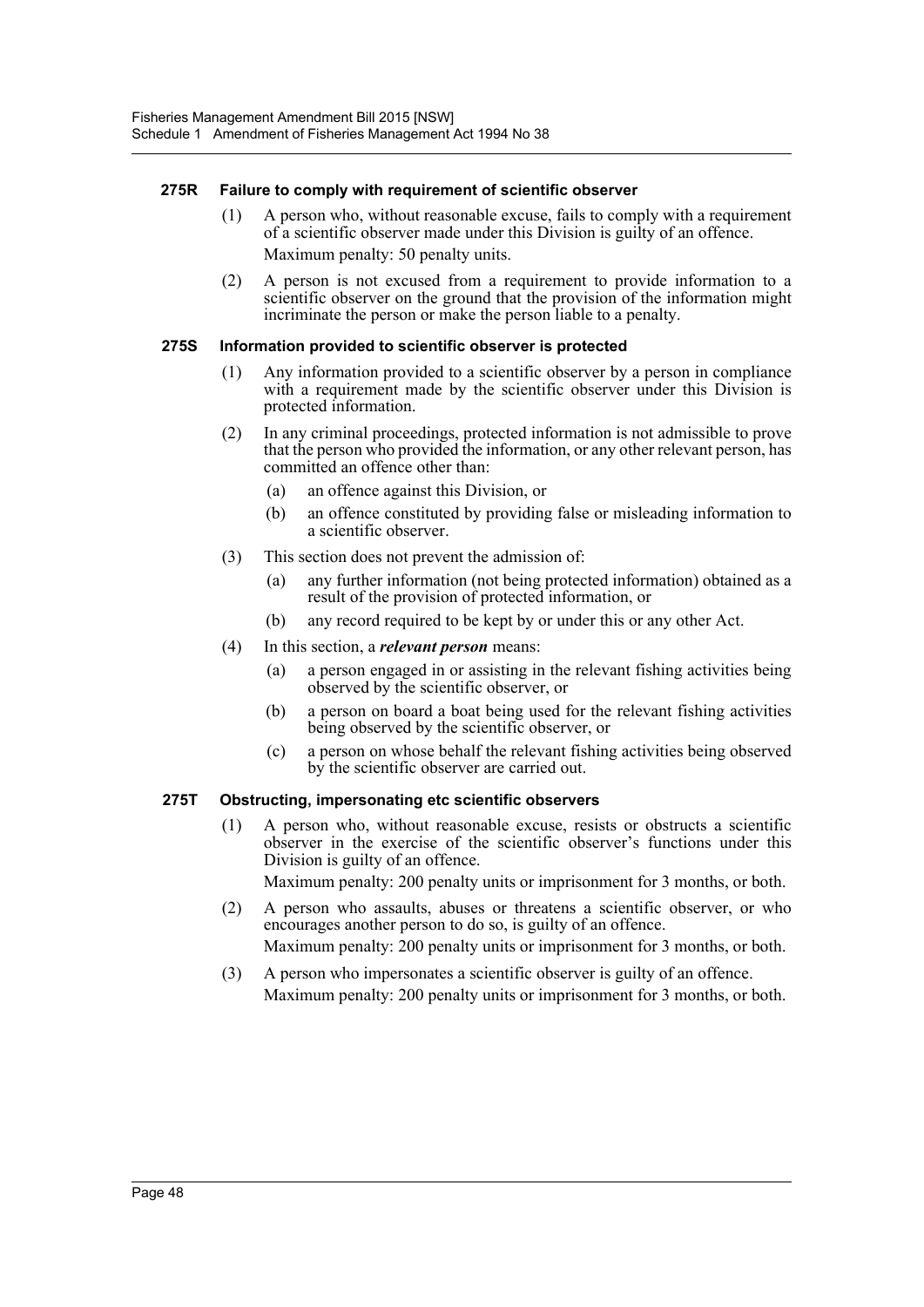#### **[133] Section 281A**

Insert after section 281:

#### **281A Record to be kept of instruments published on website**

- (1) The Secretary is to keep a record of the publication on the Department's website of any instrument made by the Minister under this Act the contravention of which is an offence. **Note.** For example, this section would apply to a fishing closure published on the website under section 9 (2) or a possession limit published under section 17C (3).
- (2) The record must include:
	- (a) the date of publication, and
	- (b) the web address of publication, and
	- (c) the wording of the instrument as published.
- (3) In any proceedings for an offence under this Act or the regulations, a certificate signed or purporting to be signed by the Secretary or an authorised person and stating that records kept by the Secretary under this section indicate that an instrument made by the Minister was published on the Department's website on a particular date is admissible and is evidence of the matters stated in the certificate.
- (4) The Secretary is not required to keep a record under this section of an instrument published on the Department's website if it is also published in the Gazette on or before the date that it takes effect.
- (5) In this section, an *authorised person* means a person employed in the Department who is authorised in writing by the Secretary to exercise the functions conferred by this section.

#### **[134] Section 283A Disclosure of information**

Omit section 283A (3). Insert instead:

(3) The Department is authorised to disclose to the holder of a charter fishing licence any information provided to the Department by a responsible person (within the meaning of Part 4A) in any record made under this Act that relates to the use of a boat for charter fishing activities that were engaged in, or purportedly engaged in, under the authority of the licence (including information provided before the licence holder acquired the licence).

#### **[135] Section 284 Public consultation procedure**

Omit "amendment or" wherever occurring in section 284 (1) (a) and (c).

#### **[136] Section 284 (1) (b)**

Omit the paragraph. Insert instead:

(b) the making of a fishing determination by the TAF Committee,

#### **[137] Section 284A**

Insert after section 284:

#### **284A Other consultation requirements**

A requirement under this Act to consult any relevant advisory council or advisory group about a matter is a requirement to consult such advisory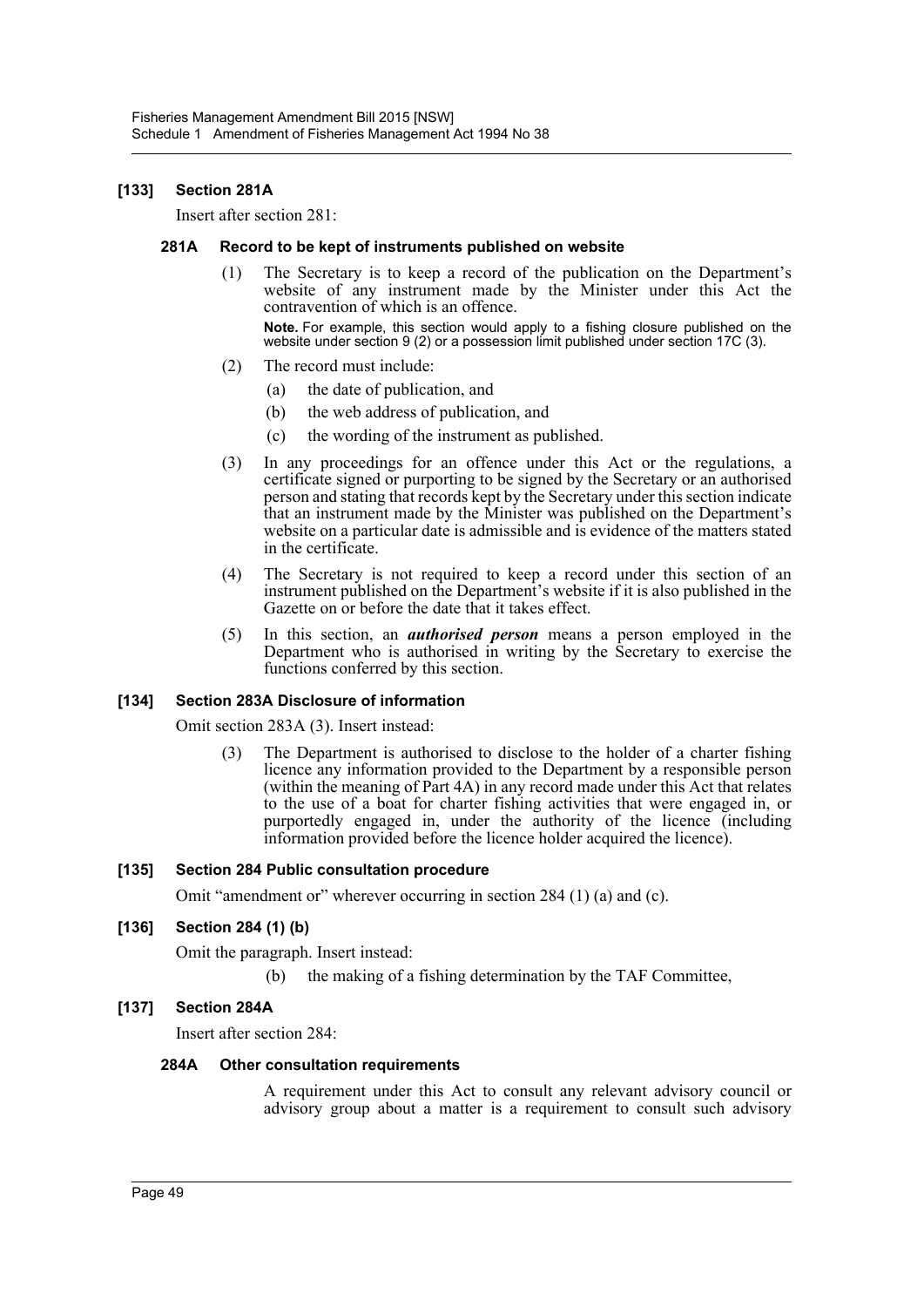councils or advisory groups as the person to whom the requirement applies considers to have a sufficient interest in the matter.

#### **[138] Section 286A Certain licences, leases, permits and other rights not personal property under Personal Property Securities Act 2009 (Cth)**

Omit "boat" from section 286A (g).

#### **[139] Section 286A (h)**

Omit the paragraph. Insert instead:

(h) quota,

#### **[140] Section 286A (i)**

Omit "a permit issued under section 37". Insert instead "an approval granted under section 37".

#### **[141] Section 288 Service of instruments**

Insert at the end of section 288 (c):

, or

(d) by delivering it electronically to an address or location nominated by the person as an address or location for electronic service of notices or other instruments.

#### **[142] Section 288AA**

Insert after section 288:

#### **288AA Use of agents**

- (1) A person may, by notice in writing given to the Secretary, appoint a natural person as his or her agent for the purposes of this Act (who is then taken to be the person's *appointed agent*).
- (2) The notice is to be given in a form and manner approved by the Secretary.
- (3) An appointed agent may access and use any online facility, on behalf of the person for whom he or she is appointed agent, in accordance with arrangements approved by the Secretary.
- (4) Any notice or other instrument required to be served on a person by or under this Act, in connection with the use of an online facility, is taken to be served on the person if it is served on the person's appointed agent.
- (5) A person may revoke the appointment of an agent by further notice in writing to the Secretary, in a form and manner approved by the Secretary.
- (6) The regulations may prescribe fees payable in connection with the appointment of, or revocation of the appointment of, an agent under this section.
- (7) In this section:

*online facility* means any system or facility for electronic communication approved by the Secretary for use in connection with the keeping of records, the making of reports or the registration of transactions under this Act.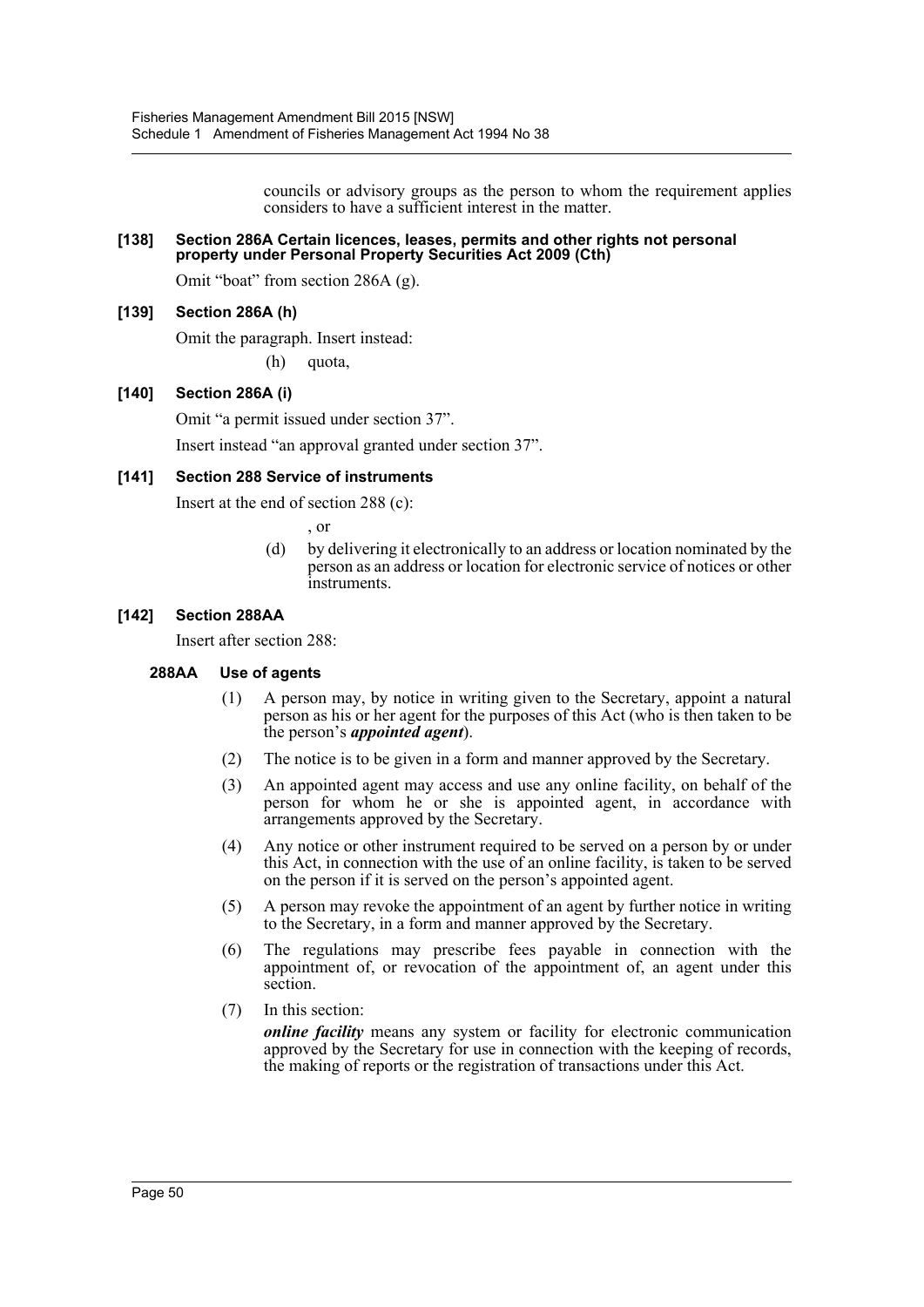#### **[143] Sections 288C and 288D**

Insert after section 288B:

#### **288C Recovery of fees and charges**

Any fee, charge, rental payment or contribution payable under this Act or the regulations may be recovered by the Secretary as a debt due to the Crown in a court of competent jurisdiction.

#### **288D False and misleading information**

(1) A person who, in connection with any requirement made under a power conferred by this Act or the regulations, makes any statement, provides any information or produces any document that the person knows is false or misleading in a material particular is guilty of an offence.

Maximum penalty: 200 penalty units or imprisonment for 3 months, or both.

(2) A person is not guilty of an offence against this section in respect of a document if, at the time the document is produced, the person informs the person to whom the document is produced that it is false or misleading in a material particular.

#### **[144] Schedule 1 Share management fisheries**

Omit the heading to Part 1. Insert instead:

# **Part 1 Share management fisheries**

**[145] Schedule 1, Part 2**

Omit the Part.

**[146] Schedule 2, heading**

Omit the heading and the section reference. Insert instead:

# **Schedule 2 Total Allowable Fishing Committee**

**[147] Schedule 2, clause 1**

Omit "TAC" from the definition of *member*. Insert instead "TAF".

**[148] Schedule 2, clause 1**

Omit the definition of *TAC Committee*.

### **[149] Schedule 2, clause 1A**

Insert after clause 1:

### **1A Total Allowable Fishing Committee**

- (1) There is to be a Total Allowable Fishing Committee (the *TAF Committee*).
- (2) The TAF Committee is to consist of at least 4 members, as follows:
	- (a) a person appointed by the Minister as the Chairperson of the TAF Committee, being a person who is neither engaged in the administration of this Act nor engaged in commercial fishing,
	- (b) a person appointed by the Minister who is a natural resource economist not employed by the Government,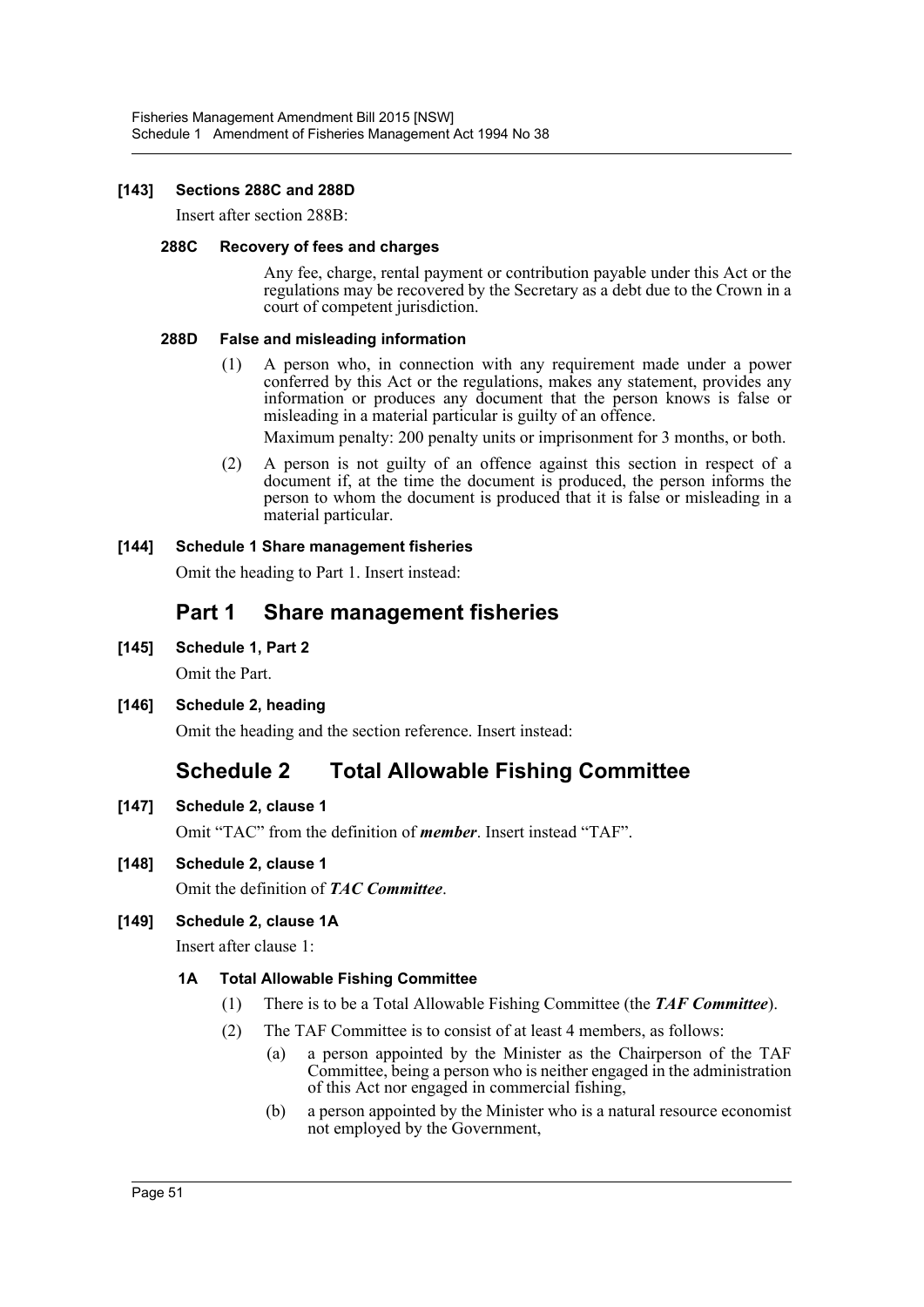- (c) a person appointed by the Minister who is a fishery scientist not employed by the Government,
- (d) persons appointed by the Minister who have appropriate fisheries management qualifications.

#### **[150] Schedule 2, clauses 5 (1) (e), 6 (2) and 8–13**

Omit "TAC Committee" wherever occurring. Insert instead "TAF Committee".

#### **[151] Schedule 2, clause 6 (2)**

Omit "section 27 (1) (d)". Insert instead "clause 1A (2) (d)".

#### **[152] Schedule 7 Savings, transitional and other provisions**

Insert after clause 6G:

#### **6H Changes to descriptions of fisheries**

Sections 44 and 45 do not apply to an amendment made to the description of a share management fishery by the *Fisheries Management Amendment Act 2015*.

#### **6I Special endorsements**

The amendment made to section 70 (4) by the *Fisheries Management Amendment Act 2015* applies to endorsements issued under that section after the commencement of the amendment.

#### **6J Registration of share dealings**

Anything done by the Secretary under section 91 before the commencement of section 91B (as inserted by the *Fisheries Management Amendment Act 2015*) that has any ongoing effect is taken, on the commencement of section 91B, to have been done under section 91B.

#### **[153] Schedule 7, clause 12B**

Insert after clause 12A:

#### **12B Saving of existing fishing boat licences (2015 amendments)**

- (1) A fishing boat licence in force under Division 2 of Part 4 immediately before the amendments made to that Division by the *Fisheries Management Amendment Act 2015*, is taken, on the commencement of those amendments, to be a fishing boat licence issued under that Division, as amended.
- (2) The licence remains in force for the period specified in the licence, unless sooner cancelled or suspended.

#### **[154] Schedule 7, Part 4A**

Insert after Part 4:

# **Part 4A Provisions relating to charter fishing**

#### **12C Transition to new form of licence (2015 amendments)**

(1) A charter fishing boat licence in force under Part 4A immediately before the commencement of section 127CB, as inserted by the *Fisheries Management Amendment Act 2015*, is taken, on that commencement, to be a charter fishing licence issued under that section.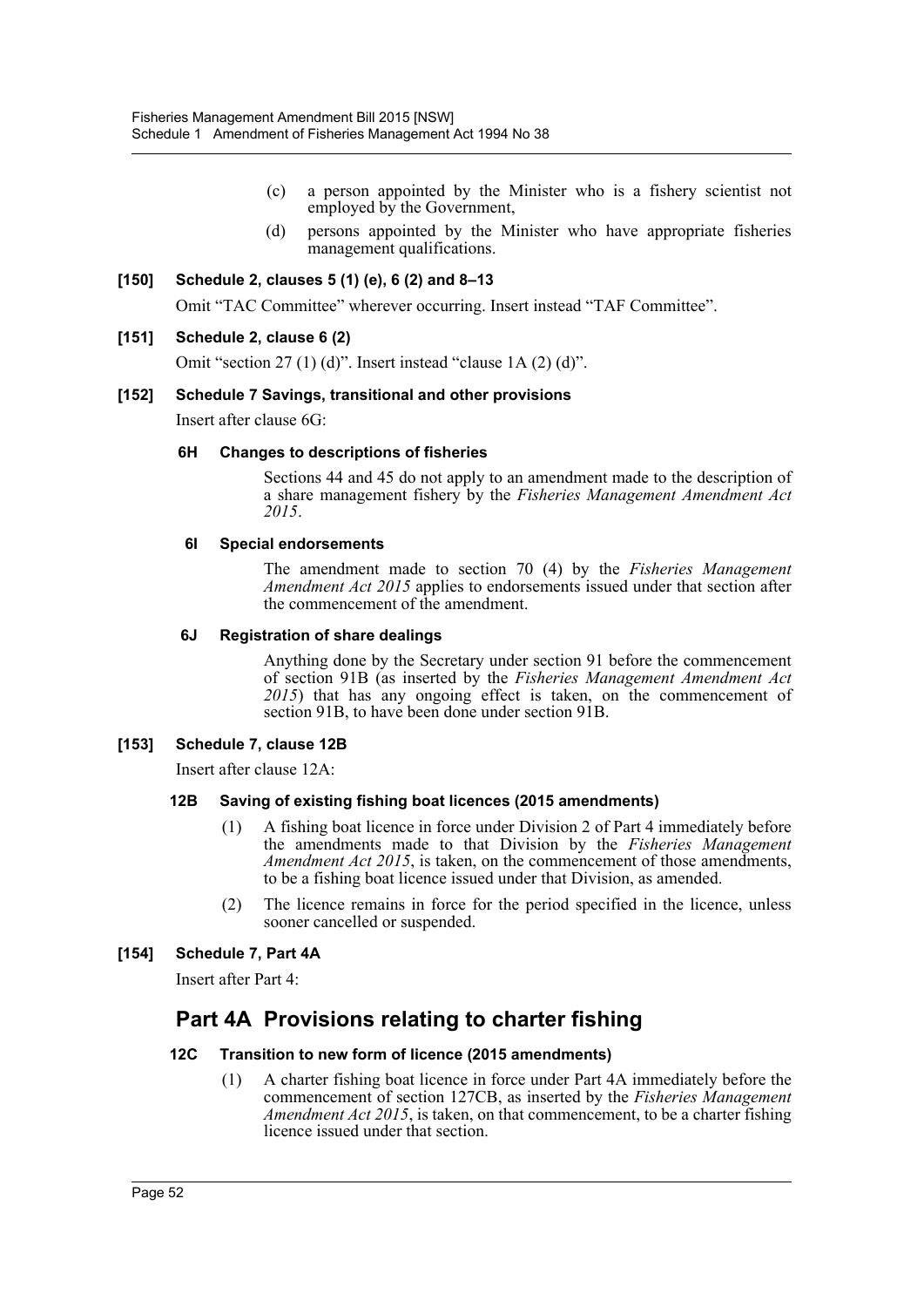- (2) The licence remains in force for the period specified in the licence, unless sooner cancelled or suspended.
- (3) The charter fishing licence authorises the use of a boat for any charter fishing activity specified in the licence that is a declared charter fishing activity.
- (4) The charter fishing licence is taken, from that commencement, to authorise the use of any one boat at any given time for that charter fishing activity (not limited to the boat specified in the licence), subject to any requirements relating to the boat that are specified in the licence, the conditions of the licence or in any regulations made under clause 2.

#### **[155] Schedule 7, clause 19D**

Insert after clause 19C:

#### **19D Abolition of Management Advisory Committees**

- (1) Any Management Advisory Committee established by the Minister under section 230 is abolished on the substitution of that section by the *Fisheries Management Amendment Act 2015*.
- (2) A person holding office as a member of any such Committee immediately before its abolition:
	- (a) ceases to hold office as such a member, and
	- (b) is not entitled to any remuneration or compensation because of the loss of that office.

#### **[156] Schedule 7, clause 25A**

Insert after clause 25:

#### **25A Change of name of TAC Committee (2015)**

- (1) The TAF Committee is a continuation of the TAC Committee constituted under this Act immediately before the commencement of clause 1A of Schedule 2 (as inserted by the *Fisheries Management Amendment Act 2015*).
- (2) A member or deputy member of the TAC Committee who held office immediately before that commencement continues to hold office as a member or deputy member of the TAF Committee for the remainder of his or her term of appointment, subject to Schedule 2.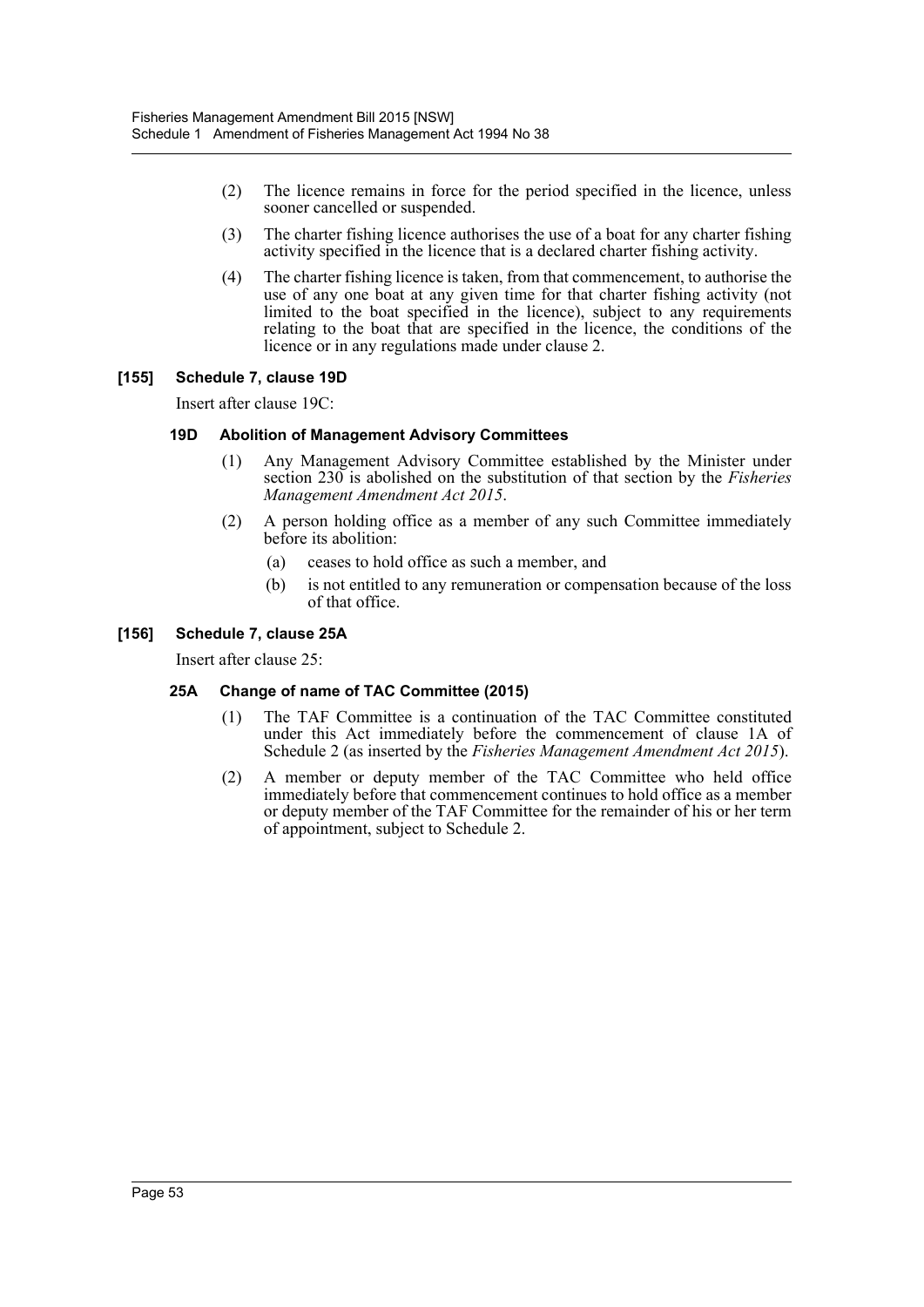# <span id="page-54-0"></span>**Schedule 2 Amendments to Fisheries Management Act 1994 No 38 relating to fish names**

#### **[1] Schedule 1 Share management fisheries**

Omit "abalone (*Haliotis rubra*)" from clause 4. Insert instead "the species *Haliotis rubra* (Blacklip Abalone, Abalone)".

#### **[2] Schedule 1, clause 6**

Omit "(*Jasus verreauxi*)". Insert instead "*Sagmariasus verreauxi*".

# **[3] Schedule 4 Endangered species, populations and ecological communities** Omit the matter under the heading "Fish" from Part 1. Insert instead:

| Archaeophya adamsi Fraser, 1959               | Adam's Emerald Dragonfly                                  |  |
|-----------------------------------------------|-----------------------------------------------------------|--|
| Austrocordulia leonardi                       | Sydney Hawk Dragonfly                                     |  |
| <i>*Maccullochella ikei</i> Rowland           | Eastern Freshwater Cod                                    |  |
| <i>*Maccullochella macquariensis (Cuvier)</i> | <b>Trout Cod</b>                                          |  |
| <i>*Macquaria australasica</i> (Cuvier, 1830) | Macquarie Perch                                           |  |
| Mogurnda adspersa (Castelnau, 1878)           | Southern Purplespotted Gudgeon, Purple<br>Spotted Gudgeon |  |
| <i>Nannoperca australis Günther, 1861</i>     | Southern Pygmy Perch                                      |  |
| *Nannoperca oxleyana Whitley                  | Oxleyan Pygmy Perch                                       |  |
| <i>Notopala sublineata</i> (Conrad, 1850)     | River Snail                                               |  |
| <i>*Prototroctes maraena</i> (Günther, 1864)  | <b>Australian Grayling</b>                                |  |
| Sphyrna lewini (Griffith & Smith, 1834)       | Scalloped Hammerhead Shark                                |  |
| Thunnus maccovii                              | Southern Bluefin Tuna                                     |  |

### **[4] Schedule 4, Part 2, Fish**

Insert "Agassiz's glassfish," after "1866," in the matter relating to *Ambassis agassizii*.

## **[5] Schedule 4, Part 2, Fish**

Insert "freshwater catfish," after "1838)," in the matter relating to *Tandanus tandanus*.

# **[6] Schedule 4, Part 4**

Omit the Part. Insert instead:

# **Part 4 Species presumed extinct**

## **Fish**

*Hadrachaeta aspeta* Hutchings, 1977 Marine Worm *\*Pristis zijsron* Bleeker, 1851 Green Sawfish *Metaprotella haswelliana* Mayer, 1882 Haswells Caprellid